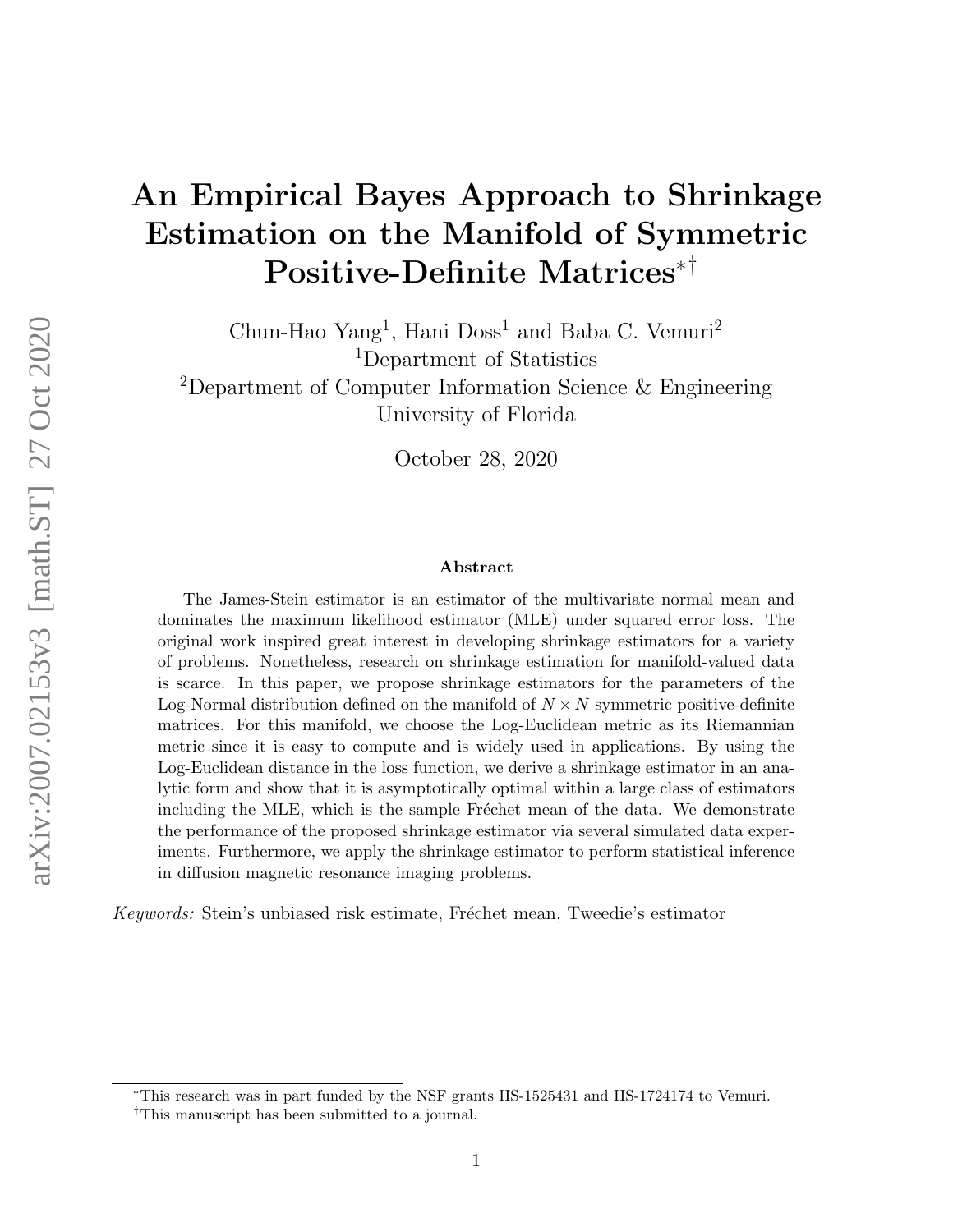## <span id="page-1-0"></span>1 Introduction

Symmetric positive-definite (SPD) matrices are common in applications of science and engineering. In computer vision problems, they are encountered in the form of covariance matrices, e.g. region covariance descriptor [\(Tuzel et al.](#page-53-0) [2006\)](#page-53-0), and in diffusion magnetic resonance imaging, SPD matrices manifest themselves as diffusion tensors which are used to model the diffusion of water molecules [\(Basser et al.](#page-46-0) [1994\)](#page-46-0) and as Cauchy deformation tensors in morphometry to model the deformations (see [Frackowiak et al.](#page-49-0) [\(2004,](#page-49-0) Ch. 36)). Many other applications can be found in [Cherian & Sra](#page-47-0)  $(2016)$ . In such applications, the statistical analysis of data must perform geometry-aware computations, i.e. employ methods that take into account the nonlinear geometry of the data space. In most data analysis applications, it is useful to describe the entire dataset with a few summary statistics. For data residing in Euclidean space, this may simply be the sample mean, and for data residing in non-Euclidean spaces, e.g. Riemannian manifolds, the corresponding statistic is the sample Fréchet mean (FM) (Fréchet [1948\)](#page-49-1). The sample FM also plays an important role in different statistical inference methods, e.g. principal geodesic analysis [\(Fletcher et al.](#page-49-2) [2003\)](#page-49-2), clustering algorithms, etc. If M is a metric space with metric d, and  $x_1, \ldots, x_n \in M$ , the sample FM is defined by  $\bar{x} = \arg \min_{m} \sum_{i=1}^{n} d^2(x_i, m)$ . For Riemannian manifolds, the distance is usually chosen to be the intrinsic distance induced by the Riemannian metric. Then, the above optimization problem can be solved by Riemannian gradient descent algorithms [\(Pennec](#page-51-0) [2006,](#page-51-0) [Groisser](#page-49-3) [2004,](#page-49-3) [Afsari](#page-46-1) [2011,](#page-46-1) [Moakher](#page-51-1) [2005\)](#page-51-1). However, Riemannian gradient descent algorithms are usually computationally expensive, and efficient recursive algorithms for computing the sample FM have been presented in the literature for various Riemannian manifolds by [Sturm](#page-52-0) [\(2003\)](#page-52-0), [Ho et al.](#page-50-0) [\(2013\)](#page-50-0), [Salehian et al.](#page-51-2) [\(2015\)](#page-51-2), [Chakraborty & Vemuri](#page-47-1)  $(2015)$ , Lim & Pálfia [\(2014\)](#page-51-3) and [Chakraborty & Vemuri](#page-47-2) [\(2019\)](#page-47-2).

In  $\mathbb{R}^p$  with the Euclidean metric, the sample FM is just the ordinary sample mean. Consider a set of normally distributed random variables  $X_1, \ldots, X_n$ . The sample mean  $\bar{X} = n^{-1} \sum_{i=1}^{n} X_i$  is the maximum likelihood estimator (MLE) for the mean of the underlying normal distribution, and the James-Stein (shrinkage) estimator [\(James & Stein](#page-50-1) [1962\)](#page-50-1) was shown to be better (under squared error loss) than the MLE when  $p > 2$  and the covariance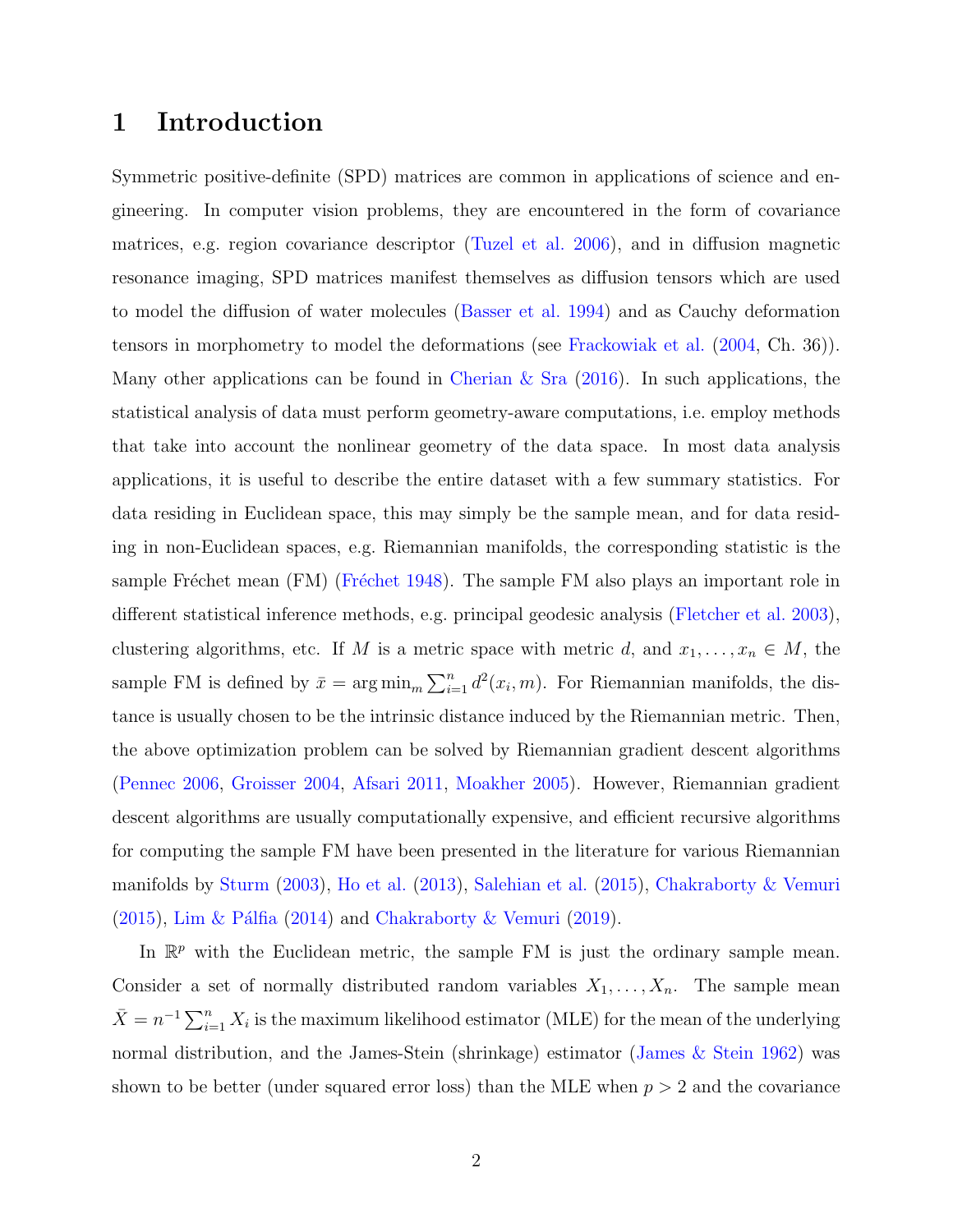matrix of the underlying normal distribution is assumed to be known. Inspired by this result, the goal of this paper is to develop shrinkage estimators for data residing in  $P_N$ , the space of  $N \times N$  SPD matrices.

For the model  $X_i \stackrel{\text{ind}}{\sim} N(\mu_i, \sigma^2)$  where  $p > 2$  and  $\sigma^2$  is known, the MLE of  $\mu = [\mu_1, \dots, \mu_p]^T$ is  $\hat{\mu}^{\text{MLE}} = [X_1, \dots, X_p]^T$  and it is natural to ask whether the MLE is admissible. [Stein](#page-52-1) [\(1956\)](#page-52-1) gave a negative answer to this question and provided a class of estimators for  $\mu$  that dominate the MLE. Subsequently, [James & Stein](#page-50-1) [\(1962\)](#page-50-1) proposed the estimator

<span id="page-2-0"></span>
$$
\left(1 - \frac{(p-2)\sigma^2}{\left\|X\right\|^2}\right)X\tag{1}
$$

where  $X = [X_1, \ldots, X_p]^T$ , which was later referred to as the James-Stein (shrinkage) estimator.

Ever since the work reported in [James & Stein](#page-50-1) [\(1962\)](#page-50-1), generalizations or variants of this shrinkage estimator have been developed in a variety of settings. A few directions for generalization are as follows. First, instead of estimating the means of many normal distributions, carry out the simultaneous estimation of parameters (e.g. the mean or the scale parameter) of other distributions, e.g. Poisson, Gamma, etc.; see [Johnson](#page-50-2) [\(1971\)](#page-50-2), [Fienberg](#page-49-4) [& Holland](#page-49-4) [\(1973\)](#page-49-4), [Clevenson & Zidek](#page-48-0) [\(1975\)](#page-48-0), [Tsui](#page-53-1) [\(1981\)](#page-53-1), [Tsui & Press](#page-53-2) [\(1982\)](#page-53-2), [Brandwein](#page-47-3) [& Strawderman](#page-47-3) [\(1990\)](#page-47-3) and [Brandwein & Strawderman](#page-47-4) [\(1991\)](#page-47-4). More recent works include [Xie et al.](#page-53-3) [\(2012\)](#page-53-3), [Xie et al.](#page-53-4) [\(2016\)](#page-53-4), [Jing et al.](#page-50-3) [\(2016\)](#page-50-3), [Kong et al.](#page-50-4) [\(2017\)](#page-50-4), [Muandet et al.](#page-51-4) [\(2016\)](#page-51-4), [Hansen](#page-50-5) [\(2016\)](#page-50-5), and [Feldman et al.](#page-49-5) [\(2014\)](#page-49-5). Second, since the MLE of the mean of a normal distribution is also the best translation-equivariant estimator but is inadmissible, an interesting question to ask is, when is the best translation-equivariant estimator admissible? This problem was studied extensively in [Stein](#page-52-2) [\(1959\)](#page-52-2) and [Brown](#page-47-5) [\(1966\)](#page-47-5).

Besides estimation of the mean of different distributions, estimation of the covariance matrix (or the precision matrix) of a multivariate normal distribution is an important problem in statistics, finance, engineering and many other fields. The usual estimator, namely the sample covariance matrix, performs poorly in high-dimensional problems and many researchers have endeavored to improve covariance estimation by applying the concept of shrinkage in this context [\(Stein](#page-52-3) [1975,](#page-52-3) [Haff](#page-49-6) [1991,](#page-49-6) [Daniels & Kass](#page-48-1) [2001,](#page-48-1) [Ledoit & Wolf](#page-50-6) [2003,](#page-50-6) [Daniels &](#page-48-1) [Kass](#page-48-1) [2001,](#page-48-1) [Ledoit & Wolf](#page-50-7) [2012,](#page-50-7) [Donoho et al.](#page-48-2) [2018\)](#page-48-2). Note that there is a vast literature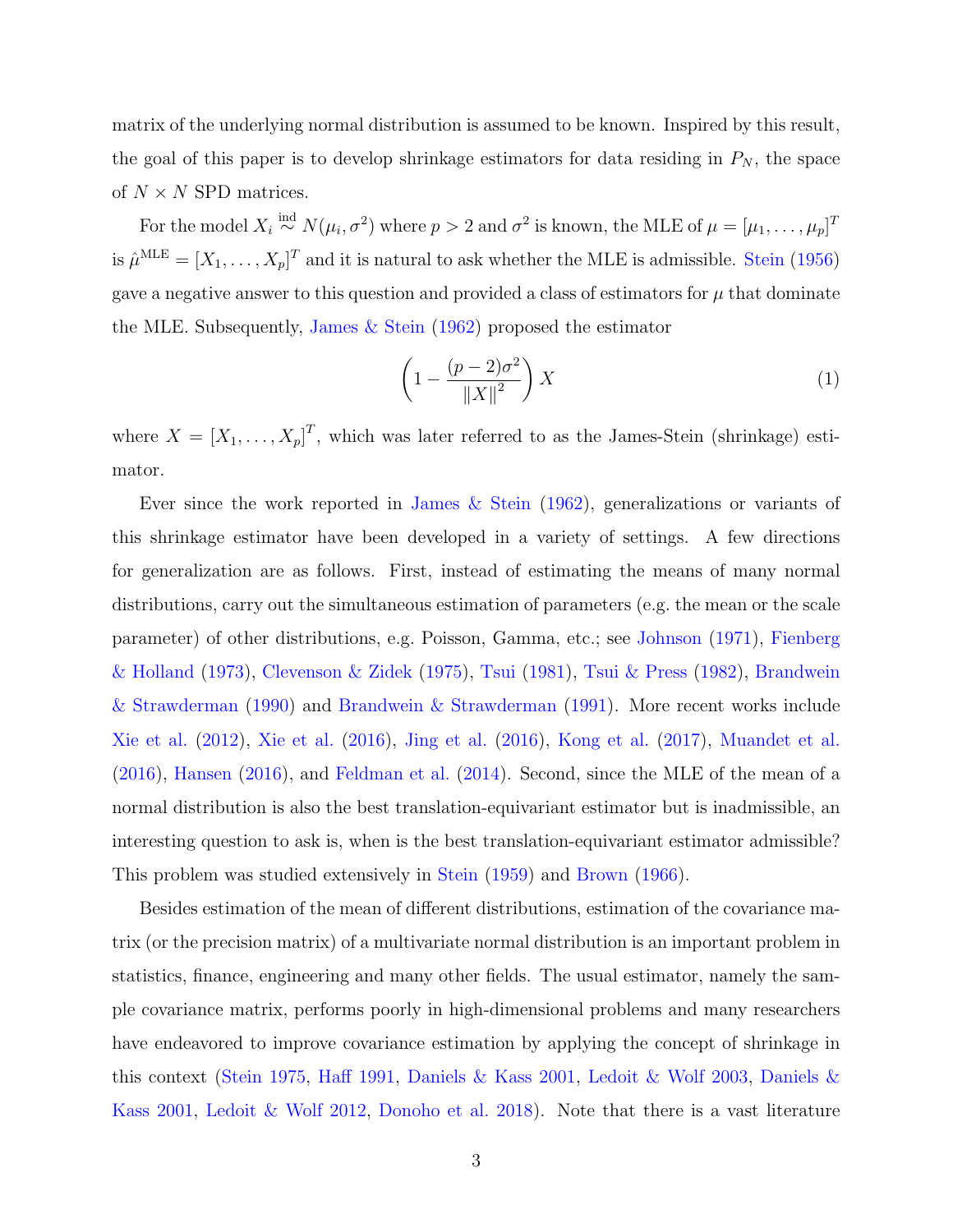on covariance estimation and we only cited a few references here. For a thorough literature review, we refer the interested reader to [Donoho et al.](#page-48-2) [\(2018\)](#page-48-2).

In order to understand shrinkage estimation fully, one must understand why the process of shrinkage improves estimation. In this context, Efron and Morris presented a series of works to provide an empirical Bayes interpretation by modifying the original James-Stein estimator to suit different problems [\(Efron & Morris](#page-48-3) [1971,](#page-48-3) [1972](#page-48-4)b, [a](#page-48-6), [1973](#page-49-7)b, a). The empirical Bayes approach to designing a shrinkage estimator can be described as follows. First, reformulate the model as a Bayesian model, i.e. place a prior on the parameters. Then, the hyper-parameters of the prior are estimated from the data. [Efron & Morris](#page-49-7) [\(1973](#page-49-7)b) presented several examples of different shrinkage estimators developed within this empirical Bayes framework. An alternative, non-Bayesian, geometric interpretation to Stein shrinkage estimation was presented by [Brown & Zhao](#page-47-6) [\(2012\)](#page-47-6).

In all the works cited above, the domain of the data has invariably been a vector space and, as mentioned earlier, many applications naturally encounter data residing in non-Euclidean spaces. Hence, generalizing shrinkage estimation to non-Euclidean spaces is a worthwhile pursuit. In this paper, we focus on shrinkage estimation for the Riemannian manifold  $P_N$ . We assume that the observed SPD matrices are drawn from a Log-Normal distribution defined on  $P_N$  [\(Schwartzman](#page-52-4) [2016\)](#page-52-4) and we are interested in estimating the mean and the covariance matrix of this distribution. We derive shrinkage estimators for the parameters of the Log-Normal distribution using an empirical Bayes framework [\(Xie et al.](#page-53-3) [2012\)](#page-53-3), which is described in detail subsequently, and show that the proposed estimator is asymptotically optimal within a class of estimators including the MLE. We describe simulated data experiments which demonstrate that the proposed shrinkage estimator of the mean of the Log-Normal distribution is better (in terms of risk) than the sample FM, which is the MLE, and the shrinkage estimator proposed by [Yang & Vemuri](#page-53-5) [\(2019\)](#page-53-5). Further, we also apply the shrinkage estimator to find group differences between patients with Parkinson's disease and controls (normal subjects) from their respective brain scans acquired using diffusion magnetic resonance images (dMRIs).

The rest of this paper is organized as follows. In section [2,](#page-4-0) we present relevant material on the Riemannian geometry of  $P_N$  and shrinkage estimation. The main theoretical results are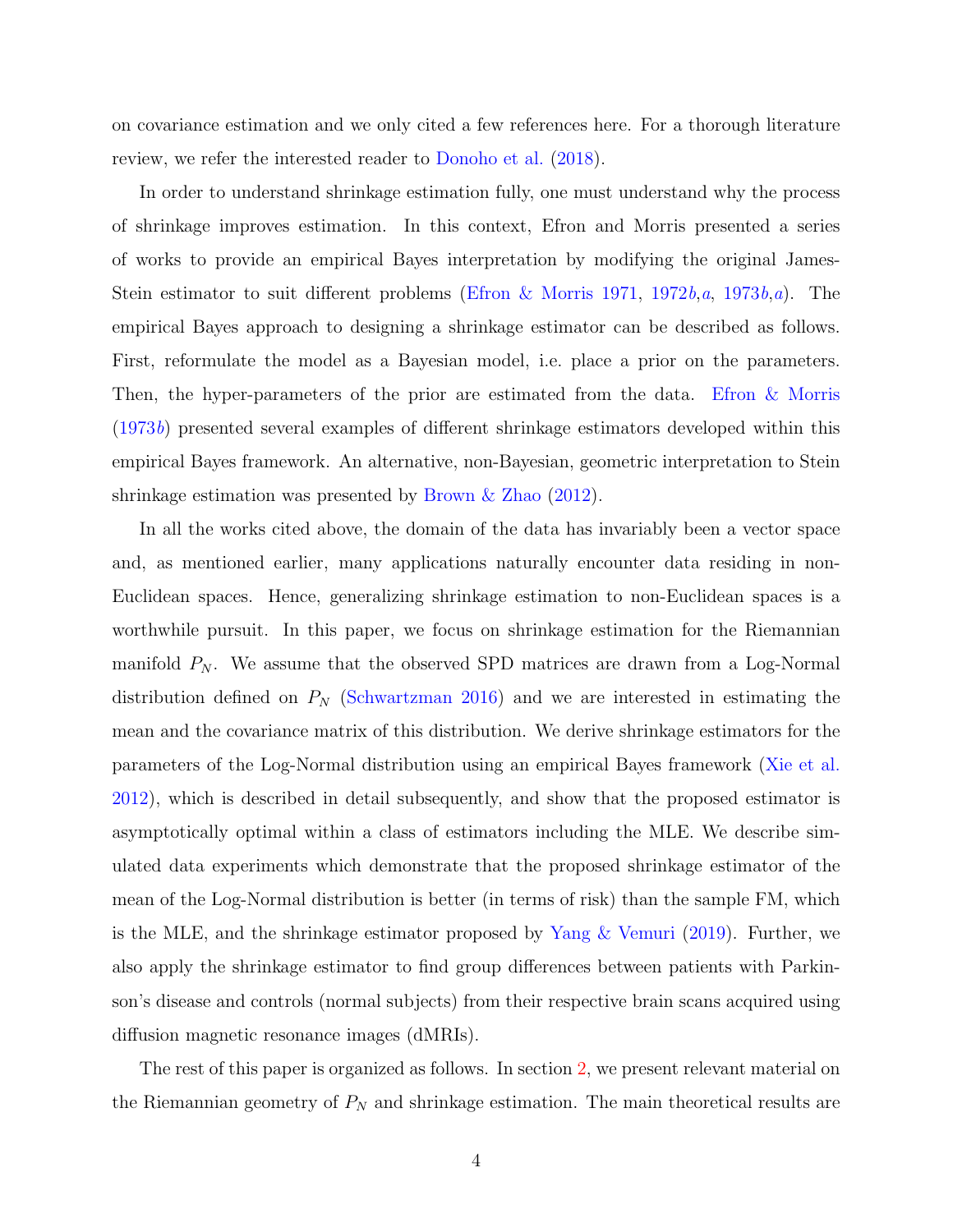stated in section [3](#page-7-0) with the proofs of the theorems relegated to the supplement. In section [4,](#page-15-0) we demonstrate how the proposed shrinkage estimators perform via several synthetic data examples and present applications to (real data) diffusion tensor imaging (DTI), a clinically popular version of dMRI. Specifically, we apply the proposed shrinkage estimator to the estimation of the brain atlases (templates) of patients with Parkinson's disease and a control group and identify the regions of the brain where the two groups differ significantly. Finally, in section [5](#page-25-0) we discuss our contributions and present some future research directions.

## <span id="page-4-0"></span>2 Preliminaries

In this section, we briefly review the commonly used Log-Euclidean metric for  $P<sub>N</sub>$  [\(Arsigny](#page-46-2) [et al.](#page-46-2) [2007\)](#page-46-2) and the concept of Stein's unbiased risk estimate, which will form the framework for deriving the shrinkage estimators.

# 2.1 Riemannian Geometry of  $P_N$

In this work, we endow the manifold  $P_N$  with the Log-Euclidean metric proposed by [Arsigny](#page-46-2) [et al.](#page-46-2) [\(2007\)](#page-46-2). We note that there is another commonly used Riemannian metric on  $P_N$ , called the affine-invariant metric (see [Terras](#page-53-6) [\(2016,](#page-53-6) Ch. 1) for its introduction and [Lenglet,](#page-50-8) [Rousson, Deriche & Faugeras](#page-50-8) [\(2006\)](#page-50-8) and [Moakher](#page-51-1) [\(2005\)](#page-51-1) for its applications). The affineinvariant metric is computationally more expensive and in some applications it provides results that are indistinguishable from those obtained under the Log-Euclidean metric as demonstrated in [Arsigny et al.](#page-46-2) [\(2007\)](#page-46-2) and [Schwartzman](#page-52-4) [\(2016\)](#page-52-4). Based on this reasoning, we choose to work with the Log-Euclidean metric. For other metrics on  $P<sub>N</sub>$  used in a variety of applications, we refer the reader to a recent survey (Feragen  $\&$  Fuster [2017\)](#page-49-8).

The Log-Euclidean metric is a bi-invariant Riemannian metric on the abelian Lie group  $(P_N, \odot)$  where  $X \odot Y = \exp(\log X + \log Y)$ . The intrinsic distance  $d_{\text{LE}} : P_N \times P_N \to \mathbb{R}$ induced by the Log-Euclidean metric has a very simple form, namely

$$
d_{\mathrm{LE}}(X, Y) = ||\log X - \log Y||
$$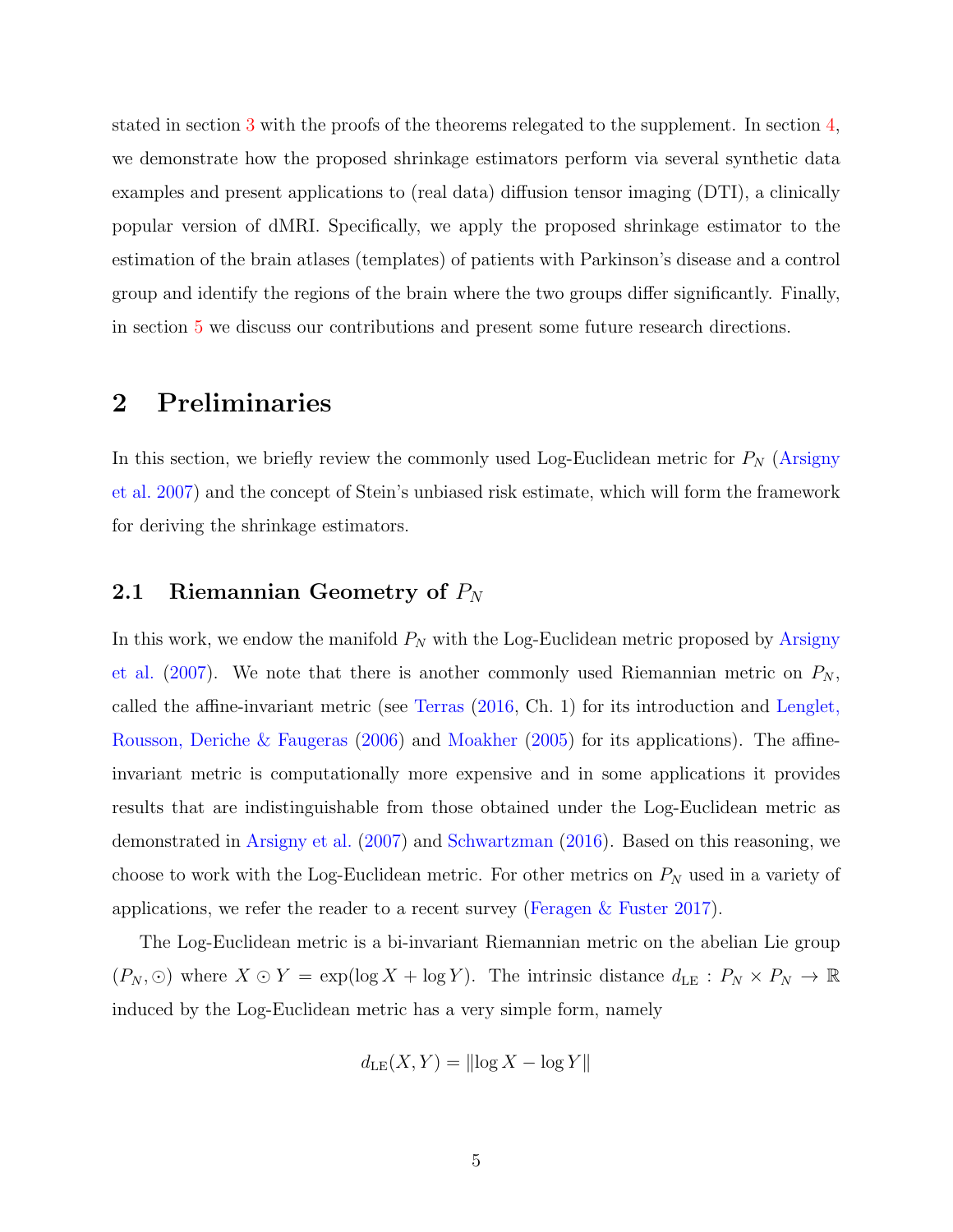where  $\|\cdot\|$  is the Frobenius norm. Consider the map vec :  $\mathsf{Sym}(N) \to \mathbb{R}^{\frac{N(N+1)}{2}}$  defined by

$$
\text{vec}(Y) = \left[y_{11}, \ldots, y_{nn}, \sqrt{2}(y_{ij})_{i < j}\right]^T
$$

[\(Schwartzman](#page-52-4) [2016\)](#page-52-4). This map is actually an isomorphism between  $Sym(N)$  and  $\mathbb{R}^{\frac{N(N+1)}{2}}$ . To make the notation more concise, for  $X \in P_N$ , we denote  $\widetilde{X} = \text{vec}(\log X) \in \mathbb{R}^{\frac{N(N+1)}{2}}$ . From the definition of vec, we see that  $d_{LE}(X, Y) = ||\widetilde{X} - \widetilde{Y}||$ .

Given  $X_1, \ldots, X_n \in P_N$ , we denote the sample FM with respect to the two intrinsic distances given above by

$$
\bar{X} = \underset{M \in P_N}{\arg \min} n^{-1} \sum_{i=1}^n d_{LE}^2(X_i, M) = \exp\left(n^{-1} \sum_{i=1}^n \log X_i\right). \tag{2}
$$

## 2.2 The Log-Normal Distribution on  $P_N$

In this work, we assume that the observed SPD matrices follow the Log-Normal distribution introduced by [Schwartzman](#page-51-5) [\(2006\)](#page-51-5), which can be viewed as a generalization of the Log-Normal distribution on  $\mathbb{R}^+$  to  $P_N$ . The definition of the Log-Normal distribution is stated as follows.

**Definition 1** Let X be a  $P_N$ -valued random variable. We say X follows a Log-Normal distribution with mean  $M \in P_N$  and covariance matrix  $\Sigma \in P_{N(N+1)/2}$ , or  $X \sim \text{LN}(M, \Sigma)$ , if  $\widetilde{X} \sim N(\widetilde{M}, \Sigma).$ 

From the definition, it is easy to see that  $E \log X = \log M$  and  $E ||\log X - \log M||^2 =$  $E\|\tilde{X}-M\|^2 = \text{tr}(\Sigma)$ . Some important results regarding this distribution were obtained in [Schwartzman](#page-52-4) [\(2016\)](#page-52-4). The following proposition for the MLEs of the parameters will be useful subsequently in this work.

<span id="page-5-0"></span>**Proposition 1** Let  $X_1, \ldots, X_n \stackrel{\text{iid}}{\sim} LN(M, \Sigma)$ . Then, the MLEs of M and  $\Sigma$  are  $\widehat{M}^{MLE} = \overline{X}$ and  $\widehat{\Sigma}^{MLE} = n^{-1} \sum_{i=1}^{n} (\widetilde{X}_{i} - \widetilde{M}^{MLE}) (\widetilde{X}_{i} - \widetilde{M}^{MLE})^{T}$ . The MLE of M is the sample FM under the Log-Euclidean metric.

# 2.3 Bayesian Formulation of Shrinkage Estimation in  $\mathbb{R}^p$

As discussed earlier, the James-Stein estimator originated from the problem of simultaneous estimation of multiple means of (univariate) normal distributions. The derivation relied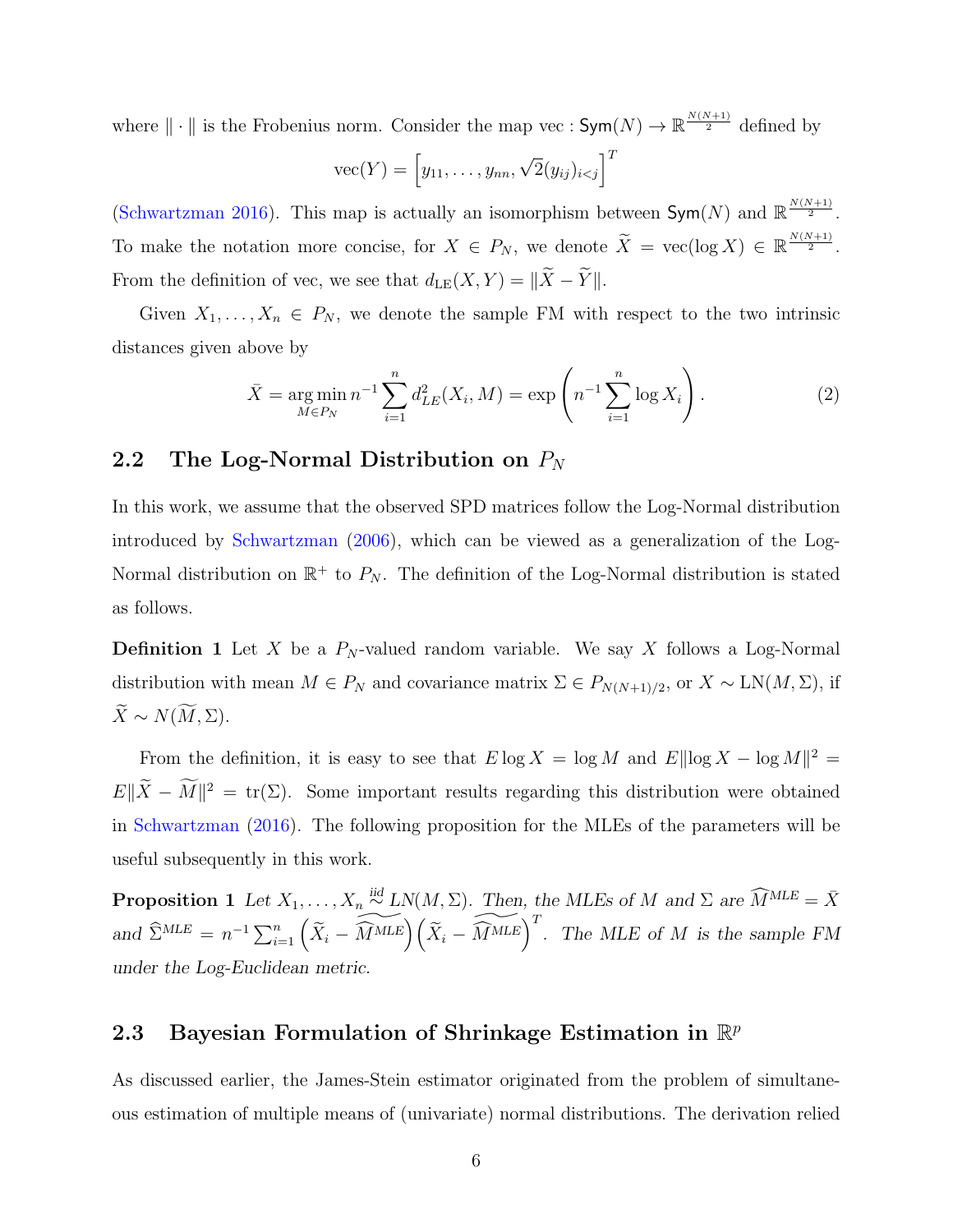heavily on the properties of the univariate normal distribution. Later on, [Efron & Mor](#page-49-7)[ris](#page-49-7) [\(1973](#page-49-7)b) gave an empirical Bayes interpretation for the James-Stein estimator, which is presented by considering the hierarchical model

$$
X_i | \theta_i \stackrel{\text{ind}}{\sim} N(\theta_i, A), \quad i = 1, \dots, p,
$$

$$
\theta_i \stackrel{\text{iid}}{\sim} N(\mu, \lambda),
$$

where A is known and  $\mu$  and  $\lambda$  are unknown. The posterior mean for  $\theta_i$  is

<span id="page-6-0"></span>
$$
\hat{\theta}_i^{\lambda,\mu} = \frac{\lambda}{\lambda + A} X_i + \frac{A}{\lambda + A} \mu.
$$
\n(3)

The parametric empirical Bayes method for estimating the  $\theta_i$ 's consists of first estimating the prior parameters  $\lambda$  and  $\mu$  and then substituting them into [\(3\)](#page-6-0). The prior parameters  $\lambda$ and  $\mu$  can be estimated by the MLE. For the special case of  $\mu = 0$ , this method produces an estimator similar to the James-Stein estimator [\(1\)](#page-2-0). Although this estimator is derived in an (empirical) Bayesian framework, it is of interest to determine whether it has good frequentist properties. For example, if we specify a loss function  $L$  and consider the induced risk function  $R$ , one would like to determine whether the estimator has uniformly smallest risk within a reasonable class of estimators. In [\(3\)](#page-6-0), the optimal choice of  $\lambda$  and  $\mu$  is

$$
(\hat{\lambda}^{\text{opt}}, \hat{\mu}^{\text{opt}}) = \argmin_{\lambda,\mu} R(\hat{\boldsymbol{\theta}}^{\lambda,\mu}, \boldsymbol{\theta}),
$$

where  $\boldsymbol{\theta} = [\theta_1, \ldots, \theta_p]^T$ ,  $\hat{\boldsymbol{\theta}}^{\lambda,\mu} = [\hat{\theta}_1^{\lambda,\mu}]$  $[\hat{\theta}_p^{\lambda,\mu}, \dots, \hat{\theta}_p^{\lambda,\mu}]^T$ , and  $\hat{\lambda}^{\text{opt}}$  and  $\hat{\mu}^{\text{opt}}$  depend on  $\theta$ , which is unknown. Instead of minimizing the risk function directly, we will minimize Stein's unbiased risk estimate (SURE) [\(Stein](#page-52-5) [1981\)](#page-52-5), denoted by  $\text{SURE}(\lambda, \mu)$ , which satisfies  $E_{\theta}$  [SURE( $\lambda, \mu$ )] =  $R(\hat{\boldsymbol{\theta}}^{\lambda,\mu},\boldsymbol{\theta})$ . Thus, we will use

$$
(\hat{\lambda}^{\text{SURE}}, \hat{\mu}^{\text{SURE}}) = \underset{\lambda,\mu}{\arg\min} \text{SURE}(\lambda,\mu).
$$

The challenging part of this endeavor is to derive SURE, which depends heavily on the risk function and the underlying distribution of the data. This approach has been used to derive estimators for many models. For example, [Xie et al.](#page-53-3) [\(2012\)](#page-53-3) derived the (asymptotically) optimal shrinkage estimator for a heteroscedastic hierarchical model, and their result is further generalized in [Jing et al.](#page-50-3) [\(2016\)](#page-50-3) and [Kong et al.](#page-50-4) [\(2017\)](#page-50-4).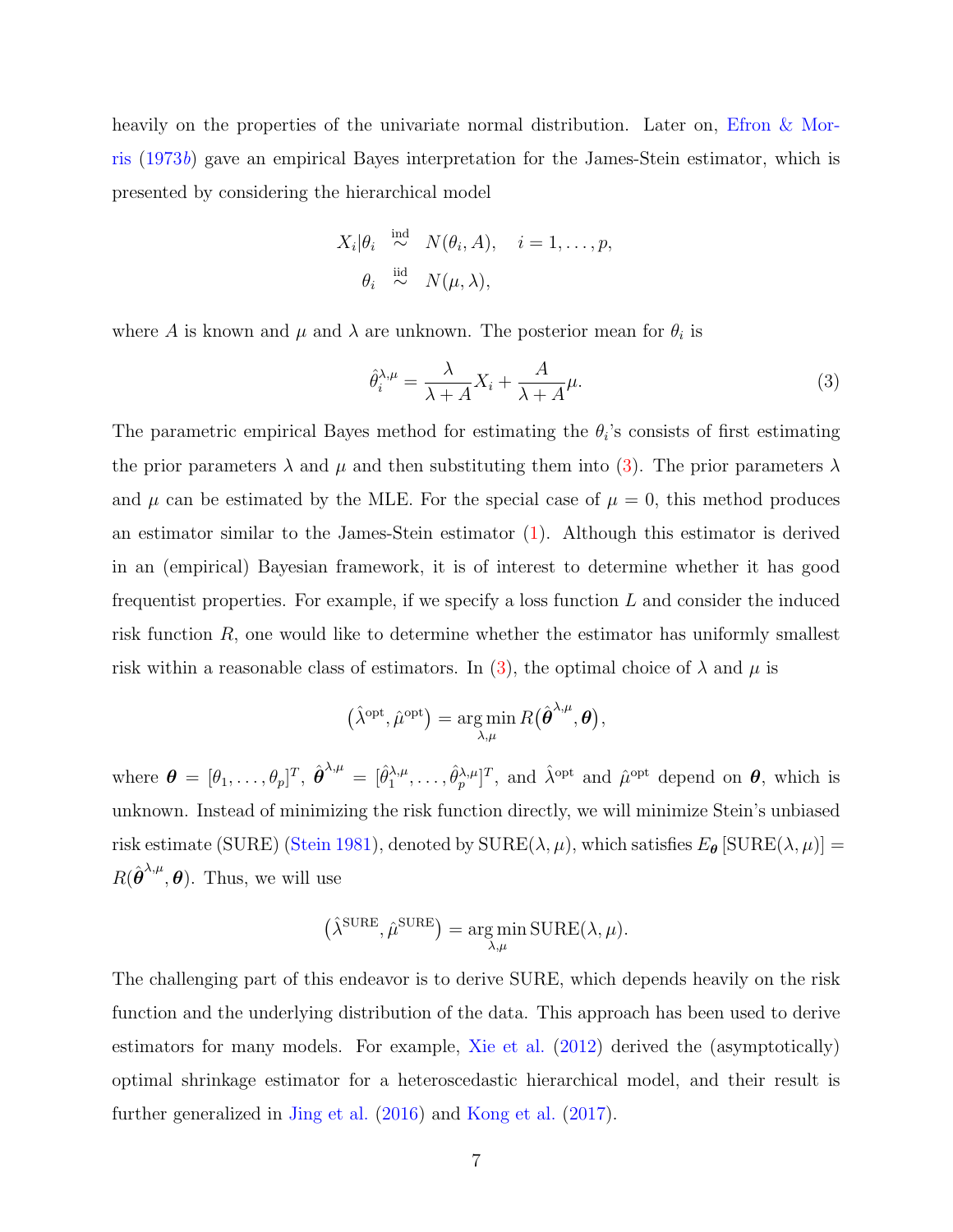# <span id="page-7-0"></span>3 An Empirical Bayes Shrinkage Estimator for Log-Normal Distributions

In this section, we consider the model

$$
X_{ij} \stackrel{\text{ind}}{\sim} \text{LN}(M_i, \Sigma_i), \quad i = 1, \dots, p, \ j = 1, \dots, n,
$$

and develop shrinkage estimators for the mean  $\mathbf{M} = [M_1, \ldots, M_p]$  and the covariance matrix  $\Sigma = [\Sigma_1, \ldots, \Sigma_p]$ . These  $X_{ij}$ 's are  $P_N$ -valued random matrices. For completeness, we first briefly review the shrinkage estimator proposed by [Yang & Vemuri](#page-53-5) [\(2019\)](#page-53-5) for  $\vec{M}$  assuming  $\Sigma_i = A_i I$ , where the  $A_i$ 's are known positive numbers and I is the identity matrix. The assumption on  $\Sigma$  is useful when n is small since for small sample sizes the MLE for  $\Sigma$  is very unstable. Next, we present estimators for both  $M$  and  $\Sigma$ . Besides presenting these estimators, we establish asymptotic optimality results for the proposed estimators. To be more precise, we show that the proposed estimators are asymptotically optimal within a large class of estimators containing the MLE.

Another related interesting problem often encountered in practice involves group testing and estimating the "difference" between the two given groups. Consider the model

$$
X_{ij} \stackrel{\text{ind}}{\sim} \text{LN}(M_i^{(1)}, \Sigma_i^{(1)}), \quad i = 1, \dots, p, j = 1, \dots, n_x,
$$
  
 $Y_{ij} \stackrel{\text{ind}}{\sim} \text{LN}(M_i^{(2)}, \Sigma_i^{(2)}), \quad i = 1, \dots, p, j = 1, \dots, n_y,$ 

where the  $X_{ij}$ 's and  $Y_{ij}$ 's are independent. We want to estimate the differences between  $M_i^{(1)}$  $i^{(1)}$  and  $M_i^{(2)}$  $i^{(2)}$  for  $i = 1, \ldots, p$  and select the *i*'s for which the differences are large. However, the selected estimates tend to overestimate the corresponding true differences. The bias introduced by the selection process is termed by selection bias [\(Dawid](#page-48-7) [1994\)](#page-48-7). The selection bias originates from the fact that there are two possible reasons for the selected differences to be large: (i) the true differences are large and (ii) the random errors contained in the estimates are large. Tweedie's formula [\(Efron](#page-48-8) [2011\)](#page-48-8), which we discuss and briefly review in section [3.3,](#page-12-0) deals with precisely this selection bias, in the context of the normal means problem. In this work, we apply an analogue of Tweedie's formula designed for the context of SPD matrices.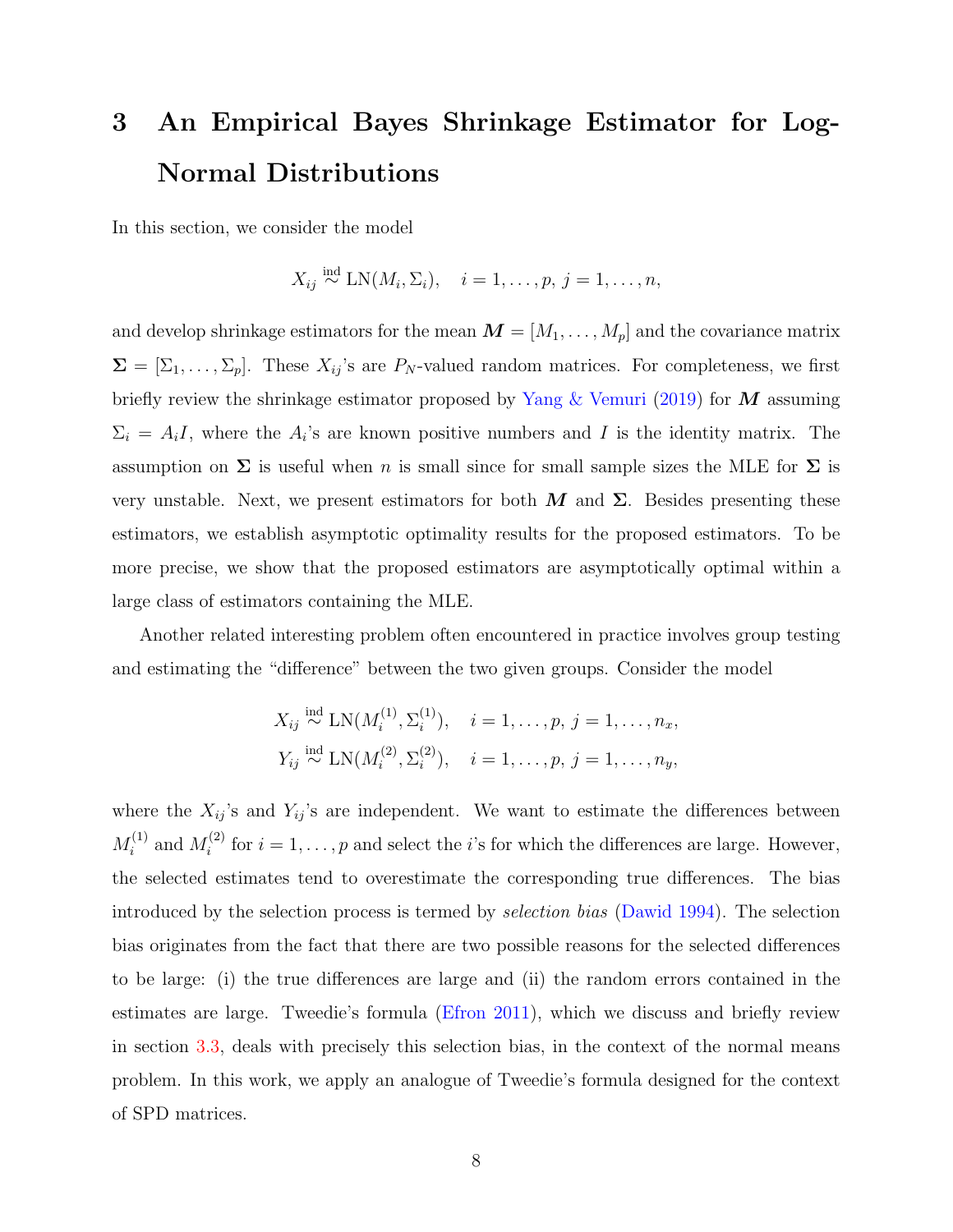## 3.1 An Estimator of M When  $\Sigma$  is Known

For completeness, we briefly review the work of [Yang & Vemuri](#page-53-5) [\(2019\)](#page-53-5) where the authors presented the estimator for M assuming that  $\Sigma_i = A_i I$  where the  $A_i$ 's are known positive numbers. Under this assumption, they considered the class of estimators given by

$$
\widehat{M}_i^{\lambda,\mu} = \exp\left(\frac{n\lambda}{n\lambda + A_i}\log\bar{X}_i + \frac{A_i}{n\lambda + A_i}\log\mu\right),\tag{4}
$$

where  $\mu \in P_N$ ,  $\lambda > 0$ , and  $\bar{X}_i$  is the sample FM of  $X_{i_1}, \ldots, X_{i_n}$ . Using the Log-Euclidean distance as the loss function  $L(\widehat{M},M) = p^{-1} \sum_{i=1}^p d_{\text{LE}}^2(\widehat{M}_i,M_i)$ , they showed that the SURE for the corresponding risk function  $R(\widehat{M},M) = EL(\widehat{M},M)$  is given by

$$
SURE(\lambda, \mu) = \frac{1}{p} \sum_{i=1}^{p} \frac{A_i}{(n\lambda + A_i)^2} \left( A_i || \log \bar{X}_i - \log \mu ||^2 + \frac{q(n^2\lambda^2 - A_i^2)}{n} \right).
$$

Hence,  $\lambda$  and  $\mu$  can be estimated by

$$
(\hat{\lambda}^{\text{SURE}}, \hat{\mu}^{\text{SURE}}) = \underset{\lambda, \mu}{\text{arg min}} \, \text{SURE}(\lambda, \mu). \tag{5}
$$

Their shrinkage estimator for  $M_i$  is given by

<span id="page-8-2"></span>
$$
\widehat{M}_i^{\text{SURE}} = \exp\left(\frac{n\widehat{\lambda}^{\text{SURE}}}{n\widehat{\lambda}^{\text{SURE}} + A_i} \log \bar{X}_i + \frac{A_i}{n\widehat{\lambda}^{\text{SURE}} + A_i} \log \widehat{\mu}^{\text{SURE}}\right).
$$
(6)

They also presented the following two theorems showing the asymptotic optimality of the shrinkage estimator.

<span id="page-8-0"></span>Theorem 1 Assume the following conditions:

(i) 
$$
\limsup_{p\to\infty}p^{-1}\sum_{i=1}^pA_i^2<\infty,
$$

- (ii)  $\limsup_{p \to \infty} p^{-1} \sum_{i=1}^p A_i ||\log M_i||^2 < \infty$ ,
- (iii)  $\limsup_{p\to\infty} p^{-1} \sum_{i=1}^p ||\log M_i||^{2+\delta} < \infty$  for some  $\delta > 0$ .

Then,

$$
\sup_{\lambda>0, \|\log \mu\|<\max_i\|\log \bar{X}_i\|} |SURE(\lambda, \mu) - L(\widehat{\boldsymbol{M}}^{\lambda,\mu}, \boldsymbol{M})| \stackrel{prob}{\longrightarrow} 0 \quad as \; p \to \infty.
$$

<span id="page-8-1"></span>**Theorem 2** If assumptions  $(i)$ ,  $(ii)$  and  $(iii)$  in Theorem [1](#page-8-0) hold, then

$$
\lim_{p\to\infty}[R(\widehat{\boldsymbol{M}}^{SURE},\boldsymbol{M})-R(\widehat{\boldsymbol{M}}^{\lambda,\mu},\boldsymbol{M})]\leq 0.
$$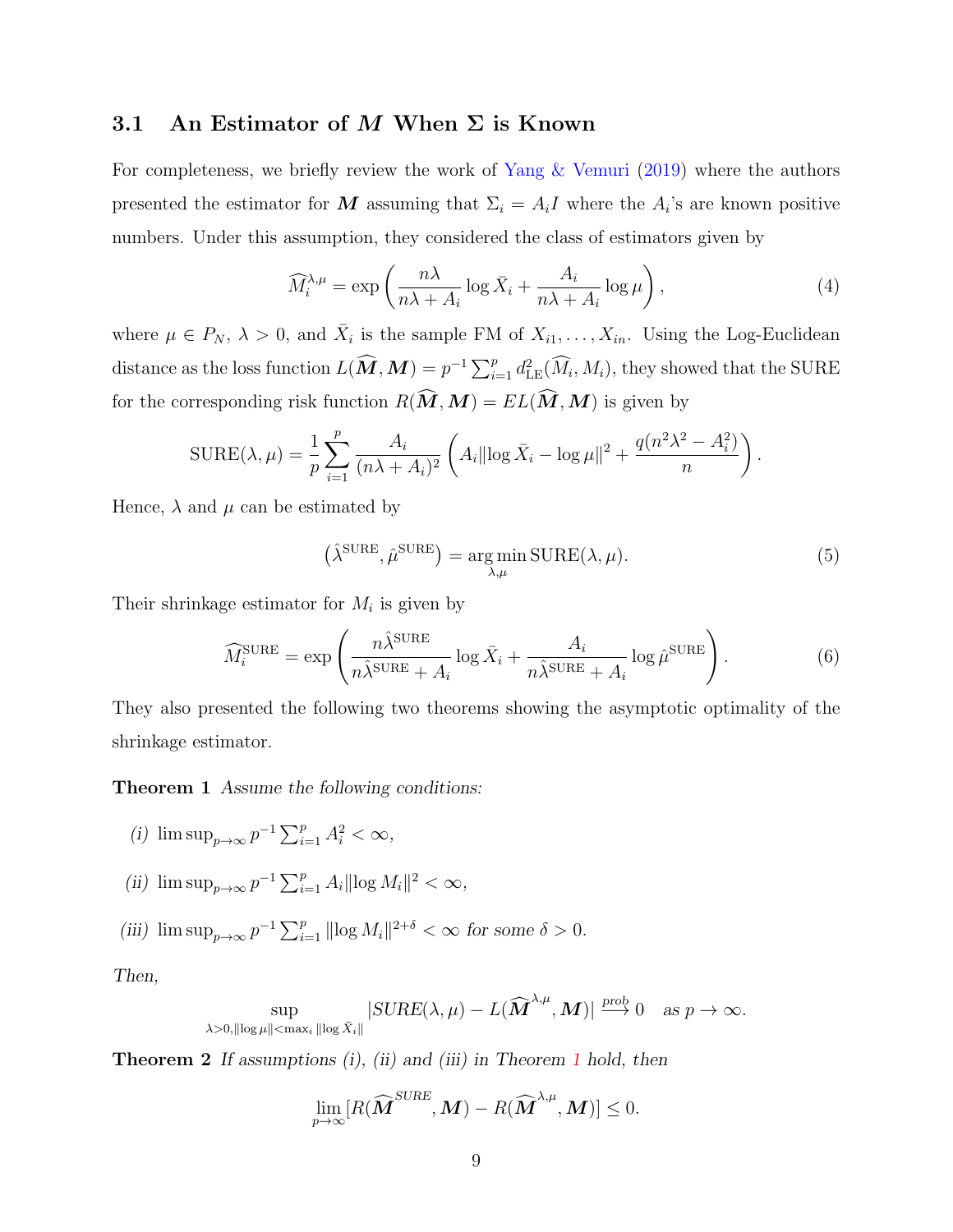## 3.2 Estimators for M and  $\Sigma$

In [Yang & Vemuri](#page-53-5) [\(2019\)](#page-53-5), the covariance matrices of the underlying distributions were assumed to be known to simplify the derivation. In real applications however, the covariance matrices are rarely known, and in practice they must be estimated. In this paper, we consider the general case of unknown covariance matrices which is more challenging and pertinent in real applications. Let

<span id="page-9-2"></span><span id="page-9-1"></span>
$$
X_{ij}|(M_i, \Sigma_i) \stackrel{\text{ind}}{\sim} \text{LN}(M_i, \Sigma_i)
$$
  

$$
M_i|\Sigma_i \stackrel{\text{ind}}{\sim} \text{LN}(\mu, \lambda^{-1}\Sigma_i)
$$
  

$$
\Sigma_i \stackrel{\text{iid}}{\sim} \text{Inv-Wishart}(\Psi, \nu),
$$
 (7)

for  $i = 1, \ldots, p$  and  $j = 1, \ldots, n$ . The prior for  $(M_i, \Sigma_i)$  is called the Log-Normal-Inverse-Wishart (LNIW) prior, and it is motivated by the normal-inverse-Wishart prior in the Euclidean space setting. We would like to emphasize that the main reason for choosing the LNIW prior over others is the property of conjugacy which leads to a closed-form expression for our estimators. Let

$$
\bar{X}_i = \exp\left(n^{-1}\sum_{j=1}^n \log X_{ij}\right) \quad \text{and} \quad S_i = \sum_{j=1}^n \left(\widetilde{X}_{ij} - \widetilde{X}_i\right) \left(\widetilde{X}_{ij} - \widetilde{X}_i\right)^T. \tag{8}
$$

Then the posterior distributions of  $M_i$  and  $\Sigma_i$  are given by

$$
M_i|\left(\{X_{ij}\}_{i,j}, \{\Sigma_i\}_{i=1}^p\right) \sim \text{LN}\left(\exp\left(\frac{n\log\bar{X}_i + \lambda\log\mu}{\lambda + n}\right), (\lambda + n)^{-1}\Sigma_i\right)
$$

$$
\Sigma_i|S_i \sim \text{Inv-Wishart}(\Psi + S_i, \nu + n - 1),
$$

and the posterior means for  $M_i$  and  $\Sigma_i$  are given by

<span id="page-9-0"></span>
$$
\widehat{M}_i = \exp\left(\frac{n\log\bar{X}_i + \lambda\log\mu}{\lambda + n}\right) \quad \text{and} \quad \widehat{\Sigma}_i = \frac{\Psi + S_i}{\nu + n - q - 2}.\tag{9}
$$

Consider the loss function

$$
L((\widehat{M}, \widehat{\Sigma}), (M, \Sigma)) = p^{-1} \sum_{i=1}^{p} d_{\text{LE}}^2(\widehat{M}_i, M_i) + p^{-1} \sum_{i=1}^{p} ||\widehat{\Sigma}_i - \Sigma_i||^2
$$
  
=  $L_1(\widehat{M}, M) + L_2(\widehat{\Sigma}, \Sigma).$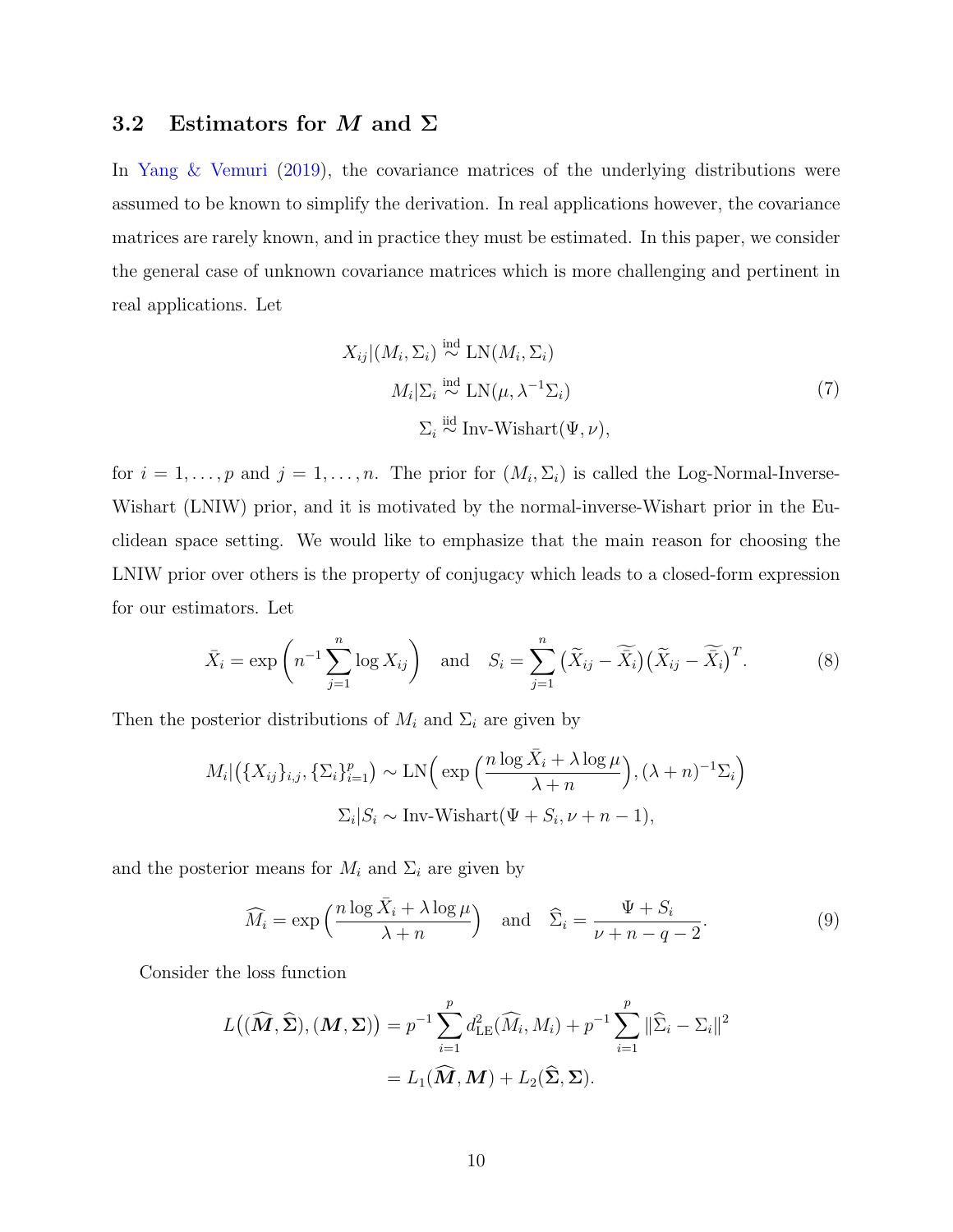Its induced risk function is given by

$$
R((\widehat{M}, \widehat{\Sigma}), (M, \Sigma)) = p^{-1} \sum_{i=1}^{p} Ed_{\text{LE}}^{2}(\widehat{M}_{i}, M_{i}) + E ||\widehat{\Sigma}_{i} - \Sigma_{i}||^{2}
$$
  
=  $p^{-1}(\lambda + n)^{-2} \sum_{i=1}^{p} \left[ n \text{tr} \Sigma_{i} + \lambda^{2} d_{\text{LE}}^{2}(\mu, M_{i}) \right]$   
+  $p^{-1} \sum_{i=1}^{p} (\nu + n - q - 2)^{-2} \left[ (n - 1 + (\nu - q - 1)^{2}) \text{tr}(\Sigma_{i}^{2}) - 2(\nu - q - 1) \text{tr}(\Psi \Sigma_{i}) + (n - 1)(\text{tr} \Sigma_{i})^{2} + \text{tr}(\Psi^{2}) \right]$ 

with the detailed derivation given in the supplemental material. The SURE for this risk function is

$$
SUBE(\lambda, \Psi, \nu, \mu) = p^{-1} \Bigg\{ \sum_{i=1}^{p} (\lambda + n)^{-2} \Big[ \frac{n - \lambda^2/n}{n - 1} \operatorname{tr} S_i + \lambda^2 d_{\text{LE}}^2(\bar{X}_i, \mu) \Big] + (\nu + n - q - 2)^{-2} \Big[ \frac{n - 3 + (\nu - q - 1)^2}{(n + 1)(n - 2)} \operatorname{tr} (S_i^2) + \frac{(n - 1)^2 - (\nu - q - 1)^2}{(n - 1)(n + 1)(n - 2)} \big( \operatorname{tr} S_i \big)^2 - 2 \frac{\nu - q - 1}{n - 1} \operatorname{tr} (\Psi S_i) + \operatorname{tr} (\Psi^2) \Big] \Bigg\}
$$

with the detailed derivation given in the supplemental material.

The hyperparameter vector  $(\lambda, \Psi, \nu, \mu)$  is estimated by minimizing SURE $(\lambda, \Psi, \nu, \mu)$ , and the resulting shrinkage estimators of  $M_i$  and  $\Sigma_i$  are obtained by plugging in the minimizing vector into [\(9\)](#page-9-0). Note that this is a non-convex optimization problem and for such problems, the convergence relies heavily on the choice of the initialization. We suggest the following initialization, which is discussed in the supplemental material:

$$
\mu_0 = \exp\left(p^{-1} \sum_{i=1}^p \log \bar{X}_i\right)
$$
  
\n
$$
\lambda_0 = \frac{np^{-1} \sum_{i=1}^p d_{\text{LE}}^2(\bar{X}_i, \mu_0)}{\frac{n}{p(n-1)} \sum_{i=1}^p \text{tr } S_i - p^{-1} \sum_{i=1}^p d_{\text{LE}}^2(\bar{X}_i, \mu_0)}
$$
  
\n
$$
\nu_0 = \frac{q+1}{\frac{n-q-2}{p^2q(n-1)} \text{tr } \left[\left(\sum_{i=1}^p S_i\right) \left(\sum_{i=1}^p S_i^{-1}\right)\right] - 1} + q + 1
$$
  
\n
$$
\Psi_0 = \frac{\nu_0 - q - 1}{p(n-1)} \sum_{i=1}^p S_i.
$$

In all our experiments, the algorithm converged in less than 20 iterations with the suggested initialization. This concludes the description of our estimators of the unknown means and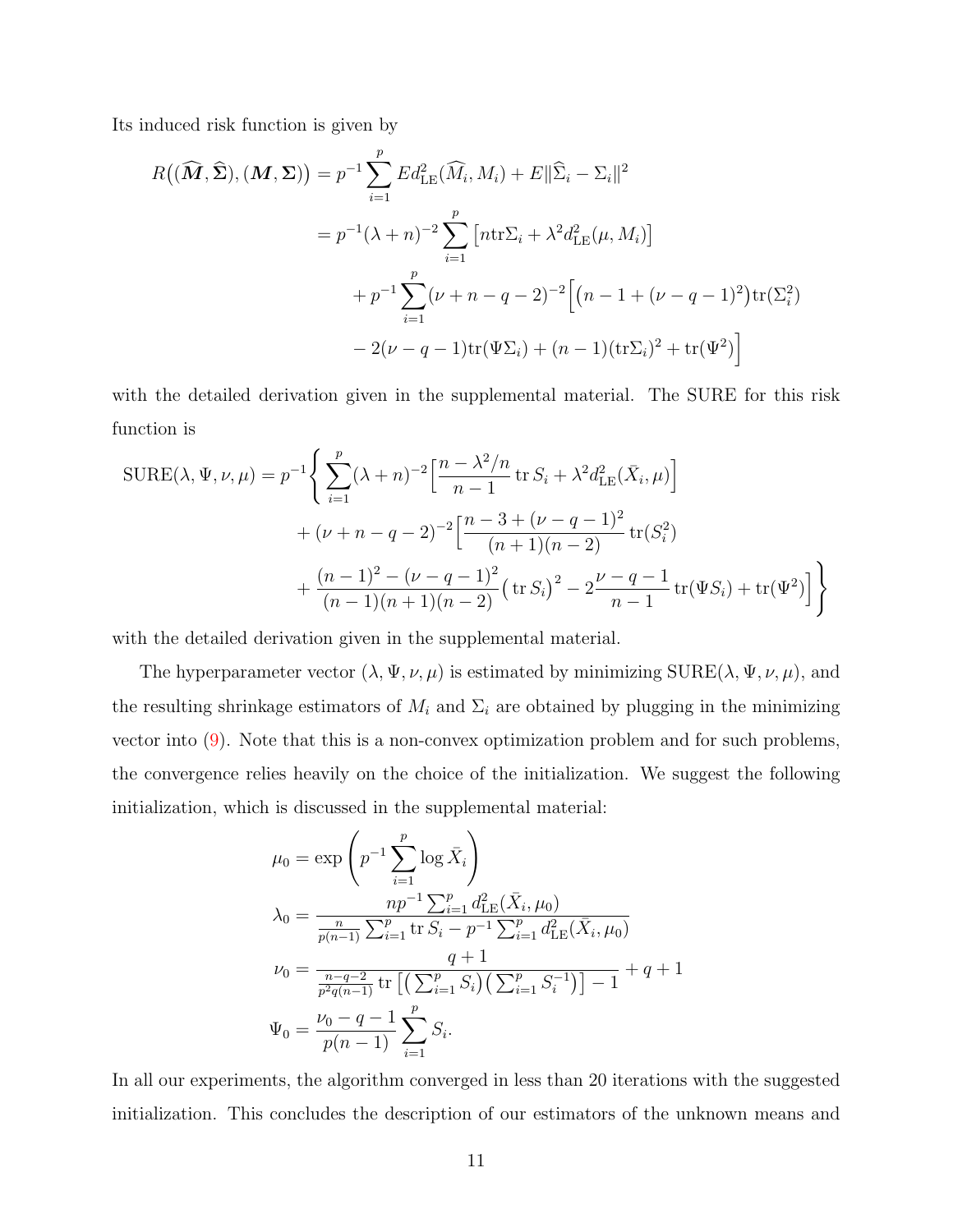covariance matrices. Theorem [5](#page-32-0) below states that  $\text{SURE}(\lambda, \Psi, \nu, \mu)$  approximates the true loss  $L((\widehat{M}^{\lambda,\mu},\widehat{\Sigma}^{\Psi,\nu}), (M,\Sigma))$  well in the sense that the difference between the two random variables converges to 0 in probability as  $p \to \infty$ . Additionally, Theorem [6](#page-44-0) below shows that the estimators of M and  $\Sigma$  obtained by minimizing  $\text{SURE}(\lambda, \Psi, \nu, \mu)$  are asymptotically optimal in the class of estimators of the form [\(9\)](#page-9-0).

Theorem 3 Assume the following conditions:

- (i)  $\limsup_{p\to\infty} p^{-1} \sum_{i=1}^p (\operatorname{tr} \Sigma_i)^4 < \infty$ ,
- (ii)  $\limsup_{p\to\infty} p^{-1} \sum_{i=1}^p \widetilde{M}_i^T \Sigma_i \widetilde{M}_i < \infty$ ,
- (iii)  $\limsup_{p\to\infty} p^{-1} \sum_{i=1}^p ||\log M_i||^{2+\delta} < \infty$  for some  $\delta > 0$ .

Then

$$
\sup_{\substack{\lambda>0,\nu>q+1,\|\Psi\|\leq \max_{1\leq i\leq p} \|S_i\|,\\ \|\log\mu\|\leq \max_{1\leq i\leq p} \|\log\bar{X}_i\|}} \left|\mathrm{SURE}(\lambda,\Psi,\nu,\mu)-L\Big(\big(\widehat{\mathbf{M}}^{\lambda,\mu},\widehat{\boldsymbol{\Sigma}}^{\Psi,\nu}\big),(\mathbf{M},\boldsymbol{\Sigma})\Big)\right|\overset{\text{prob}}{\longrightarrow} 0 \quad as \; p\to\infty.
$$

Note that the optimization has some constraints. However, in practice, with proper initialization as suggested earlier, the constraints on  $\Psi$  and  $\mu$  can be safely ignored. The reason is that, for  $\Psi$  and  $\mu$  far from  $S_i$ 's and  $\bar{X}_i$  respectively, the value of SURE will be large. The constraints on  $\lambda$  and  $\nu$  can easily be handled by standard constrained optimization algorithms, e.g. L-BFGS-B [\(Byrd et al.](#page-47-7) [1995\)](#page-47-7).

**Theorem 4** If assumptions  $(i)$ ,  $(ii)$ , and  $(iii)$  in Theorem [5](#page-32-0) hold, then

$$
\lim_{p\to\infty}\left[R\Big(\big(\widehat{\boldsymbol{M}}^{SURE},\widehat{\boldsymbol{\Sigma}}^{SURE}\big),(\boldsymbol{M},\boldsymbol{\Sigma})\Big)-R\Big(\big(\widehat{\boldsymbol{M}}^{\lambda,\mu},\widehat{\boldsymbol{\Sigma}}^{\Psi,\nu}\big),(\boldsymbol{M},\boldsymbol{\Sigma})\Big)\right]\leq 0.
$$

Note that in all the above theorems, we consider the asymptotic regime  $p \to \infty$  while the size of the SPD matrix  $N$  is held fixed. The main reason for fixing the size of the SPD matrix is that in our application, namely the DTI analysis, the size of the diffusion tensors is always  $3 \times 3$ , because the diffusion magnetic resonance images are 3-dimensional images. However, the number of voxels  $p$  can increase as they are determined by the resolution of the acquired image which can increase due to advances in medical imaging technology. This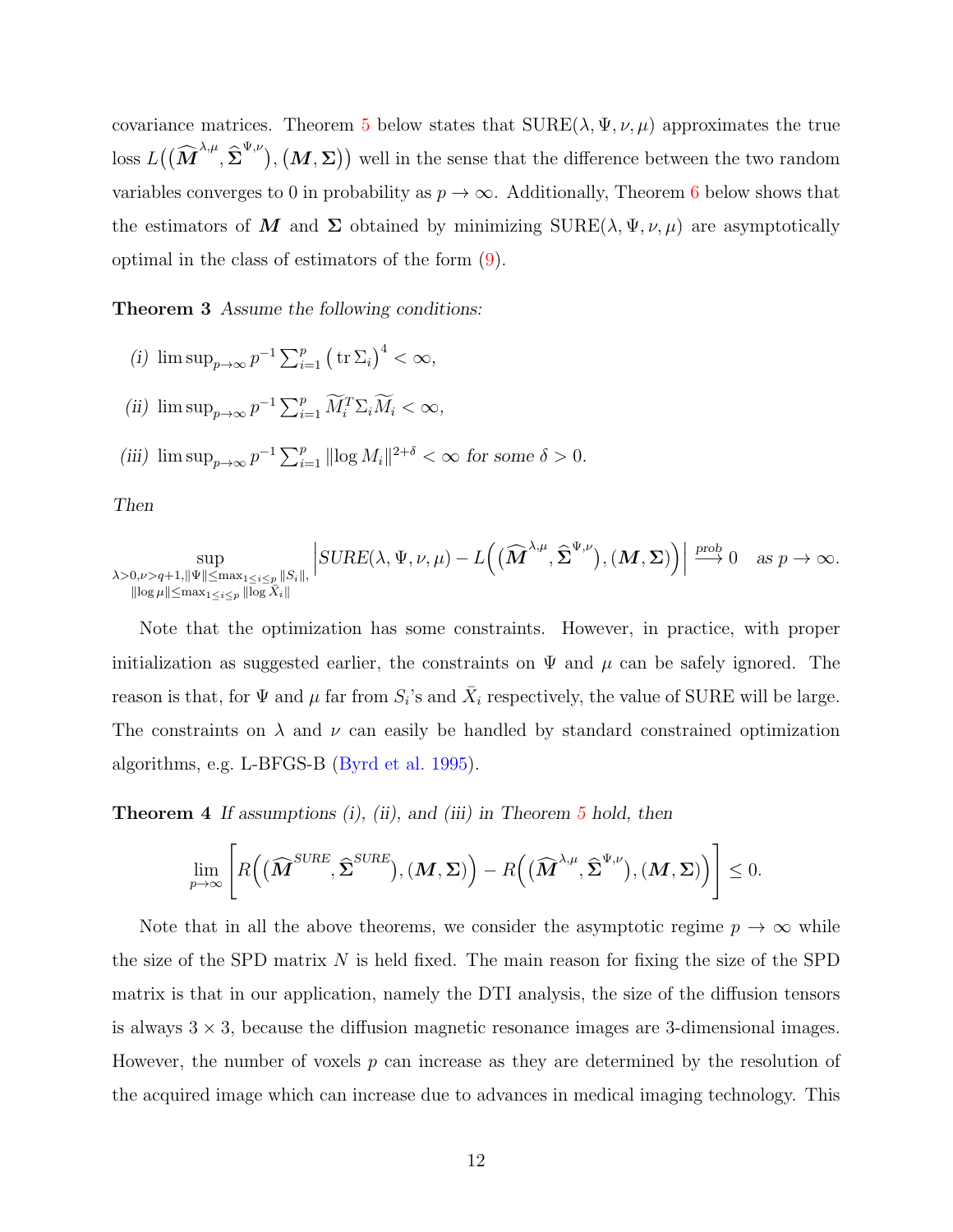is different from the usual high dimensional covariance matrix estimation problem in which the size of the covariance matrix is allowed to grow.

**Remark:** The proofs of Theorems [1](#page-8-0) and [2](#page-8-1) in [Yang & Vemuri](#page-53-5) [\(2019\)](#page-53-5) use arguments similar to those that already exist in the literature, and in that sense they are not very difficult. In contrast, the proofs of our Theorems [5](#page-32-0) and [6](#page-44-0) above do not proceed along familiar lines. Indeed, they are rather complicated, the difficulty being that bounding the moments of Wishart matrices or the moments of trace of Wishart matrices is nontrivial when the orders of the required moments are higher than two. We present these proofs in the supplementary document.

## <span id="page-12-0"></span>3.3 Tweedie's Formula for F Statistics

One of the motivations for the development of our approach for estimating M and  $\Sigma$  is a problem in neuroimaging involving detection of differences between a patient group and a control group. The problem can be stated as follows. There are  $n_x$  patients in a disease group and  $n_y$  normal subjects in a control group. We consider a region of the brain image consisting of  $p$  voxels. As explained in section [4.2,](#page-20-0) the local diffusional property of water molecules in the human brain is of clinical importance and it is common to capture this diffusional property at each voxel in the diffusion magnetic resonance image (dMRI) via a zero-mean Gaussian with a  $3 \times 3$  covariance matrix. Using any of the existing state-of-the-art dMRI analysis techniques, it is possible to estimate, from each patient image, the diffusion tensor  $M_i$  corresponding to voxel i, for  $i = 1, \ldots, p$ . Let  $M_i^{(1)}$  $u_i^{(1)}$  and  $M_i^{(2)}$  denote the diffusion tensors corresponding to voxel  $i$  for the disease and control groups respectively. The goal is to identify the indices *i* for which the difference between  $M_i^{(1)}$  $i^{(1)}$  and  $M_i^{(2)}$  $i^{(2)}$  is large. The model we consider is

$$
X_{ij} \stackrel{\text{ind}}{\sim} \text{LN}(M_i^{(1)}, \Sigma_i), \quad i = 1, ..., p, \ j = 1, ..., n_x,
$$
  
 $Y_{ij} \stackrel{\text{ind}}{\sim} \text{LN}(M_i^{(2)}, \Sigma_i), \quad i = 1, ..., p, \ j = 1, ..., n_y.$ 

In this work, we compute the Hotelling  $T^2$  statistic for each  $i = 1, \ldots, p$  as a measure of the difference between  $M_i^{(1)}$  $i^{(1)}$  and  $M_i^{(2)}$  $i^{(2)}$ . The Hotelling  $T^2$  statistic for SPD matrices has been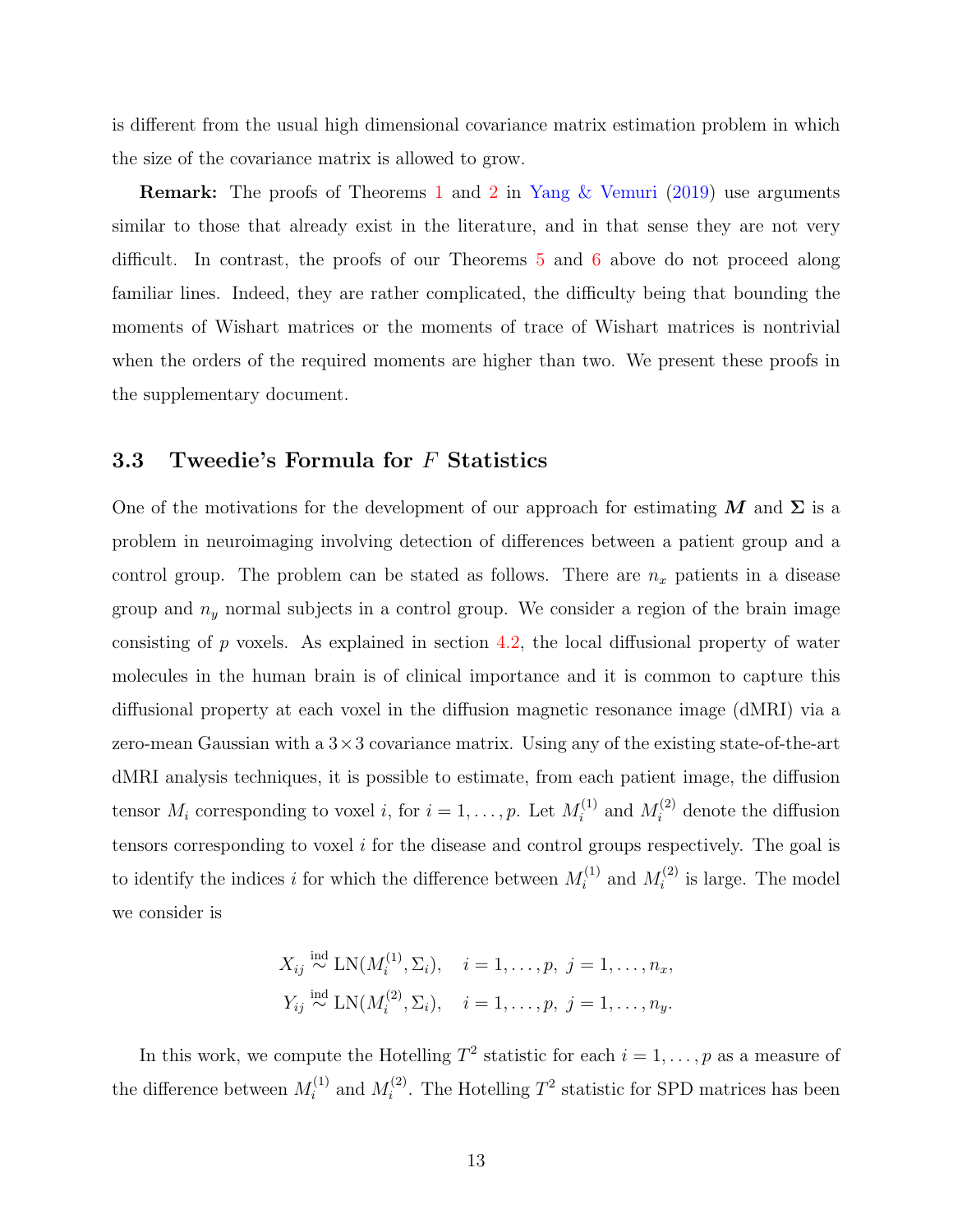proposed by [Schwartzman et al.](#page-52-6) [\(2010\)](#page-52-6) and is given by

<span id="page-13-0"></span>
$$
t_i^2 = \left(\widetilde{\bar{X}}_i - \widetilde{\bar{Y}}_i\right)^T \left[ \left(\frac{1}{n_x} + \frac{1}{n_y}\right) S_i \right]^{-1} \left(\widetilde{\bar{X}}_i - \widetilde{\bar{Y}}_i\right)
$$
(10)

where  $\bar{X}_i$  and  $\bar{Y}_i$  are the FMs of  $\{X_{ij}\}_j$  and  $\{Y_{ij}\}_j$  and  $S_i = (n_x + n_y - 2)^{-1} (S_i^{(1)} + S_i^{(2)})$  $i^{(2)}$ ) is the pooled estimate of  $\Sigma_i$  where  $S_i^{(1)}$  $s_i^{(1)}$  and  $S_i^{(2)}$  $i^{(2)}$  are computed using [\(8\)](#page-9-1). Since the  $X_{ij}$ 's and  $Y_{ij}$ 's are Log-normally distributed, one can easily verify that the sampling distribution of  $t_i^2$ is given by

$$
\frac{\nu-q-1}{\nu q}t_i^2 \stackrel{\text{ind}}{\sim} F_{q,\nu-q-1,\lambda_i}
$$

where  $\nu = n_x + n_y - 2$  is a degrees of freedom parameter (recall that  $q = N(N + 1)/2$ ). Note that we make the assumption that the covariance matrices for the two groups are the same, i.e.  $\Sigma_i^{(1)} = \Sigma_i^{(2)} = \Sigma_i$ . Similar results can be obtained for the unequal covariance case, but with more complicated expressions for the  $T^2$  statistics and the degrees of freedom parameters. The  $\lambda_i$ 's are the non-centrality parameters for the non-central F distribution and are given by

$$
\lambda_i = \left(\frac{1}{n_x} + \frac{1}{n_y}\right) \left(\widetilde{M}_i^{(1)} - \widetilde{M}_i^{(2)}\right)^T \Sigma_i^{-1} \left(\widetilde{M}_i^{(1)} - \widetilde{M}_i^{(2)}\right).
$$

These non-centrality parameters can be interpreted as the (squared) differences between  $M_i^{(1)}$ i and  $M_i^{(2)}$  $i^{(2)}$ , and they are the parameters we would like to estimate using the statistics  $(10)$ computed from the data. Then, based on the estimates  $\hat{\lambda}_i$ , we select those *i*'s with large estimates, say the largest  $1\%$  of all  $\hat{\lambda}_i$ . However, the process of selection from the computed estimates introduces a selection bias [\(Dawid](#page-48-7) [1994\)](#page-48-7). The selection bias comes from the fact that it is possible to select some indices i's for which the actual  $\lambda_i$ 's are not large but the random errors are large, so that the estimates  $\hat{\lambda}_i$  are pushed away from the true parameters  $\lambda_i$ . There are several ways to correct this selection bias, and [Efron](#page-48-8) [\(2011\)](#page-48-8) proposed to use Tweedie's formula for such a purpose.

Tweedie's formula was first proposed by [Robbins](#page-51-6) [\(1956\)](#page-51-6), and we review this formula here in the context of the classical normal means problem, which is stated as follows. We observe  $Z_i \stackrel{\text{ind}}{\sim} N(\mu_i, \sigma^2), i = 1, \ldots, p$ , where the  $\mu_i$ 's are unknown and  $\sigma^2$  is known, and the goal is to estimate the  $\mu_i$ 's. In the empirical Bayes approach to this problem we assume that  $\mu_i$ 's are iid according to some distribution G. The marginal density of the  $Z_i$ 's is then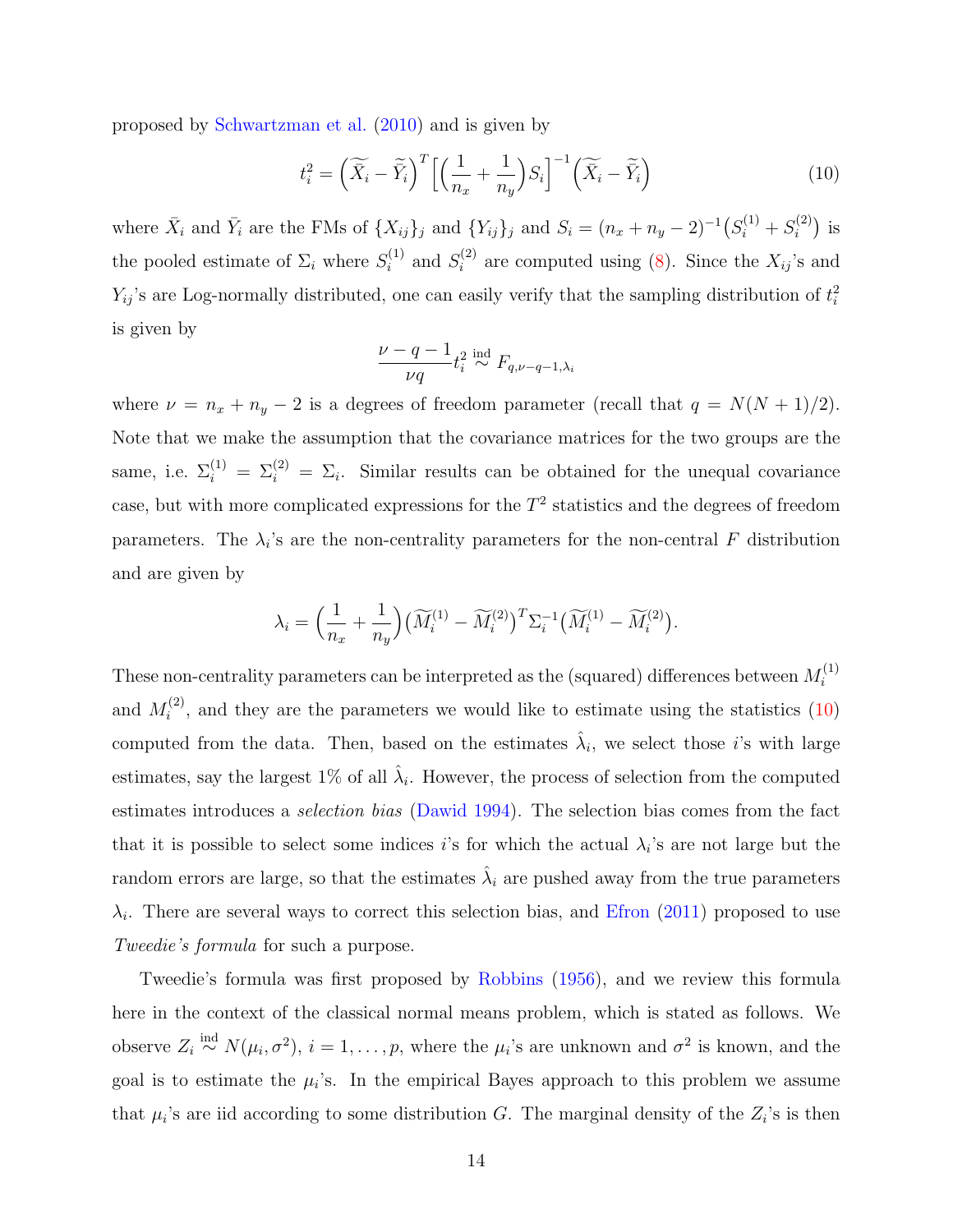$f(z) = \int \phi_{\sigma}(z - \mu) dG(\mu)$ , where  $\phi_{\sigma}$  is the density of the  $N(0, \sigma^2)$  distribution. With this notation, if G is known (so that f is known), the best estimator of  $\mu_i$  (under squared error loss) is the so-called Tweedie estimator given by

$$
\hat{\mu}_i = Z_i + \sigma^2 \frac{f'(Z_i)}{f(Z_i)}.
$$

A feature of this estimator is that it depends on  $G$  only through  $f$ , and this is desirable because it is fairly easy to estimate f from the  $Z_i$ 's (so we don't need to specify G). Another interesting observation about this estimator is that  $\hat{\mu}_i$  is shrinking the MLE  $\hat{\mu}_i^{\text{MLE}} = Z_i$  and can be viewed as a generalization of the James-Stein estimator, which assumes  $\mu_i \stackrel{\text{iid}}{\sim} N(0, \lambda)$ with unknown  $\lambda$ . The Tweedie estimator can be generalized to exponential families. Suppose that  $Z_i|\eta_i \stackrel{\text{ind}}{\sim} f_{\eta_i}(z) = \exp(\eta_i z - \phi(\eta_i))f_0(z)$ , and the prior for  $\phi$  is G. Then the Tweedie estimator for  $\eta_i$  is

$$
\hat{\eta}_i = l'(Z_i) - l'_0(Z_i),
$$

where  $l(z) = \log \int f_{\eta}(z) dG(\eta)$  is the log of the marginal likelihood of the  $Z_i$ 's and  $l_0(z) =$  $\log f_0(z)$ .

Although this formula is elegant and useful, it applies only to exponential families. Re-cently, [Du & Hu](#page-48-9) [\(2020\)](#page-48-9) derived a Tweedie-type formula for non-central  $\chi^2$  statistics, for situations where one is interested in estimating the non-centrality parameters. Suppose  $Z_i | \lambda_i \stackrel{\text{ind}}{\sim} \chi^2_{\nu,\lambda_i}$  and  $\lambda_i \stackrel{\text{iid}}{\sim} G$ . Then,

$$
E(\lambda_i | Z_i) = \left[ (Z_i - \nu + 4) + 2Z_i \left( \frac{2l''_{\nu}(Z_i)}{1 + 2l'_{\nu}(Z_i)} + l'_{\nu}(Z_i) \right) \right] \left( 1 + 2l'_{\nu}(Z_i) \right),\tag{11}
$$

where  $l_{\nu}(\cdot)$  is the marginal log-likelihood of the  $Z_i$ 's (see Theorem 1 in [Du & Hu](#page-48-9) [\(2020\)](#page-48-9)).

For our situation, if we define  $Z_i = [(\nu - q - 1)/\nu q]t_i^2$ , then

$$
Z_i|\lambda_i \stackrel{\text{ind}}{\sim} F_{q,\nu-q-1,\lambda_i}
$$

(recall that  $\nu = n_x + n_y - 2$ ). Assume that the  $\lambda_i$ 's are iid according to some distribution G. We would now like to address the problem of how to obtain an empirical Bayes estimate of  $\lambda_i$ . Let  $\Phi_{\nu_1,\nu_2,\lambda}$  be the cumulative distribution function (cdf) of the non-central F distribution,  $F_{\nu_1,\nu_2,\lambda}$ , and let  $\tilde{\Phi}_{\nu,\lambda}$  be the cdf of the non-central  $\chi^2$  distribution,  $\chi^2_{\nu,\lambda}$ . Then the transformed variable  $Y_i = \tilde{\Phi}_{\nu_1,\lambda_i}^{-1}(\Phi_{\nu_1,\nu_2,\lambda_i}(Z_i))$  follows a non-central  $\chi^2$  distribution with degrees of freedom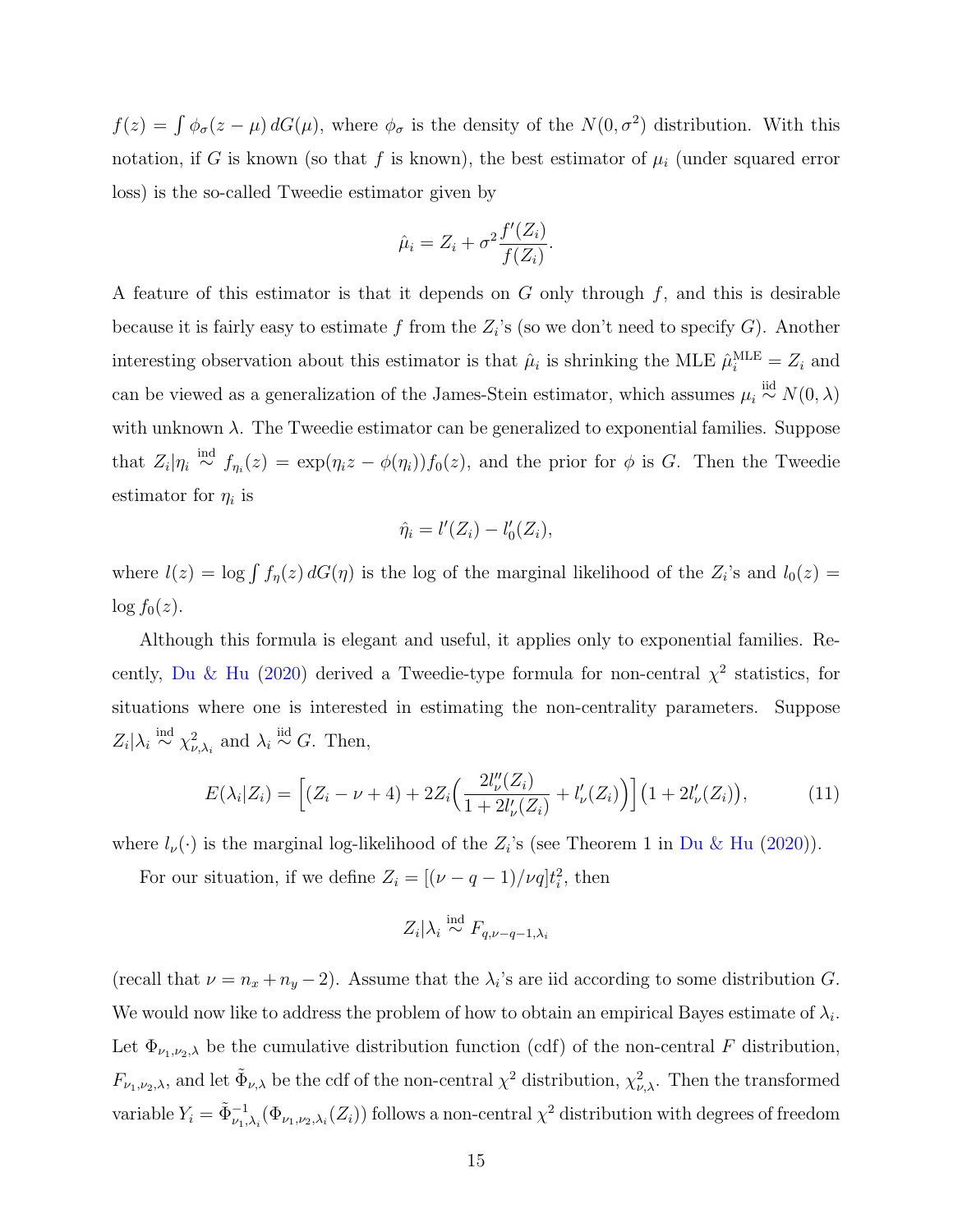parameter  $\nu_1$  and non-centrality parameter  $\lambda_i$ , and we note that when  $\nu_2$  is large,  $\Phi_{\nu_1,\nu_2,\lambda_i}$  and  $\tilde{\Phi}_{\nu_1,\lambda_i}$  are nearly equal, so that this quantile transformation is nearly the identity. However, the transformation depends on  $\lambda_i$ , which is the parameter to be estimated, so we propose the following iterative algorithm for estimating  $E(\lambda_i|Z_i)$ . Let  $\lambda_i^{(t)}$  be the estimate of  $\lambda_i$  at the t-th iteration. Then, our iterative update of  $\lambda_i$  is given by

$$
\lambda_i^{(t+1)} = \left[ (Y_i^{(t)} - \nu_1 + 4) + 2Y_i^{(t)} \Big( \frac{2l_{\nu_1}''(Y_i^{(t)})}{1 + 2l_{\nu_1}'(Y_i^{(t)})} + l_{\nu_1}'(Y_i^{(t)}) \Big) \right] \left( 1 + 2l_{\nu_1}'(Y_i^{(t)}) \right),
$$

where  $Y_i^{(t)} = \tilde{\Phi}_{\nu_1, \lambda_i^{(t)}}^{-1}$  $(\Phi_{\nu_1,\nu_2,\lambda_i^{(t)}}(Z_i)), \nu_1 = q$ , and  $\nu_2 = \nu - q - 1$ . Now the marginal loglikelihood  $l_{\nu_1}(y)$  is not available since the prior G for  $\lambda_i$  is unknown. There are several ways to estimate the marginal density of the  $Y_i^{(t)}$  $i^{(t)}$ 's. One of these is through kernel density estimation. However, the iterative formula involves the first and second derivatives of the marginal log-likelihood, and estimates of the derivatives of a density produced through kernel methods are notoriously unstable (see Chapter 3 of [Silverman](#page-52-7) [\(1986\)](#page-52-7)). There exist different approaches to deal with this problem (see [Sasaki et al.](#page-51-7) [\(2016\)](#page-51-7) and [Shen & Ghosal](#page-52-8) [\(2017\)](#page-52-8)). Here we follow [Efron](#page-48-8) [\(2011\)](#page-48-8) and postulate that  $l_{\nu_1}$  is well approximated by a polynomial of degree K, and write  $l_{\nu_1}(y) = \sum_{k=0}^{K} \beta_k y^k$ . The coefficients  $\beta_k$ ,  $k = 1, \ldots, K$ , can be estimated via Lindsey's method [\(Efron & Tibshirani](#page-49-9) [1996\)](#page-49-9), which is a Poisson regression technique for (parametric) density estimation; the coefficient  $\beta_0$  is determined by the requirement that  $f_{\nu_1}(y) = \exp(l_{\nu_1}(y))$  integrates to 1. The advantage of Lindsey's method over methods that use kernel density estimation is that it does not require us to estimate the derivatives separately, since  $l'_{\nu_1}(y) = \sum_{k=1}^K k \beta_k y^{k-1}$  and  $l''_{\nu_1}(y) = \sum_{k=2}^K k(k-1) \beta_k y^{k-2}$ . In our experience, with  $l'_{\nu_1}$  and  $l''_{\nu_1}$  estimated in this way, if we initialize the scheme by setting  $\lambda_i^{(0)}$  $i^{(0)}$  to be the estimate of  $\lambda_i$  given by [Du & Hu](#page-48-9) [\(2020\)](#page-48-9) procedure, then the algorithm converges in less than 10 iterations.

## <span id="page-15-0"></span>4 Experimental Results

In this section, we describe the performance of our methods on two synthetic data sets and on two sets of real data acquired using diffusion magnetic resonance brain scans of normal (control) subjects and patients with Parkinson's disease. For the synthetic data experi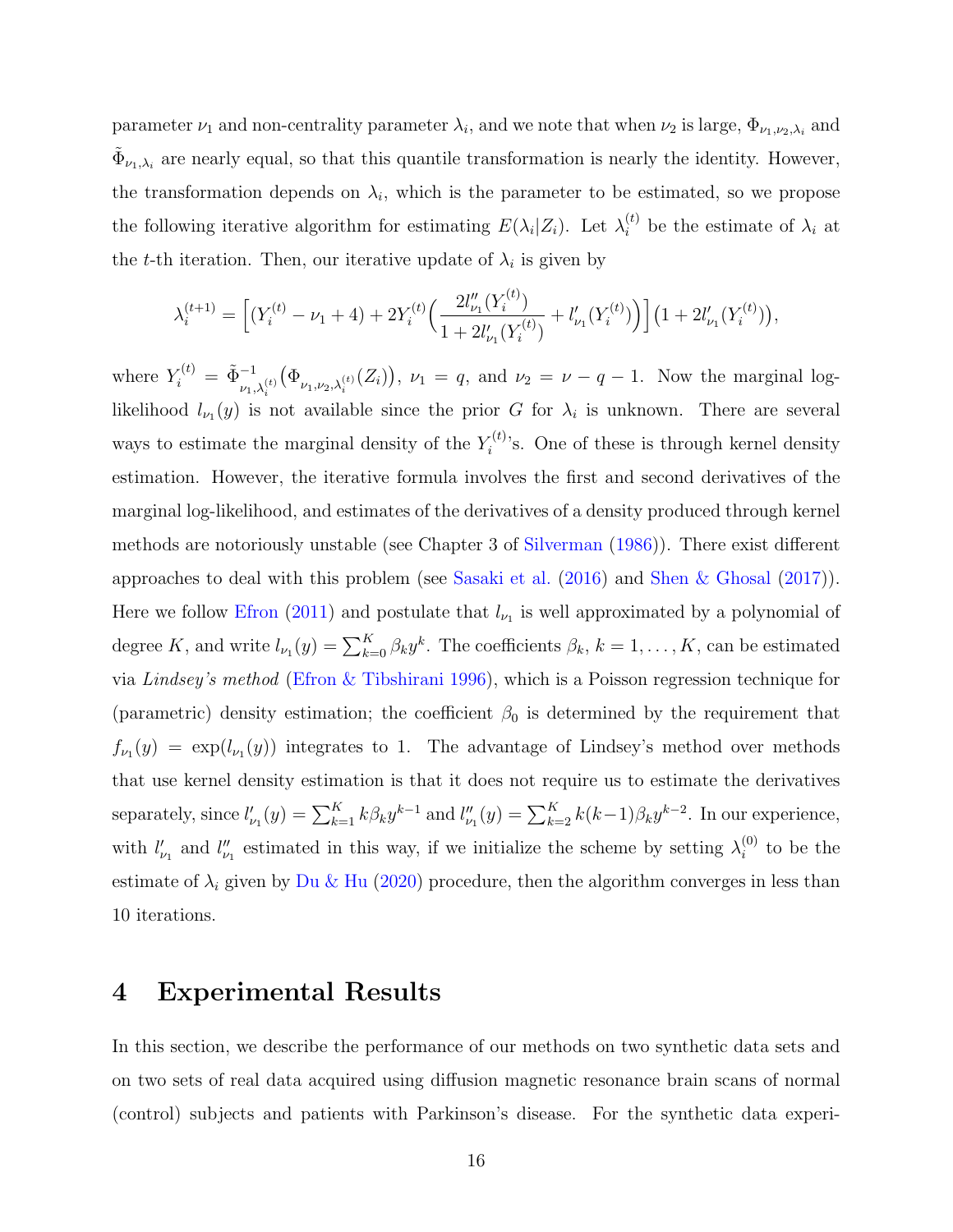ments, we show that (i) the proposed shrinkage estimator for the FM (SURE.Full-FM; with simultaneous estimation of the covariance matrices) outperforms the sample FM (FM.LE) and the shrinkage estimator proposed by Yang  $\&$  Vemuri [\(2019\)](#page-53-5) (SURE-FM; with fixed covariance matrices) (section  $(4.1.1)$  $(4.1.1)$ ; (ii) the shrinkage estimates of the differences capture the regions that are significantly different between two groups of SPD matrix-valued images (section [4.1.2\)](#page-18-0). For the real data experiments, we demonstrate that (iii) the SURE.Full-FM provides improvement over the two competing estimators (FM.LE, and SURE-FM) for computing an atlas (templates) of diffusion tensor images acquired from human brains (section [4.2.1\)](#page-22-0); (iv) the proposed shrinkage estimator for detecting group differences is able to identify the regions that are different between patients with Parkinson's disease and control subjects (section [4.2.2\)](#page-24-0). Details of these experiments will be presented subsequently.

### <span id="page-16-1"></span>4.1 Synthetic Data Experiments

We present two synthetic data experiments here to show that the proposed shrinkage estimator, SURE.Full-FM, outperforms the sample FM and SURE-FM and that the shrinkage estimates of the group differences can accurately localize the regions that are significantly different between the two groups.

#### <span id="page-16-0"></span>4.1.1 Comparison Between SURE.Full-FM and Competing Estimators

Using generated noisy SPD fields  $(P_3)$  as data, here we present performance comparisons of four estimators of  $M$ : (i) SURE. Full-FM, which is the proposed shrinkage estimator, (ii) SURE-FM proposed by [Yang & Vemuri](#page-53-5) [\(2019\)](#page-53-5) which assumes known covariance matrices and (iii) the MLE, which is denoted by FM.LE, since by proposition [1](#page-5-0) it is the FM based on the Log-Euclidean metric. The synthetic data are generated according to [\(7\)](#page-9-2). Specifically, we set  $\mu = I_3$ ,  $\Psi = I_6$ , and  $n = 10$ , and we vary the variance  $\lambda$  and the degree of freedom  $\nu$  of the prior distribution as follows:  $\lambda = 10, 50,$  $\lambda = 10, 50,$  $\lambda = 10, 50,$  and  $\nu = 15, 30$ . Figure 1 depicts the relationship between the average loss (averaged over  $m = 1000$  replications) and the dimension p under varying conditions for the four estimators. Note that since the covariance matrices  $\Sigma_i$ 's are unknown in our synthetic experiment and  $(n-1)^{-1}S_i$  is an unbiased estimate for  $\Sigma_i$ , the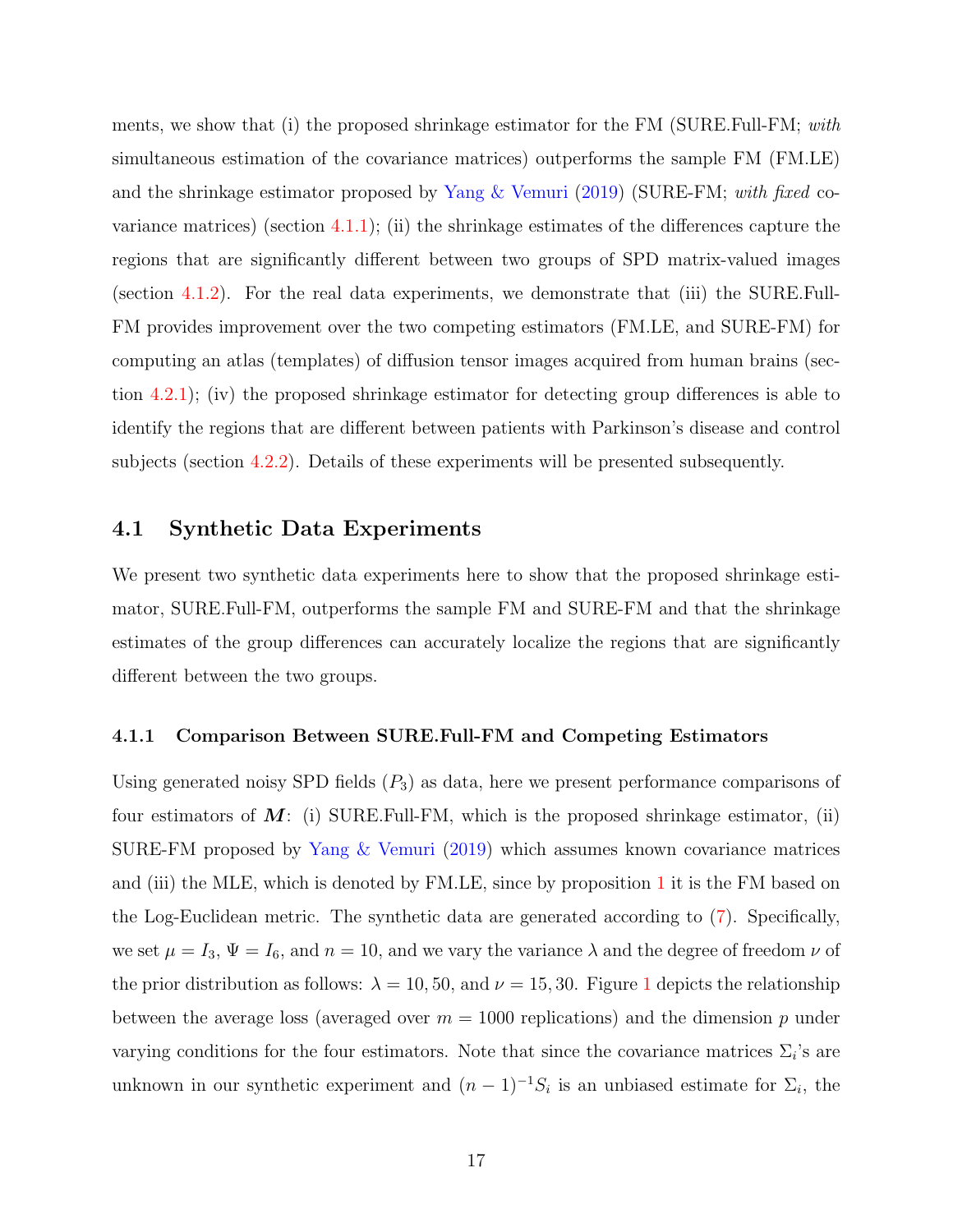

 $A_i$ 's in [\(6\)](#page-8-2) can be unbiasedly estimated by  $[(n-1)q]^{-1}$  tr $S_i$ .

<span id="page-17-0"></span>Figure 1: Average loss for the three estimators. Results for varying  $\lambda$  and degree of freedom  $\nu$  are shown across the columns and rows, respectively. Note that in the bottom two panels, the line corresponding to FM.LE is essentially the same as the SURE.FM, but is barely visible.

As is evident from Figure [1,](#page-17-0) for large  $\lambda$  the gains from using SURE. Full-FM are greater. This observation is in accordance with our intuition, which is that for large  $\lambda$ , the  $M_i$ 's are clustered, and it is beneficial to shrink the MLEs of the  $M_i$ 's towards a common value. The main difference between SURE-FM and SURE.Full-FM is that the former requires knowledge of the  $\Sigma_i$ 's and in general such information is not available, and estimates for the  $\Sigma_i$ 's are needed to compute the SURE-FM. Hence the performance of SURE-FM depends heavily on how good the estimates for the  $\Sigma_i$ 's are. In our synthetic data experiment, we consider the unbiased estimate  $\hat{A}_i = [(n-1)q]^{-1}$  tr  $S_i$  for SURE-FM. In this case, the prior mean for  $\Sigma_i$ is  $E(\Sigma_i) = (\nu - q - 1)^{-1} I_q$  for which the assumption  $\Sigma_i = A_i I$  seems reasonable. For large  $\nu$ , the  $\hat{A}_i$ 's are closer to zero, which results in a smaller shrinkage effect (this can be observed in Figure [1,](#page-17-0) where we see that SURE-FM is almost identical to FM.LE for  $\nu = 30$ ). Note that even if the assumption  $\Sigma_i = A_i I$  is not severely violated, our estimator still outperforms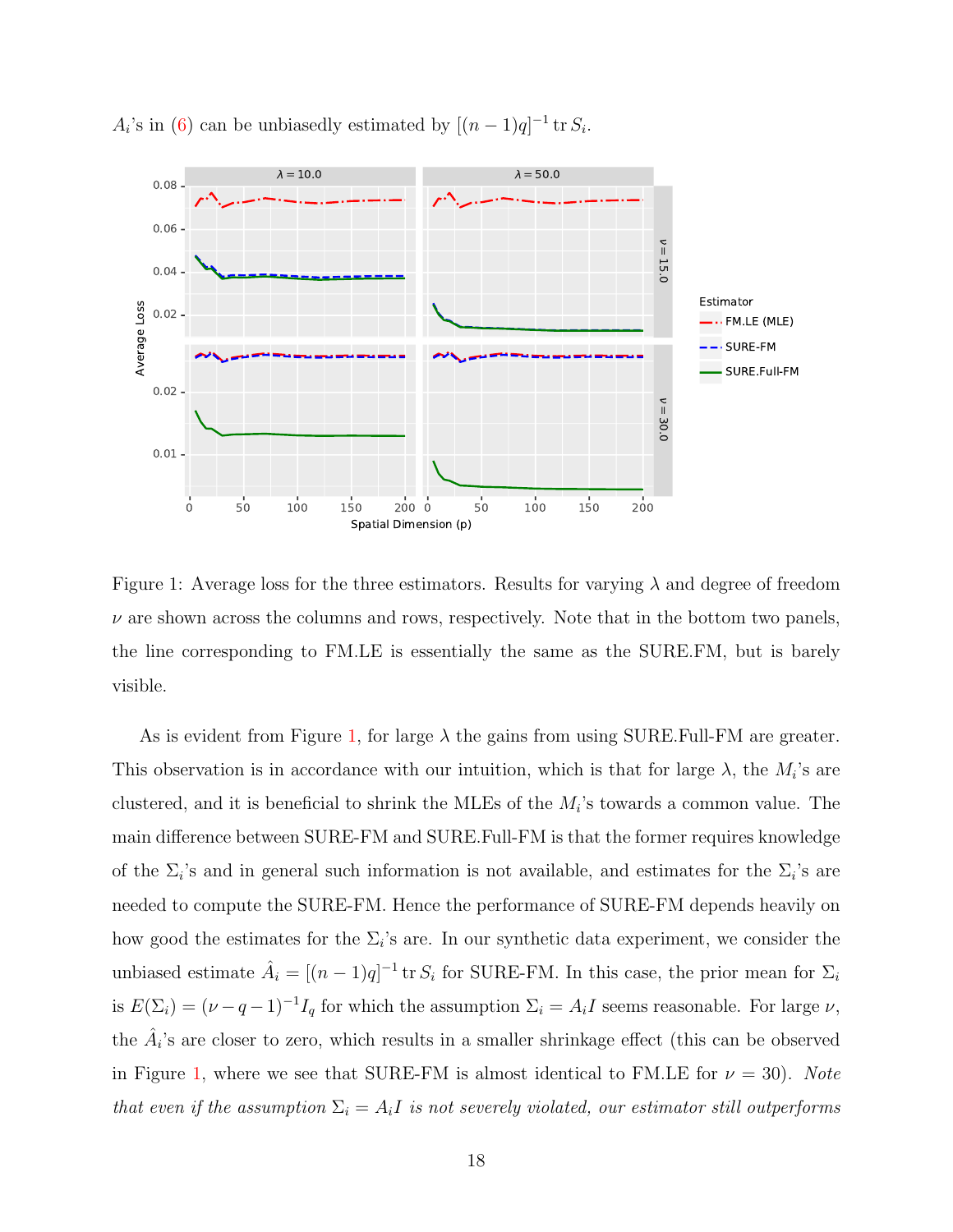#### SURE-FM by a large margin.

On the other hand, we can fix  $\lambda$  and  $\nu$  to see how different choices of  $\mu$  and  $\Psi$  affect the performance of our shrinkage estimator SURE.Full-FM. To do this, we fix  $n = 10$ ,  $\lambda = 10$ , and  $\nu = 15$  (so that we can compare with the top-left panel of Figure [1\)](#page-17-0). We consider  $\mu = \text{diag}(2, 0.5, 0.5)$  and  $\Psi_{ij} = 0.5^{|i-j|}$ . The result is shown in Figure [2.](#page-18-1) The top-left panel of Figure [1](#page-17-0) shows that when  $\mu = I$  and  $\Psi = I$ , there is no difference between SURE-FM and SURE.Full-FM, but Figure [2](#page-18-1) shows that when one of  $\mu$  and  $\Psi$  is not identity, our shrinkage estimator outperforms SURE-FM. For different choices of  $\lambda$  and  $\nu$ , the improvement will be more significant, following the trend we observed in Figure [1.](#page-17-0)



<span id="page-18-1"></span>Figure 2: Average losses for the four estimators. The left panel assumes  $\mu = \text{diag}(2, 0.5, 0.5)$ and  $\Psi = I$  and the right panel assumes  $\mu = I$  and  $\Psi_{ij} = 0.5^{|i-j|}$ .

#### <span id="page-18-0"></span>4.1.2 Differences Between Two Groups of SPD-Valued Images

In this subsection, we demonstrate the method proposed in section [3.3](#page-12-0) for evaluating the difference between two groups of SPD-valued images. For this synthetic data experiment, we use  $P_2$ , the manifold of  $2 \times 2$  SPD matrices, since it is easy to visualize these matrices. For the visualization, we represent each  $2 \times 2$  SPD matrix of the SPD-valued image by an ellipse with the two eigenvectors as the axes of the ellipse and the two eigenvalues as the width and height along the corresponding axes respectively. The data are generated as follows. Given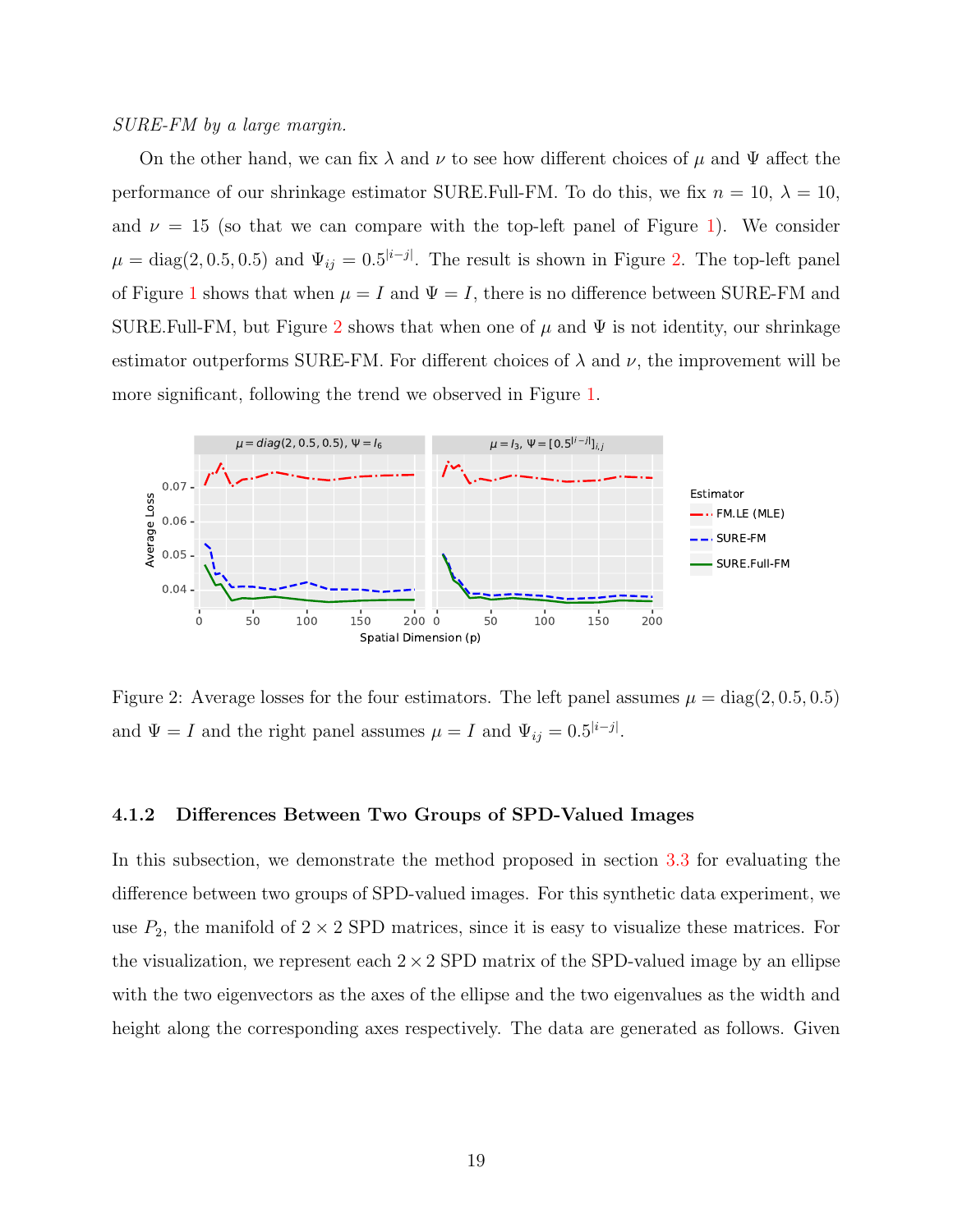$n_k,\,M_i^{(k)}$  $\sigma_i^{(k)}$ ,  $\sigma_i^2$ ,  $k = 1, 2, i = 1, \ldots, p$ , generate

$$
X_{ij} \stackrel{\text{ind}}{\sim} \text{LN}(M_i^{(1)}, \sigma_i^2 I), \quad j = 1, ..., n_1,
$$
  
\n $Y_{ij} \stackrel{\text{ind}}{\sim} \text{LN}(M_i^{(2)}, \sigma_i^2 I), \quad j = 1, ..., n_2.$ 

We generate  $n_1 = n_2 = 30$  P<sub>2</sub>-valued images for the two groups, and the size of each P<sub>2</sub>valued image is  $20 \times 20$ , which gives  $p = 20 \times 20 = 400$ . For the variances  $\sigma_j$ , we consider a low variance scenario  $\sigma_i \stackrel{\text{iid}}{\sim} U(0.1, 0.3)$  and a high variance scenario  $\sigma_i \stackrel{\text{iid}}{\sim} U(0.3, 0.8)$ . The means  $M_i^{(k)}$  $i^{(k)}$  are depicted visually in Figure [3](#page-19-0) (in the form of images with ellipses instead of gray values at each pixel), and the region in which the means are different is the top-right corner, containing a quarter of the pixels; this is the 'ground truth' data.



<span id="page-19-0"></span>Figure 3: The mean  $P_2$ -valued images  $M_i^{(k)}$  $i^{(k)}$ ,  $k = 1, 2$ , used to generate random  $P_2$ -valued images for the two groups. The vertical ellipse represents the matrix  $diag(0.3, 1)$  and the horizontal ellipse represents the matrix diag $(1, 0.3)$ .

As described in section [3.3,](#page-12-0) we first compute the Hotelling  $T^2$  statistic from  $\{X_{ij}\}_{j=1}^{n_1}$  and  ${Y_{ij}}_{j=1}^{n_2}$  for each i and transform each of them to the F statistic. Now we have p non-central *F* statistics,  $f_i \stackrel{\text{ind}}{\sim} F_{\nu_1,\nu_2,\lambda_i}$ ,  $i = 1,\ldots,p$ , where  $\nu_1 = q = 3$ , and  $\nu_2 = n_1 + n_2 - 2 - q - 1 =$  $n_1+n_2-6$ . With the resulting F statistics, we can apply the algorithm described in section [3.3](#page-12-0) to estimate the non-centrality parameters (at each location), and for the estimation of the marginal log likelihood, we adopt Lindsey's method to fit a polynomial of degree  $K = 5$  to the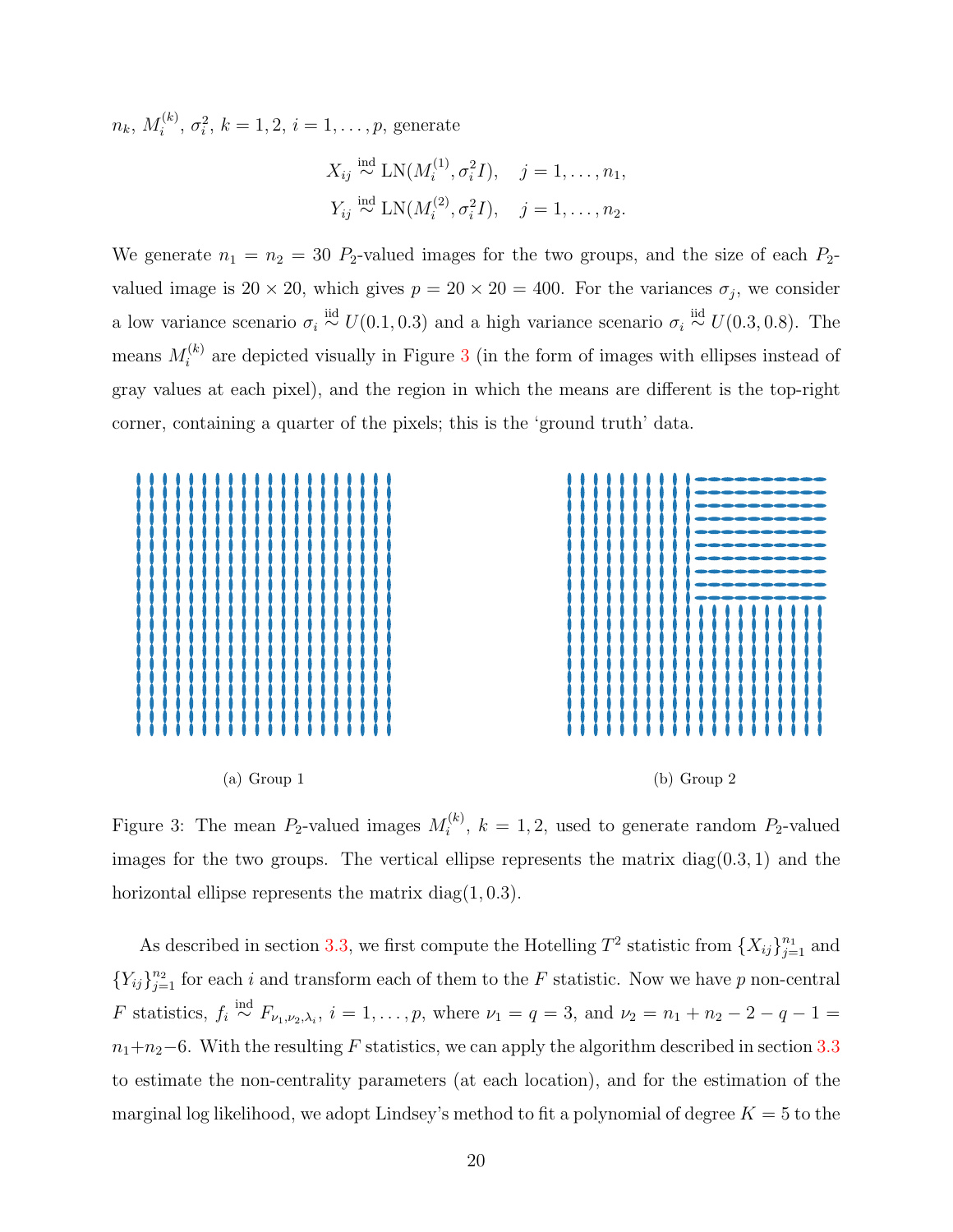log-likelihood  $l_{\nu_1}$ . We have experimented using different values of K, and we found that the results are robust to changes in  $K$ , at least for relatively small  $K$ . In our experiments, we set  $n_1 = n_2 = 30$ . As we can see from Figure [3,](#page-19-0) we expect the method to yield large values on the top-right corner of the image and small values for the rest of the matrix-valued image (field). We compare the proposed estimator  $\hat{\lambda}_i^{\text{Tweedie}}$  to the estimator  $\hat{\lambda}_i^{\text{MOM}} = \max \left( \frac{\nu_1(\nu_2 - 2)}{\nu_2} f_i - \nu_1, 0 \right)$ , which is obtained by the method of moments (MOM) and truncated at 0, and also compare them for different  $\sigma_i^2$ 's. Note that we choose to compare with the MOM estimator instead of the MLE for two reasons: (i) the MLE for the non-centrality parameter of non-central F distribution is expensive to compute, and (ii) the MOM is commonly used as a standard for comparison, see for example [Kubokawa et al.](#page-50-9) [\(1993\)](#page-50-9). As we can see from the results, there are more black spots (which indicate no difference) in the top-right corner for the MOM estimates than the Tweedie-adjusted estimates. These show that the Tweedie-adjusted estimator allows us to capture the true region of difference better than the MOM estimator does, especially for large  $\sigma_i^2$ 's. This is due to the presence of the shrinkage effect in Tweedie's formula.

## <span id="page-20-0"></span>4.2 Real Data Experiments

In this section, we present two real data experiments involving dMRI data sets. The diffusion MRI data used here is available for public access via [https://pdbp.ninds.nih.gov/](https://pdbp.ninds.nih.gov/our-data) [our-data](https://pdbp.ninds.nih.gov/our-data). dMRI is a diagnostic imaging technique that allows one to non-invasively probe the axonal fiber connectivity in the body by making the magnetic resonance signal sensitive to water diffusion through the tissue being imaged. In dMRI, the water diffusion is fully characterized by the probability density function (PDF) of the displacement of water molecules, called the ensemble average propagator (EAP) [\(Callaghan](#page-47-8) [1993\)](#page-47-8). A simple model that has been widely used to describe the displacement of water molecules is a zero mean Gaussian; its covariance matrix defines the diffusion tensor and characterizes the diffusivity functional locally. The diffusion tensors are  $3 \times 3$  SPD matrices and hence have 6 unique entries that need to be determined. Thus, the diffusion imaging technique employed in this case involves the application of at least 6 diffusion sensitizing magnetic gradients for acquisition of full 3D MR images [\(Basser et al.](#page-46-0) [1994\)](#page-46-0). This dMRI technique is called diffusion tensor imaging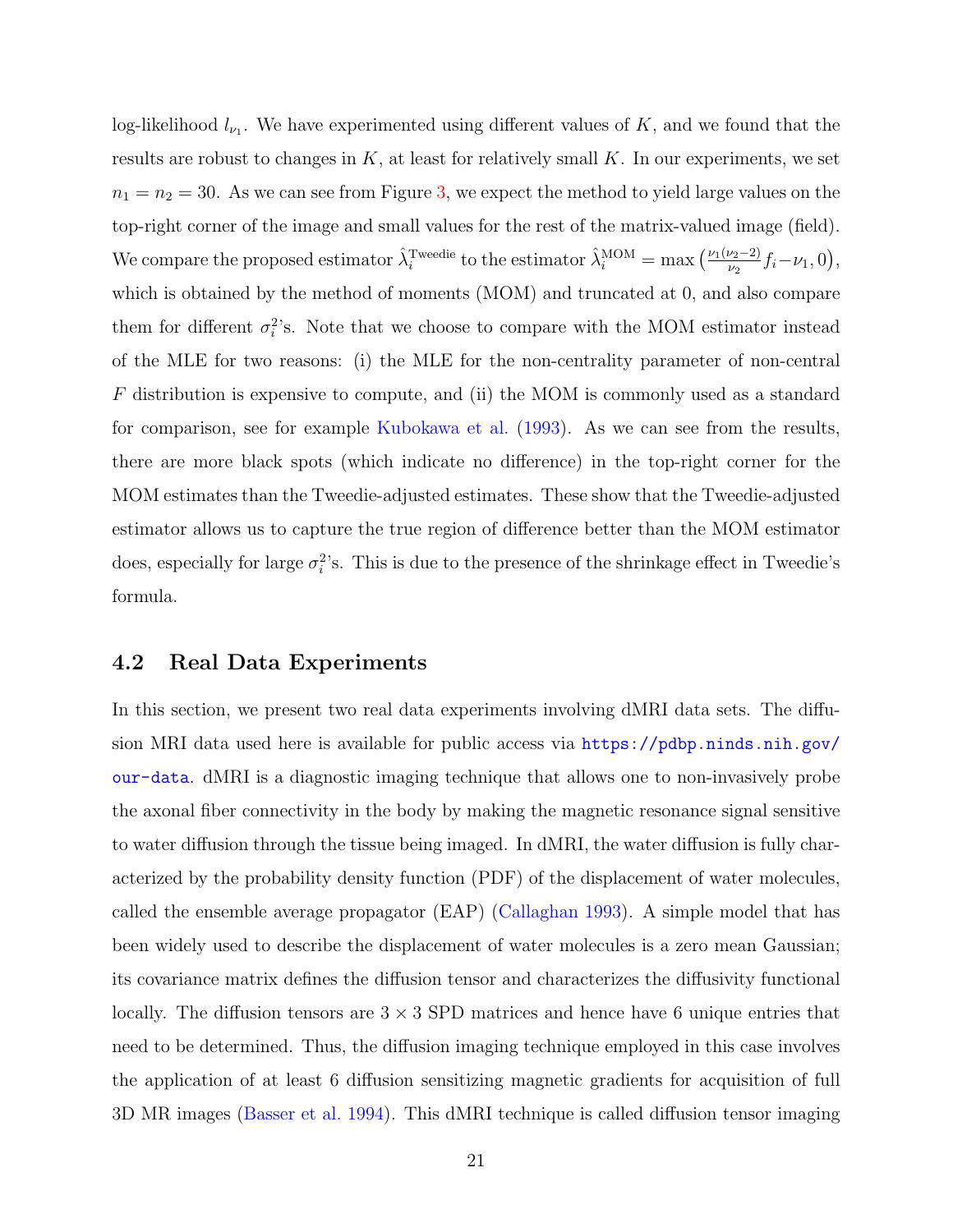

Figure 4: Comparison between the proposed shrinkage estimates and MOM estimates of the non-centrality parameters.

(DTI). Some practical techniques for estimating the diffusion tensors and population mean of diffusion tensors accurately can be found in [Wang & Vemuri](#page-53-7) [\(2004\)](#page-53-7), [Chefd'Hotel et al.](#page-47-9) [\(2004\)](#page-47-9), [Fletcher & Joshi](#page-49-10) [\(2004\)](#page-49-10), [Alexander](#page-46-3) [\(2005\)](#page-46-3), [Zhou et al.](#page-53-8) [\(2008\)](#page-53-8), [Lenglet, Rousson &](#page-50-10) [Deriche](#page-50-10) [\(2006\)](#page-50-10), and [Dryden et al.](#page-48-10) [\(2009\)](#page-48-10).

DTI has been the de facto non-invasive dMRI diagnostic imaging technique of choice in the clinic for a variety of neurological ailments. After fitting/estimating the diffusion tensors at each voxel, scalar-valued or vector-valued measures are derived from the diffusion tensors for further analysis. For instance, fractional anisotropy (FA) is a scalar-valued function of the eigenvalues of the diffusion tensor and it was found that FA was reduced in the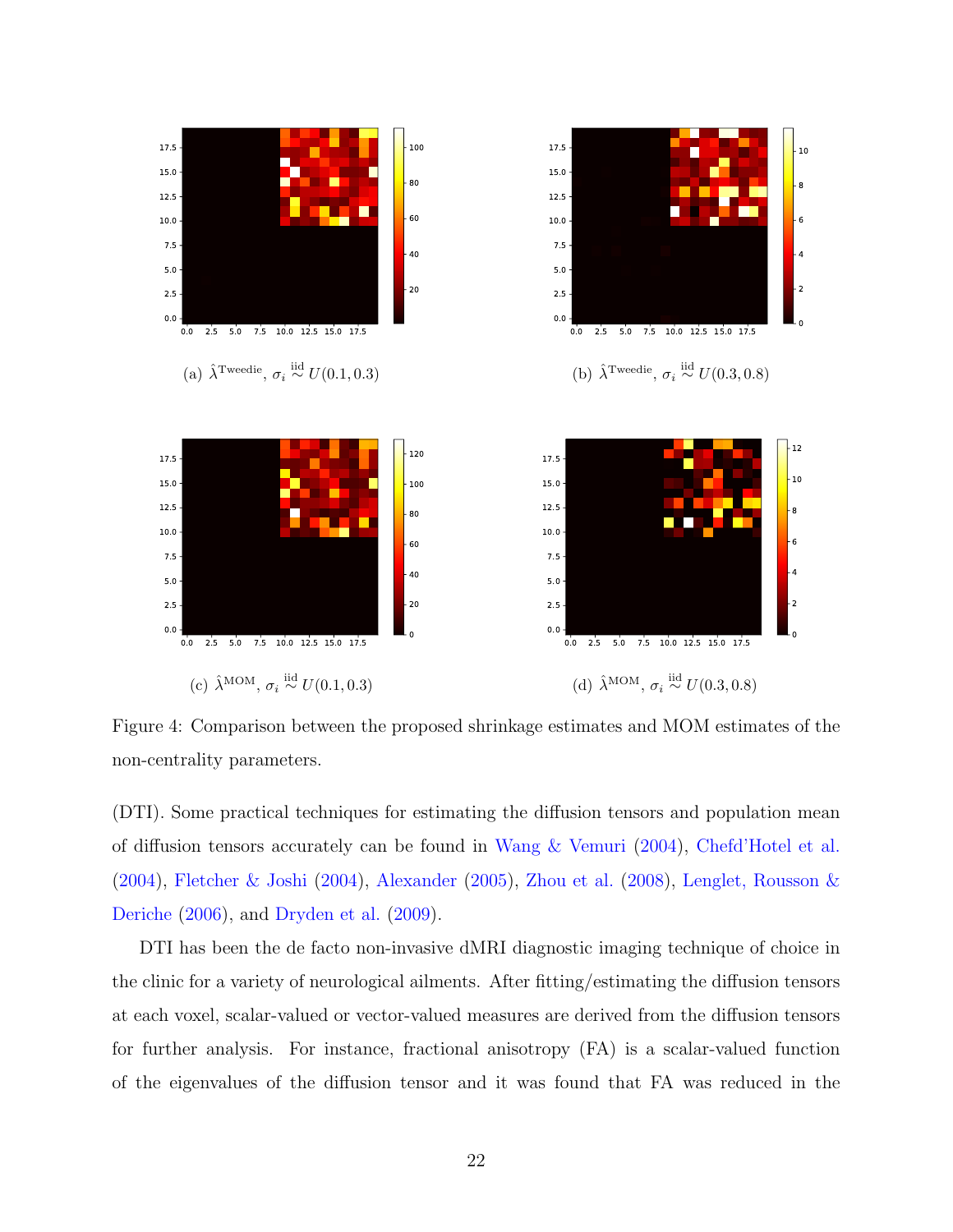neuro-anatomical structure called the Substantia Nigra in patients with Parkinson's disease compared to control subjects [\(Vaillancourt et al.](#page-53-9) [2009\)](#page-53-9). In [Schwartzman et al.](#page-52-9) [\(2008\)](#page-52-9), the authors proposed to use the principal direction, which is the eigenvector corresponding to the largest eigenvalue of the diffusion tensor, to represent the entire tensor; the principal direction contains directional information that any scalar measures such as the FA does not and hence, might be able to capture some subtle differences in the anatomical structure of the brain. In this work, we use the full diffusion tensor which captures both the eigen-values and eigen-vectors, in order to assess the changes caused by pathologies to the underlying tissue micro-architecture revealed via dMRI.

# <span id="page-22-0"></span>4.2.1 Estimation of the Motor Sensory Tracts of Patients with Parkinson's Disease

In this section, we demonstrate the performance of SURE.Full-FM on the dMRI scans of human brain data acquired from 50 patients with Parkinson's disease and 44 control (normal) subjects. The diffusion MRI acquisition parameters were as follows: repetition time = 7748ms, echo time = 86ms, flip angle =  $90^{\circ}$ , number of diffusion gradients = 64, field of view  $= 224 \times 224$  mm, in-plane resolution  $= 2$  mm isotropic, slice-thickness  $= 2$  mm, and SENSE factor  $= 2$ . All the dMRI data were pre-registered into a common coordinate frame prior to any further data processing.

The motor sensory area fiber tracts (M1 fiber tracts) are extracted from each patient of the two groups using the FSL software [\(Behrens et al.](#page-47-10) [2007\)](#page-47-10). The size (length) of each tract is 33 voxels for the left hemisphere tract and 34 voxels for the right hemisphere tract, respectively. Diffusion tensors are then fitted to each of the voxels along each of the tracts to obtain  $p = 33$  ( $p = 34$ )  $3 \times 3$  SPD matrices. We then compute the Log-Euclidean FM tract for each group. The FM tract here also has 33 (34) diffusion tensors along the tract. We will use these FMs computed from the full population of each group as the 'ground truth'; thus, the underlying distribution in this experiment is the empirical distribution formed by the observed data, i.e. the 33 (34) SPD matrices. Then, we randomly draw a subsample of size  $n = 10, 20, 50, 100$  (with replacement) respectively from each group and compute the SURE.Full-FM (our proposed estimator) and the three competing estimators (FM.LE and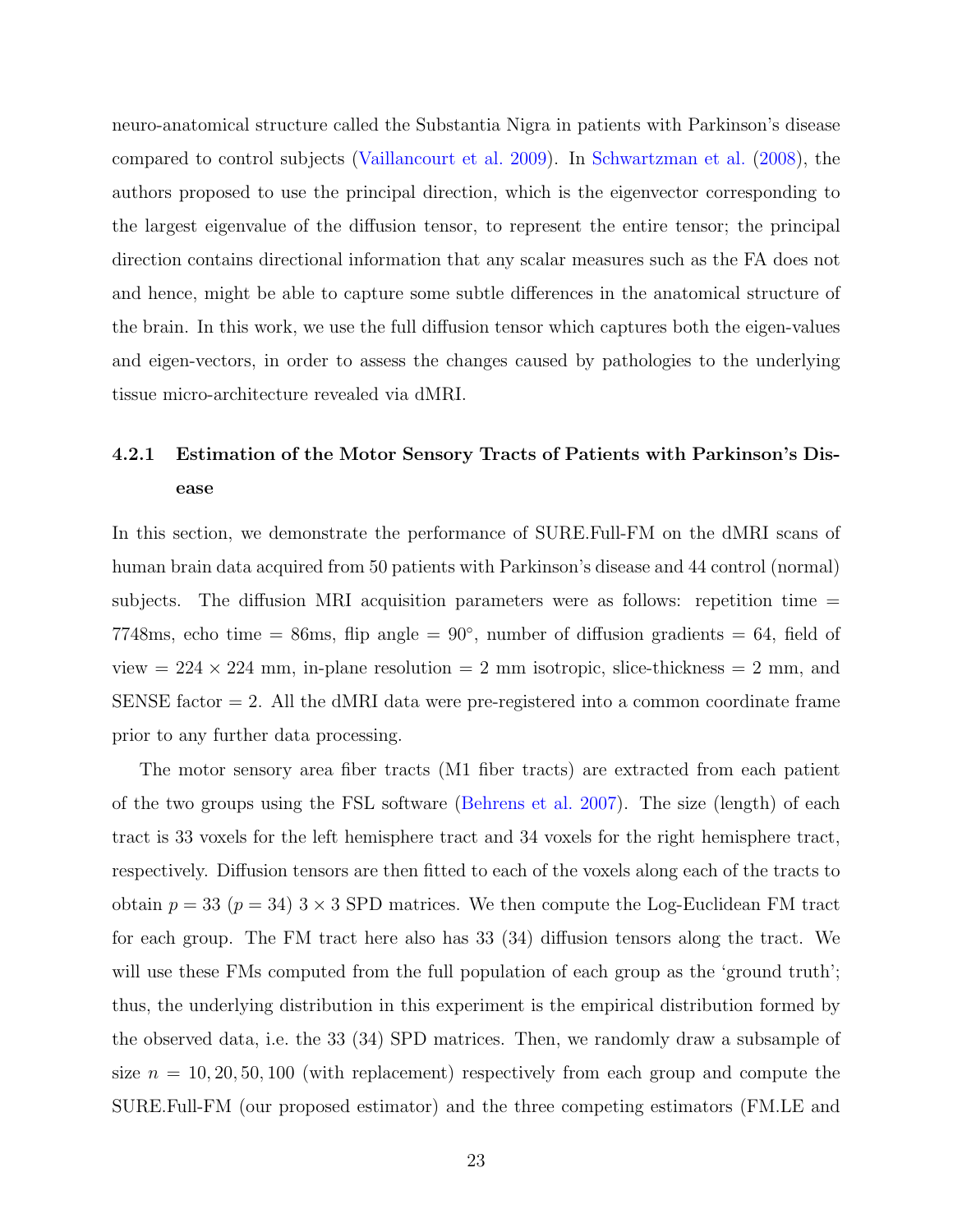SURE-FM respectively) of each group for each subsample size  $n$ . We compare the performance of the different estimators by the Log-Euclidean distance between the estimator and the 'ground truth' FMs. The entire procedure is repeated for  $m = 100$  random draws of subsamples and the average distances are reported in Table [1.](#page-23-0) Since our proposed shrinkage estimator jointly estimates the FM and the covariance matrices, we also compare our covariance estimates, denoted SURE.Full-Cov, with the MLE of the covariance matrices, i.e., the sample covariance matrices. The results are shown in Table [2.](#page-23-1)

<span id="page-23-0"></span>Table 1: Average loss for the three estimators in estimating the population FM for varying n (with the standard errors in parentheses).

| $\boldsymbol{n}$                                                    | 10          | 20 | 50                                                        | 100 |
|---------------------------------------------------------------------|-------------|----|-----------------------------------------------------------|-----|
| FM.LE                                                               | 0.774(0.03) |    | $0.405(0.01)$ $0.159(0.005)$ $0.079(0.002)$               |     |
| SURE-FM                                                             |             |    | $0.772(0.03)$ $0.404(0.01)$ $0.160(0.005)$ $0.079(0.002)$ |     |
| SURE.Full-FM 0.199 (0.01) 0.151 (0.003) 0.094 (0.002) 0.057 (0.001) |             |    |                                                           |     |

<span id="page-23-1"></span>Table 2: Average loss for the two estimators, MLE and SURE.Full-Cov, in estimating the population covariance matrices for varying  $n$  (with the standard errors in parentheses).

| $\overline{n}$                                                    | 10 | 20 | 50                                                          | 100 |
|-------------------------------------------------------------------|----|----|-------------------------------------------------------------|-----|
| MLE                                                               |    |    | $123.69(5.71)$ 66.80 $(2.69)$ 25.54 $(0.91)$ 12.91 $(0.41)$ |     |
| SURE.Full-Cov 78.77 (3.21) 52.02 (2.03) 22.81 (0.80) 12.15 (0.38) |    |    |                                                             |     |

As is evident from Table [1,](#page-23-0) the SURE.Full-FM outperforms the competing estimators under varying size of subsamples. Also note that, as the sample size increases, the improvement is less significant, which is consistent with the observations on the synthetic data experiments in section [4.1.](#page-16-1) Recall that in section [4.1.1,](#page-16-0) the SURE.FM and the SURE.Full-FM perform equally well when the assumption  $\Sigma_i = A_i I$  is not violated severely. For real data, it is impossible to check this assumption and it is unlikely to be true. Hence, in this real data experiment, SURE.Full-FM outperforms SURE-FM by a large margin. The improvement of the proposed shrinkage estimator for the covariance matrices over the MLEs is evident from Table [2.](#page-23-1)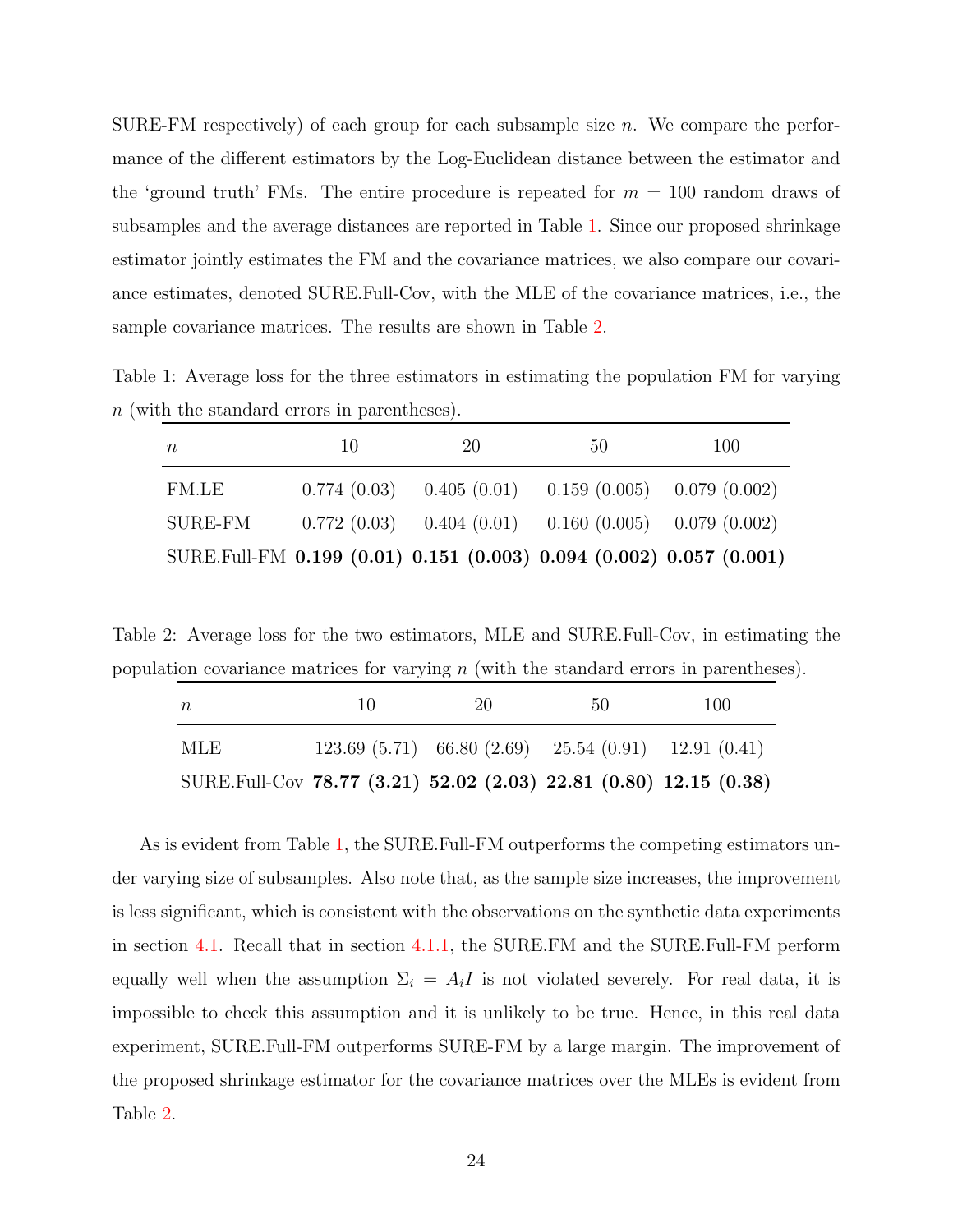#### <span id="page-24-0"></span>4.2.2 Tweedie-Adjusted Estimator as an Imaging Biomarker

Finally, we apply the shrinkage estimator proposed in section [3.3](#page-12-0) to identify the regions that are significantly distinct in diffusional properties (as captured via diffusion tensors) between patients with Parkinson's disease and control subjects. In this experiment, the dataset consists of DTI scans of 46 patients with Parkinson's disease and 24 control subjects. To identify the differences between the two groups, we use the DTI of the whole brain, which contains  $p = 112 \times 112 \times 60$  voxels, without pre-selecting any region of interest. The diffusion tensors are fitted at each voxel across the whole brain volume. The goal of this experiment is to see if we are able to automatically identify the regions capturing the large differences between the Parkinson's disease group and control groups and qualitatively validate our findings against what is expected by expert neurologists. In this context, [Prodoehl et al.](#page-51-8) [\(2013\)](#page-51-8) observed that the region most affected by Parkinson's disease is the Substantia Nigra, which is contained in the Basal Ganglia region of the human brain.

After computing both the Tweedie-adjusted estimates and the MOM estimates of the noncentrality parameters, we select voxels with the largest 1% estimates of the non-centrality parameters and mark those voxels in bright red. (Note that there are other ways to determine the threshold for the selection, for example by using the false discovery rate (FDR) in hypothesis testing problems. However, this is beyond the scope of this paper and we refer the reader to [Schwartzman](#page-52-10) [\(2008\)](#page-52-10) for interesting work on FDR analysis for DTI datasets.) These voxels are where the large differences between Parkinson's disease group and control group are observed. The results are shown in Figure [5.](#page-25-1) For a better visualization, we threshold the estimates by the top 1%. Note that, to take into account the spatial structure, we apply a  $4\times4\times4$  average mask to smooth the result. This smoothing may also be achieved by incorporating spatial regularization term in the expression for SURE (??). However, the ensuing analysis becomes much more complicated and will be addressed in our future work.

From the results, we can see that the shrinkage effect of our Tweedie-adjusted estimate successfully corrects the selection bias and produces more accurate identification of the affected regions. Our method is able to capture the Substantia Nigra, which is the region known to be affected by Parkinson's disease. Notably, our method did not point to the ap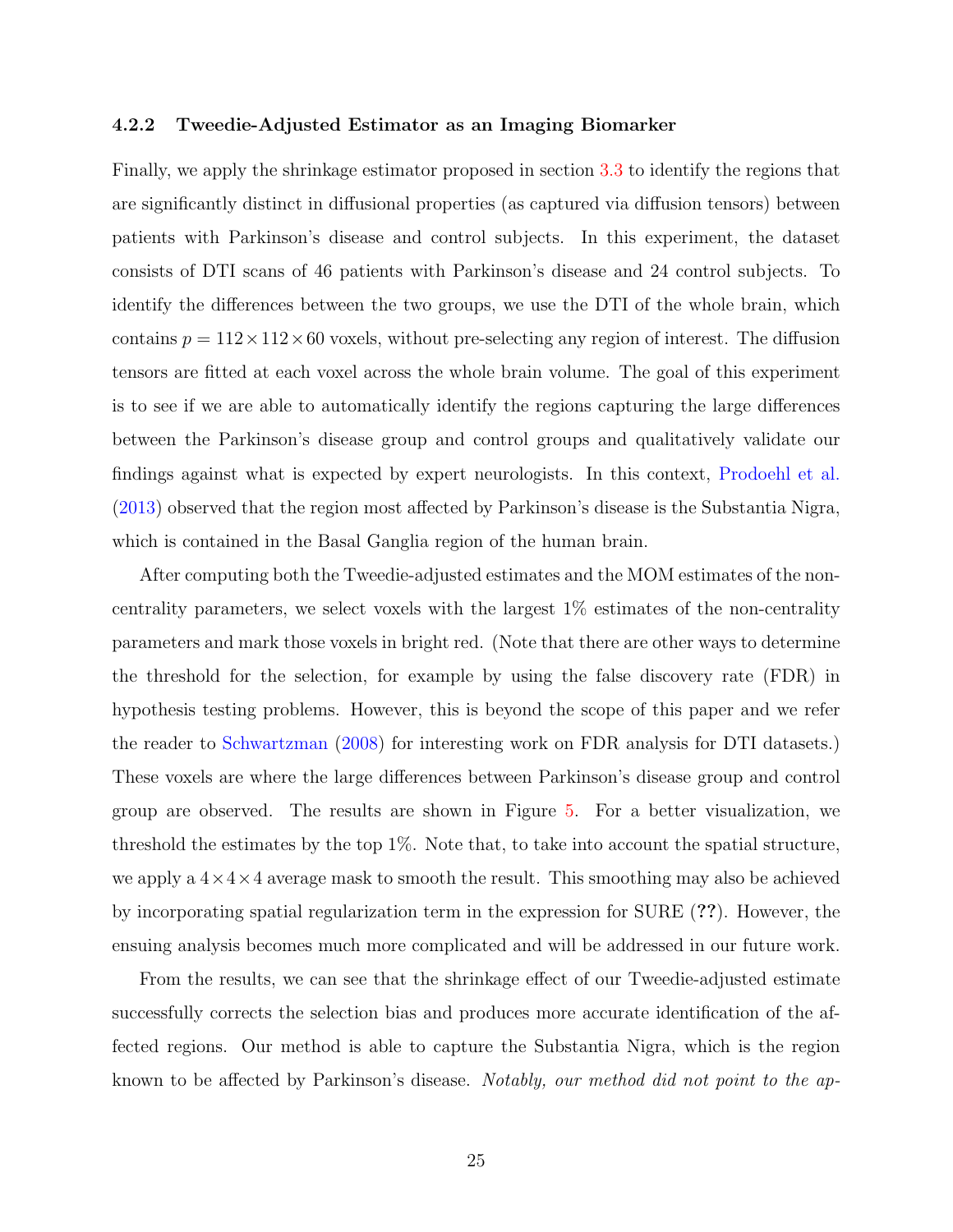parently spurious and isolated regions selected by the MOM estimator (the tiny red spots in Figure  $5(a)$ ). We also mention that the past research using FA-based analysis did not report the Internal Capsule as a region affected by Parkinson's disease. We suspect that this discrepancy is due to the fact that FA discards the directional information of the diffusion tensors while we use the full diffusion tensor which contains the directional information. We plan to conduct a large-scale experiment in our future work to see if this observation continues to hold.

<span id="page-25-2"></span>



<span id="page-25-1"></span>

Figure 5: Differences between Parkinson's disease and control groups are superimposed on dMRI scans of a randomly-chosen Parkinson's disease patient and indicated in red.

# <span id="page-25-0"></span>5 Discussion and Conclusions

In this work, we presented shrinkage estimators for the mean and covariance of the Log-Normal distribution defined on the manifold  $P_N$  of  $N \times N$  SPD matrices. We also showed that the proposed shrinkage estimators are asymptotically optimal in a large class of estimators including the MLE. The proposed shrinkage estimators are in closed form and resemble (in form) the James-Stein estimator in Euclidean space  $\mathbb{R}^p$ . We demonstrated that the proposed shrinkage estimators outperform the MLE via several synthetic data examples and real data experiments using diffusion tensor MRI datasets. The improvements of the proposed shrinkage estimators are significant especially in the small sample size scenarios, which is very pertinent to medical imaging applications.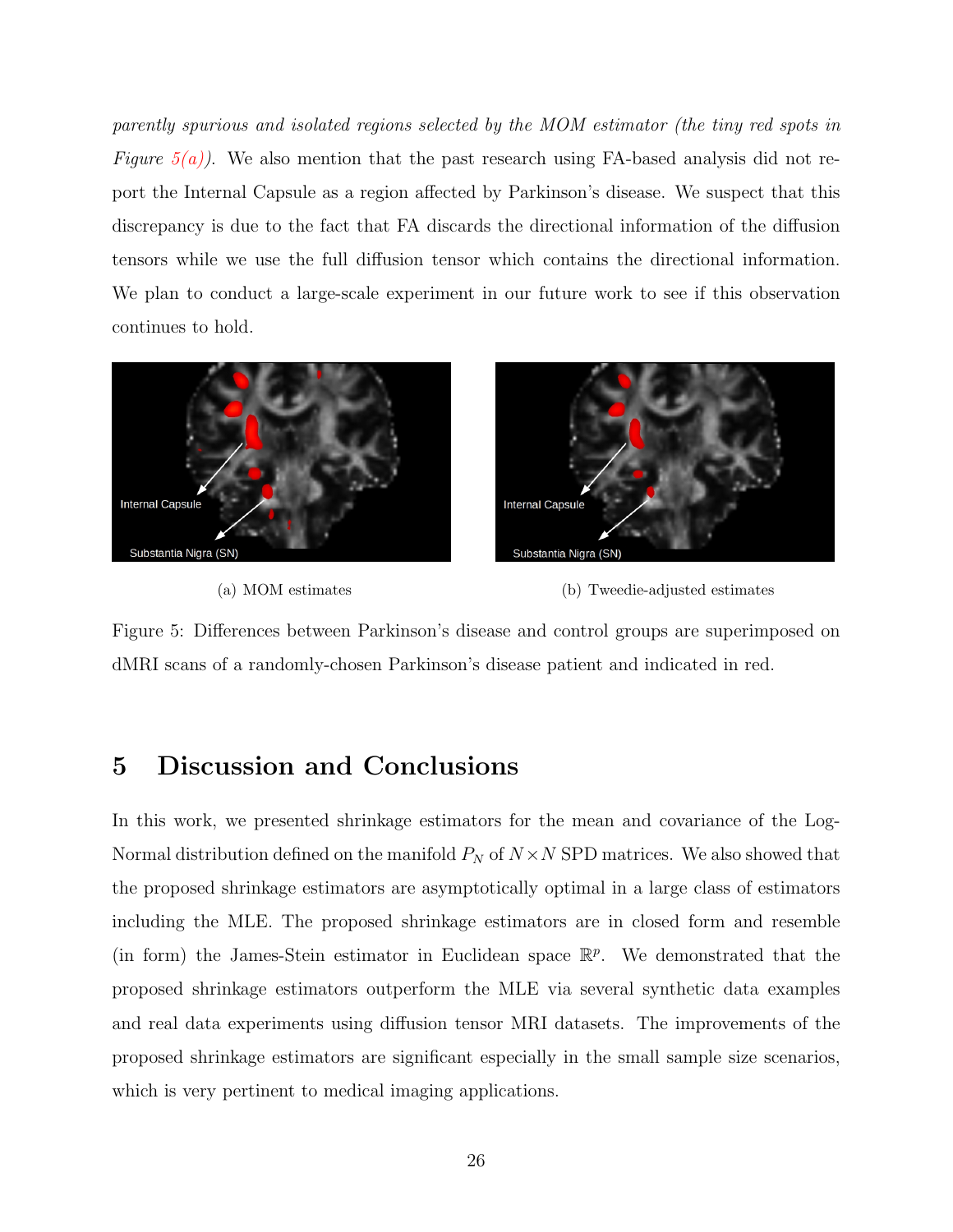Our work reported here is however based on the Log-Euclidean metric, and one of the drawbacks of this metric is that it is not affine (GL) invariant, which is a desired property in some applications. Unfortunately, the derivation of the shrinkage estimators under the GL-invariant metric is challenging due to the fact that there is no closed-form expression for some elementary quantities such as the sample FM which makes it almost impossible to derive the corresponding SURE. Our future research efforts will focus on developing a general framework for designing shrinkage estimators that are applicable to general Riemannian manifolds.

For applications in localizing the regions of the brain where the two groups differ, our approach already works well, but it can potentially be improved if we take into account the fact that neighboring voxels within a region are close under some measure of similarity. For instance,  $M_i^{(k)}$  $a_i^{(k)}$  and  $M_j^{(k)}$  $j_j^{(k)}$  should be close if voxels i and j are close. Currently, our approach is to apply a spatial smoother to the Tweedie-adjusted estimates. Instead, the improvement can be achieved by imposing regularization constraints, e.g. a spatial process prior, in the proposed framework. However, the ensuing analysis becomes rather complicated and will be the focus of our future efforts.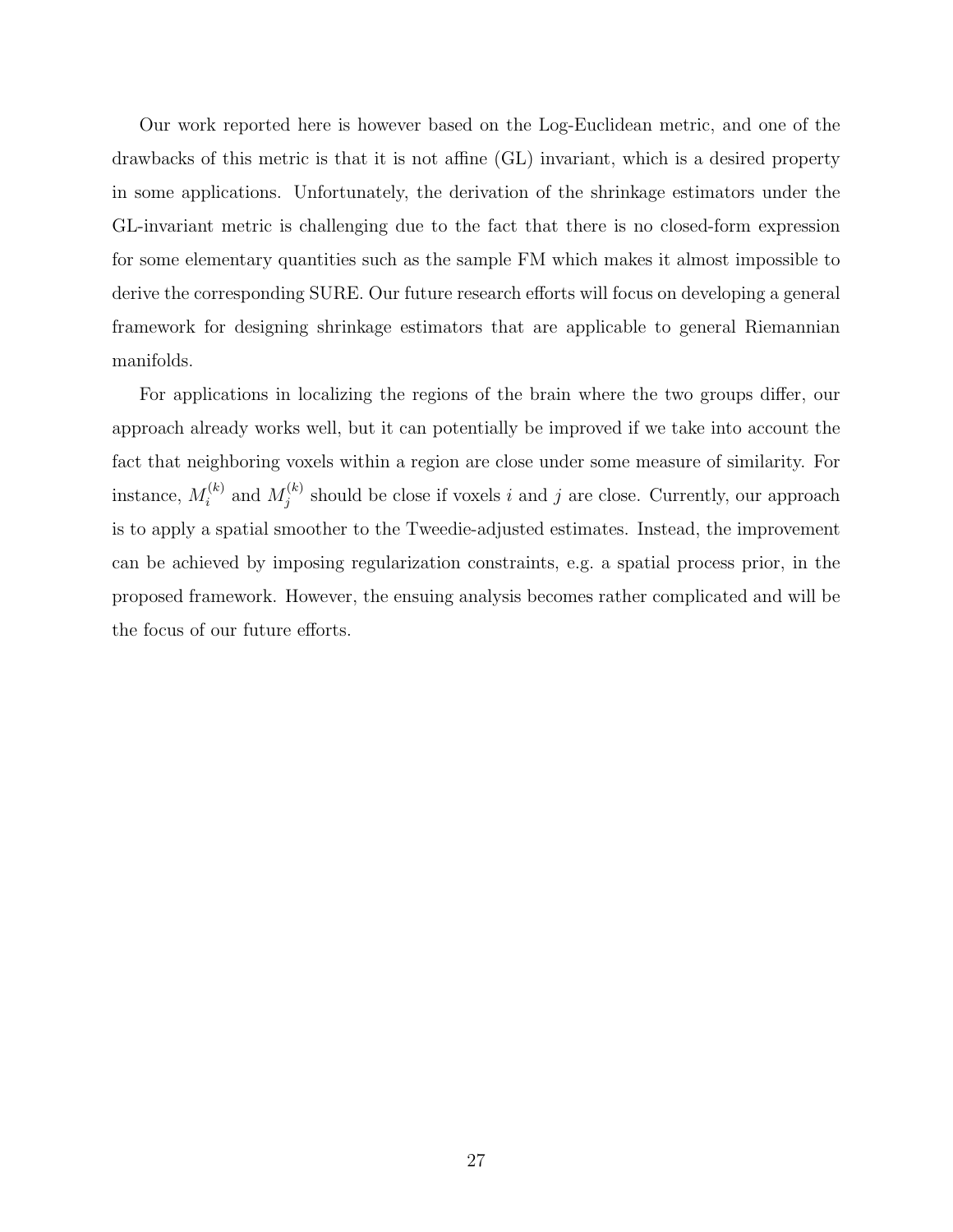# Supplement to "An Empirical Bayes Approach to Shrinkage Estimation on the Manifold of Symmetric Positive-Definite Matrices"

#### Abstract

In this supplement, we provide the technical details in section 3.2 of the main paper, including the derivation of the risk function and the SURE, the proofs for Theorem 5 and 6, and the implementation details for minimizing SURE. The notation used in this supplement is the same as in the main paper.

## 1 Preliminary

Before presenting the proofs, we review the following elementary results for both multivariate normal distributions and Wishart distributions which are use extensively in the proofs. Let  $X \sim N_p(\mu, \Sigma)$ . Then

$$
E||X - c||2 = \text{tr} \Sigma + ||\mu - c||2
$$
  

$$
E||X - c||4 = (\text{tr} \Sigma)^{2} + 2 \text{tr}(\Sigma^{2}) + 4(\mu - c)^{T} \Sigma(\mu - c) + 2||\mu - c||^{2} \text{tr} \Sigma + ||\mu - c||^{4}
$$

where  $c \in \mathbb{R}^p$ . For  $X \sim \text{LN}(M, \Sigma)$ ,

$$
Ed_{LE}^2(X, C) = \text{tr }\Sigma + d_{LE}^2(M, C)
$$
  

$$
Ed_{LE}^4(X, C) = (\text{tr }\Sigma)^2 + 2 \text{tr}(\Sigma^2) + 4(\widetilde{M} - \widetilde{C})^T \Sigma(\widetilde{M} - \widetilde{C}) + 2d_{LE}^2(M, C) \text{tr }\Sigma + d_{LE}^4(M, C)
$$

where  $C \in P_N$ . These results can be easily obtained from the definition of the Log-Normal distribution.

Let Y be a  $p \times p$  symmetric matrix with eigenvalues  $\lambda_1, \ldots, \lambda_p$  and let  $\kappa = (k_1, \ldots, k_p)$  be a (non-increasing) partition of a positive integer k, i.e.  $k_1 \geq k_2 \geq \ldots \geq k_p$  and  $\sum_{i=1}^{p} k_i = k$ where the  $k_i$ 's are non-negative integers. The *zonal polynomial* of Y corresponding to  $\kappa$ , denoted by  $C_{\kappa}(Y)$ , is a symmetric, homogeneous polynomial of degree k in the eigenvalues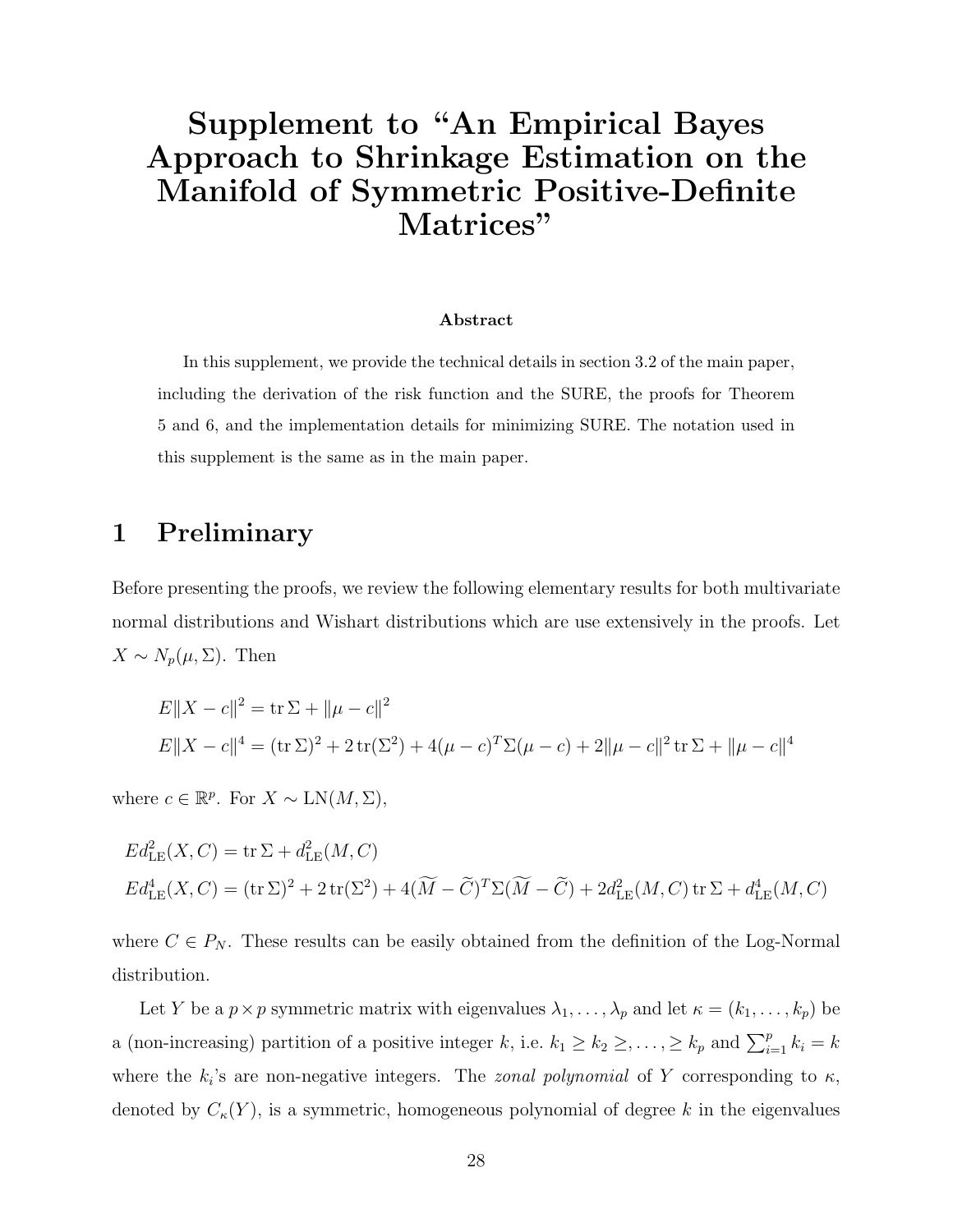$\lambda_1, \ldots, \lambda_p$ . One of the properties of the zonal polynomials is that  $(\text{tr } Y)^k = \sum_{\kappa} C_{\kappa}(Y)$ . For a more precise definition of the zonal polynomial and its calculations, we refer the readers to Ch. 7 of [Muirhead](#page-51-9) [\(1982\)](#page-51-9). The following lemma is essential in our work.

<span id="page-28-2"></span>**Lemma 1** [\(Muirhead](#page-51-9) [\(1982\)](#page-51-9), Corollary 7.2.4) If Y is positive definite, then  $C_{\kappa}(Y) > 0$  for all partitions  $\kappa$ .

The jth elementary symmetric function of Y, denoted by  $\text{tr}_j Y$ , is the sum of all principal minors of order j of the matrix Y. For the case of  $j = 1$ ,  $\text{tr}_1 Y = \sum_{i=1}^p \lambda_i = \text{tr } Y$ , and for the case of  $j = 2$ ,  $\text{tr}_2 Y = \sum_{i \leq j} \lambda_i \lambda_j$ . The definition gives rise to the following identities which are useful in the proofs

$$
(\text{tr}\,Y)^2 = \text{tr}(Y^2) + 2\,\text{tr}_2\,Y
$$
  
\n
$$
(\text{tr}\,Y)^4 = (\text{tr}(Y^2))^2 + 4\,\text{tr}(Y^2)\,\text{tr}_2\,Y + 4(\text{tr}_2\,Y)^2
$$
\n(12)

$$
= tr(Y^4) + 2 tr_2 Y^2 + 2(tr_2 Y)(tr Y)^2
$$
\n(13)

For  $S \sim \text{Wishart}_p(\Sigma, \nu)$ , the kth moment,  $k = 0, 1, 2, \ldots$  of tr S is given by

<span id="page-28-1"></span><span id="page-28-0"></span>
$$
E(\text{tr } S)^k = 2^k \sum_{\kappa} \left(\frac{\nu}{2}\right)_{\kappa} C_{\kappa}(\Sigma)
$$
 (14)

where

$$
(a)_{\kappa} = \prod_{i=1}^{p} \left( a - \frac{i-1}{2} \right)_{k_i}
$$

is called the generalized hypergeometric coefficient and

$$
(a)_{k_i} = a(a+1)\dots(a+k_i-1), (a)_0 = 1
$$

[\(Gupta & Nagar](#page-49-11) [\(2000\)](#page-49-11), Theorem 3.3.23). Next, we review some elementary results for the Wishart distribution:

$$
ES = \nu \Sigma
$$
  
\n
$$
ES^2 = \nu(\nu + 1)\Sigma^2 + \nu(\text{tr }\Sigma)\Sigma
$$
  
\n
$$
E \text{ tr}_k S = \nu(\nu - 1) \cdots (\nu - k + 1) \text{ tr}_k \Sigma
$$
  
\n
$$
E(\text{tr } S)^2 = \nu(\nu + 2)(\text{tr } \Sigma)^2 - 4\nu \text{ tr}_2 \Sigma = \nu^2(\text{tr } \Sigma)^2 + 2\nu \text{ tr}(\Sigma^2).
$$

These results can be found in [Gupta & Nagar](#page-49-11)  $(2000)(p. 99$  $(2000)(p. 99$  and p. 106).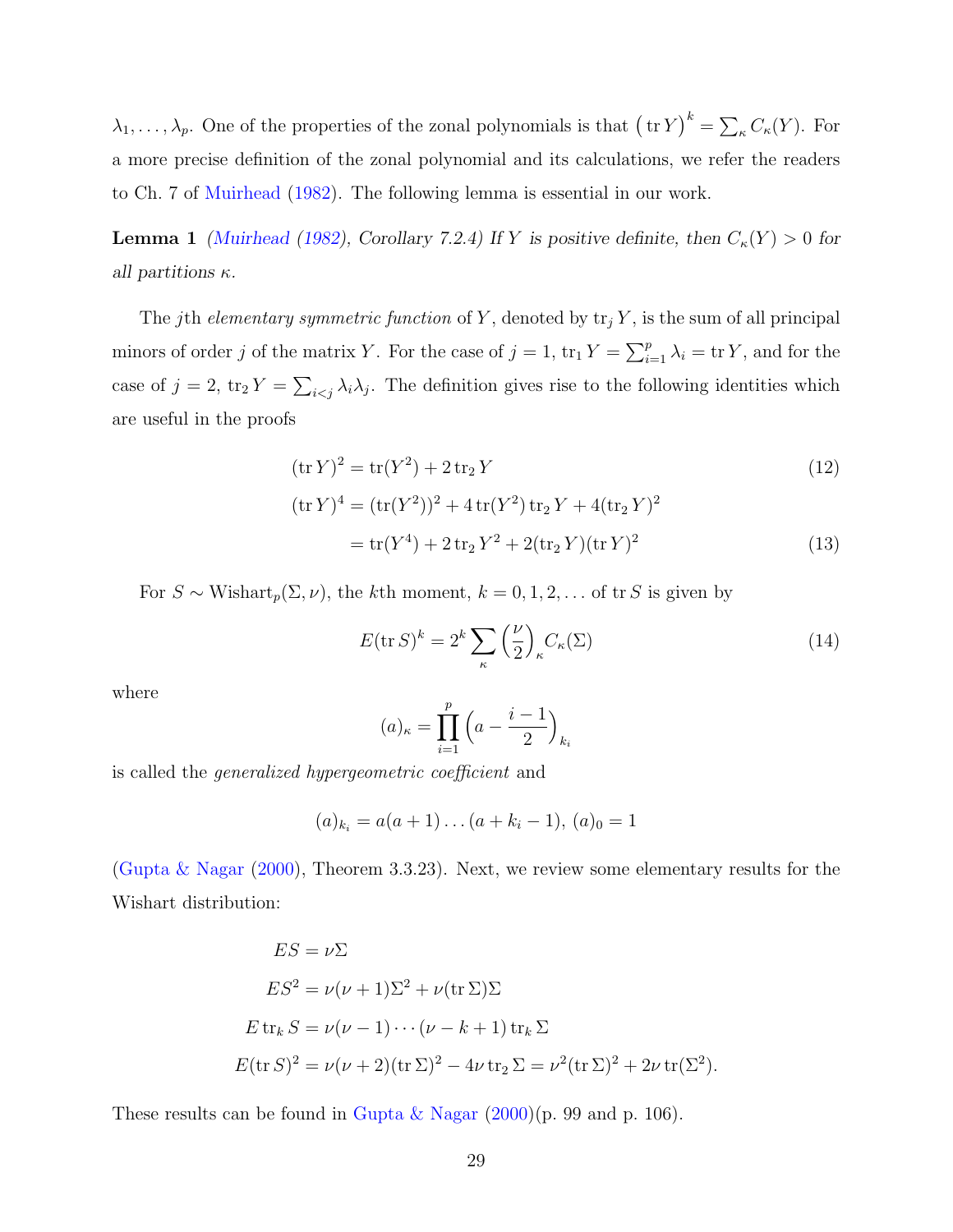# 2 Derivation of the Risk Function and the SURE

Recall that the loss function is  $L((\widehat{M}, \widehat{\Sigma}), (M, \Sigma)) = p^{-1} \sum_{i=1}^p d_{\text{LE}}^2(\widehat{M}_i, M_i) + p^{-1} \sum_{i=1}^p ||\widehat{\Sigma}_i \Sigma_i||^2 = L_1(\widehat{M}, M) + L_2(\widehat{\Sigma}, \Sigma)$ . Write  $R((\widehat{M}, \widehat{\Sigma}), (M, \Sigma)) = EL_1(\widehat{M}, M) + EL_2(\widehat{\Sigma}, \Sigma) =$  $R_1(\widehat{\boldsymbol{M}},\boldsymbol{M}) + R_2(\widehat{\boldsymbol{\Sigma}},\boldsymbol{\Sigma})$ . Then

$$
R_1(\widehat{M}, M) = p^{-1} \sum_{i=1}^p E d_{\text{LE}}^2(\widehat{M}_i, M_i)
$$
  
=  $p^{-1} \sum_{i=1}^p \left[ \frac{n^2}{(\lambda + n)^2} E d_{\text{LE}}^2(\bar{X}_i, M_i) + \frac{\lambda^2}{(\lambda + n)^2} d_{\text{LE}}^2(\mu, M_i) \right]$   
=  $p^{-1}(\lambda + n)^{-2} \sum_{i=1}^p \left[ n \text{tr} \Sigma_i + \lambda^2 d_{\text{LE}}^2(\mu, M_i) \right]$ 

and

$$
R_2(\hat{\Sigma}, \Sigma) = p^{-1} \sum_{i=1}^p (\nu + n - q - 2)^{-2} E ||(\Psi - (\nu - q - 1)\Sigma_i) + (S_i - (n - 1)\Sigma_i) ||^2
$$
  
\n
$$
= p^{-1} \sum_{i=1}^p (\nu + n - q - 2)^{-2} \Big[ E \operatorname{tr}(S_i^2) - 2(n - 1) E \operatorname{tr}(S_i \Sigma_i) + (n - 1)^2 \operatorname{tr}(\Sigma_i^2) + \operatorname{tr}(\Psi^2) - 2(\nu - q - 1) \operatorname{tr}(\Psi \Sigma_i) + (\nu - q - 1)^2 \operatorname{tr}(\Sigma_i^2) \Big]
$$
  
\n
$$
= p^{-1} \sum_{i=1}^p (\nu + n - q - 2)^{-2} \Big[ n(n - 1) \operatorname{tr}(\Sigma_i^2) + (n - 1) (\operatorname{tr} \Sigma_i)^2 - 2(n - 1)^2 \operatorname{tr}(\Sigma_i^2) + (n - 1)^2 \operatorname{tr}(\Sigma_i^2) + \operatorname{tr}(\Sigma_i^2) + \operatorname{tr}(\Sigma_i^2) + \operatorname{tr}(\Psi^2) - 2(\nu - q - 1) \operatorname{tr}(\Psi \Sigma_i) + (\nu - q - 1)^2 \operatorname{tr}(\Sigma_i^2) \Big]
$$
  
\n
$$
= p^{-1} \sum_{i=1}^p (\nu + n - q - 2)^{-2} \Big[ (n - 1 + (\nu - q - 1)^2) \operatorname{tr}(\Sigma_i^2) - 2(\nu - q - 1) \operatorname{tr}(\Psi \Sigma_i) + (n - 1)(\operatorname{tr} \Sigma_i)^2 + \operatorname{tr}(\Psi^2) \Big].
$$

To obtain the SURE for this risk function, we first have to find unbiased estimates of the quantities  $\mathrm{tr}\Sigma_i$ ,  $d_{\text{LE}}^2(\mu, M_i)$ ,  $\mathrm{tr}(\Sigma_i^2)$ ,  $\mathrm{tr}(\Psi\Sigma_i)$ , and  $(\mathrm{tr}\Sigma_i)^2$ . With the results provided in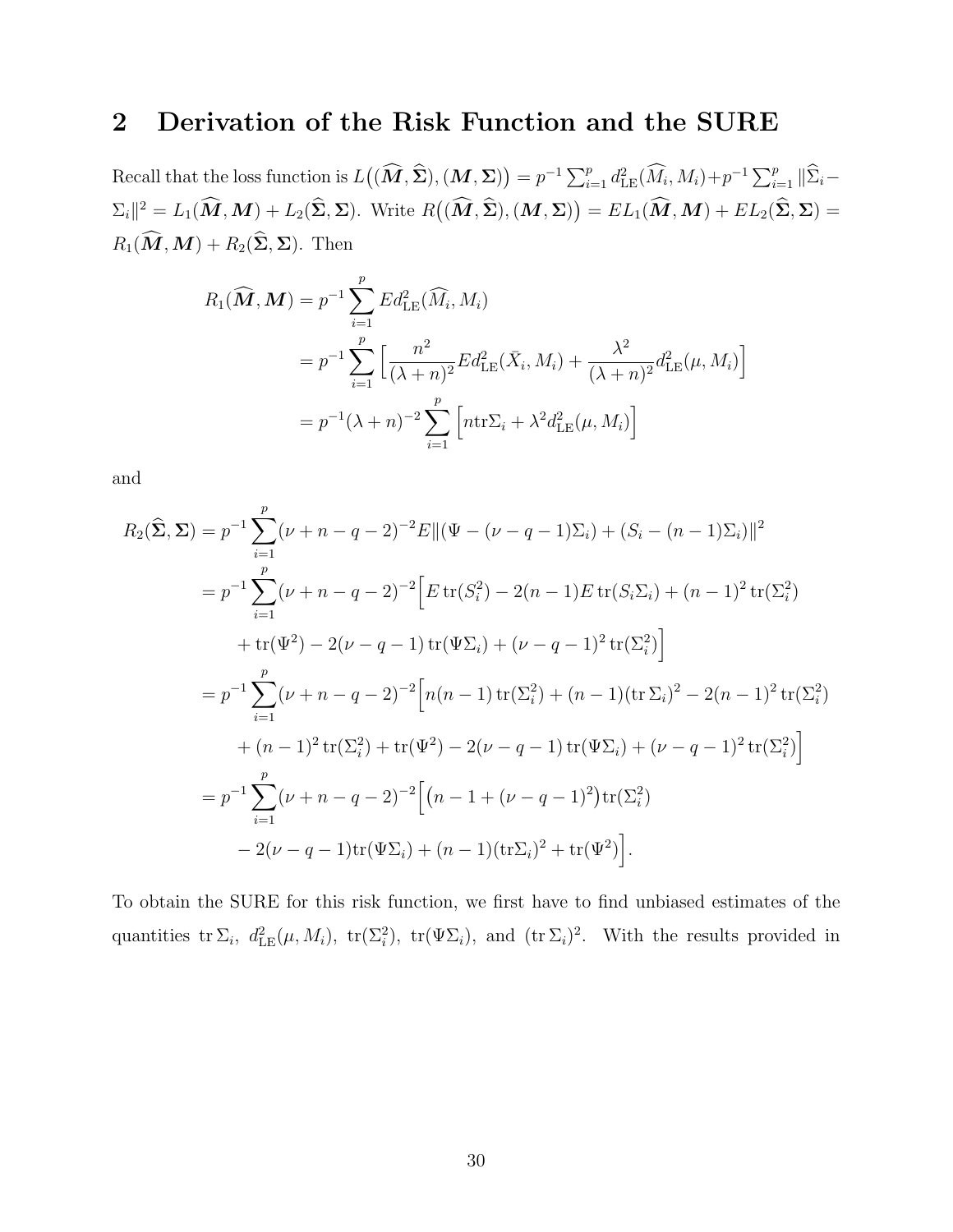Section [1,](#page-1-0) it is easy to verify the following equations:

tr 
$$
\Sigma_i = E((n-1)^{-1} \text{tr } S_i)
$$
  
\ntr $(\Psi \Sigma_i) = E((n-1)^{-1} \text{tr}(\Psi S_i))$   
\n $(\text{tr } \Sigma_i)^2 = E\left(\frac{n(\text{tr } S_i)^2 - 2 \text{tr } S_i^2}{(n-1)(n+1)(n-2)}\right)$   
\ntr  $\Sigma_i^2 = E\left(\frac{(n-1) \text{tr } S_i^2 - (\text{tr } S_i)^2}{(n-1)(n+1)(n-2)}\right)$   
\n $d_{\text{LE}}^2(\mu, M_i) = E\left(d_{\text{LE}}^2(\bar{X}_i, \mu) - \frac{\text{tr } S_i}{n(n-1)}\right).$ 

Plugging the above unbiased estimates into the risk function we obtain

$$
SUBE(\lambda, \Psi, \nu, \mu) = p^{-1} \sum_{i=1}^{p} \left\{ (\lambda + n)^{-2} \Big[ \frac{n}{n-1} \operatorname{tr} S_i + \lambda^2 d_{\text{LE}}^2(\bar{X}_i, \mu) - \frac{\lambda^2}{n(n-1)} \operatorname{tr} S_i \Big] \right. \\
\left. + (\nu + n - q - 2)^{-2} \Big[ (n - 1 + (\nu - q - 1)^2) \Big( \frac{(n-1) \operatorname{tr} S_i^2 - (\operatorname{tr} S_i)^2}{(n-1)(n+1)(n-2)} \Big) \right. \\
\left. + \frac{n(\operatorname{tr} S_i)^2 - 2 \operatorname{tr} S_i^2}{(n+1)(n-2)} - 2 \frac{\nu - q - 1}{n-1} \operatorname{tr}(\Psi S_i) + \operatorname{tr}(\Psi^2) \Big] \right\}
$$
\n
$$
= p^{-1} \Bigg\{ \sum_{i=1}^{p} (\lambda + n)^{-2} \Big[ \frac{n - \lambda^2/n}{n-1} \operatorname{tr} S_i + \lambda^2 d_{\text{LE}}^2(\bar{X}_i, \mu) \Big] \\
+ (\nu + n - q - 2)^{-2} \Big[ \frac{n - 3 + (\nu - q - 1)^2}{(n+1)(n-2)} \operatorname{tr} (S_i^2) \\
+ \frac{(n-1)^2 - (\nu - q - 1)^2}{(n-1)(n+1)(n-2)} (\operatorname{tr} S_i)^2 - 2 \frac{\nu - q - 1}{n-1} \operatorname{tr}(\Psi S_i) + \operatorname{tr}(\Psi^2) \Big] \Bigg\}.
$$

## 3 Proofs of the Theorems

The following lemmas are essential for proving Theorem [5.](#page-32-0)

<span id="page-30-0"></span>**Lemma 2** [\(Xie et al.](#page-53-3) [2012\)](#page-53-3) Let  $X_i \stackrel{\text{ind}}{\sim} N(\theta_i, A_i)$ . Assume the following conditions:

- (i)  $\limsup_{p\to\infty} p^{-1} \sum_{i=1}^p A_i^2 < \infty$ ,
- (ii)  $\limsup_{p\to\infty} p^{-1} \sum_{i=1}^p A_i \theta_i^2 < \infty$ ,
- (iii)  $\limsup_{p\to\infty} p^{-1} \sum_{i=1}^p |\theta_i|^{2+\delta} < \infty$  for some  $\delta > 0$ .

Then  $E\left(\max_{1\leq i\leq p} X_i^2\right) = O(p^{2/(2+\delta^*)})$  where  $\delta^* = \min(1, \delta)$ .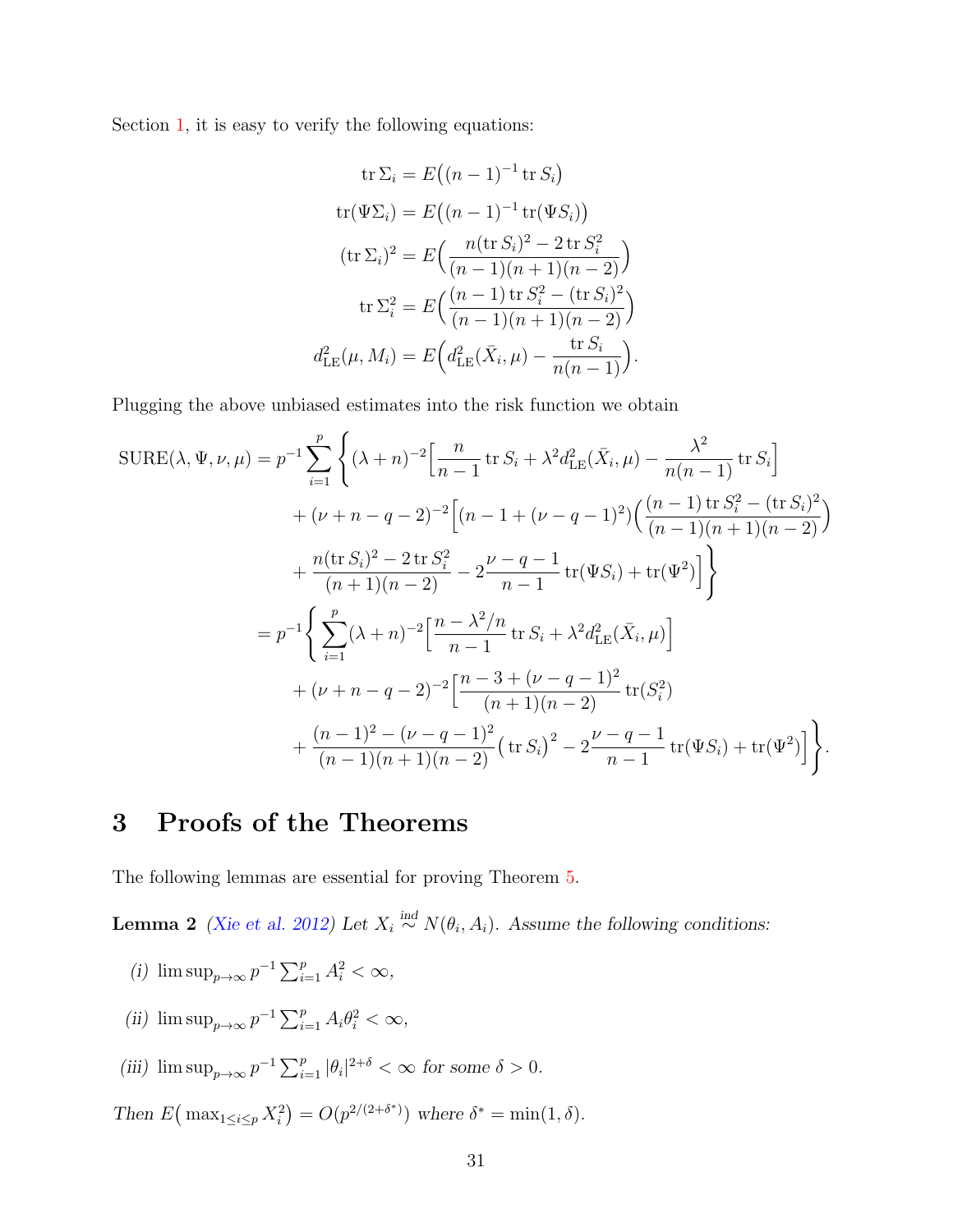The next lemma is an extension of the previous lemma to Log-Normal distributions.

<span id="page-31-0"></span>**Lemma 3** Let  $X_i \stackrel{ind}{\sim} LN(M_i, \Sigma_i)$  on  $P_N$  and  $q = N(N + 1)/2$ . Assume the following conditions:

- (i)  $\limsup_{p\to\infty} p^{-1} \sum_{i=1}^p (\text{tr } \Sigma_i)^2 < \infty$ ,
- (ii)  $\limsup_{p\to\infty} p^{-1} \sum_{i=1}^p \widetilde{M}_i^T \Sigma_i \widetilde{M}_i < \infty$ ,
- (iii)  $\limsup_{p\to\infty} p^{-1} \sum_{i=1}^p ||\log M_i||^{2+\delta} < \infty$  for some  $\delta > 0$ .

Then  $E(\max_{1 \leq i \leq p} || \log X_i ||^2) = O(p^{2/(2+\delta^*)})$  where  $\delta^* = \min(1, \delta)$ .

*Proof.* Write  $Y_i = \tilde{X}_i$  and  $\mu_i = \tilde{M}_i$ . Then  $||Y_i||^2 = ||\log X_i||^2$ . From the definition of the Log-Normal distribution,  $Y_i \stackrel{\text{ind}}{\sim} N_q(\mu_i, \Sigma_i)$ . Since for  $j = 1, \ldots, q$ 

$$
\sum_{i=1}^{p} \sum_{i,j}^{2} < \sum_{i=1}^{p} (\text{tr } \Sigma_{i})^{2}
$$
\n
$$
\sum_{i=1}^{p} \sum_{i,j} \mu_{i,j}^{2} < \sum_{i=1}^{p} \mu_{i}^{T} \Sigma_{i} \mu_{i} = \sum_{i=1}^{p} \widetilde{M}_{i}^{T} \Sigma_{i} \widetilde{M}_{i}
$$
\n
$$
\sum_{i=1}^{p} |\mu_{i,j}|^{2+\delta} < \sum_{i=1}^{p} ||\mu_{i}||^{2+\delta} = \sum_{i=1}^{p} ||\log M_{i}||^{2+\delta}
$$

by Lemma [2,](#page-30-0) we have  $E(\max_{1 \leq i \leq p} Y_{i,j}^2) = O(p^{2/(2+\delta^*)})$ . Then

$$
E\left(\max_{1 \le i \le p} \|\log X_i\|^2\right) = E\left(\max_{1 \le i \le p} \|Y_i\|^2\right)
$$
  

$$
\le E\left(\sum_{j=1}^q \max_{1 \le i \le p} Y_{i,j}^2\right) = \sum_{j=1}^q E\left(\max_{1 \le i \le p} Y_{i,j}^2\right) = O(p^{2/(2+\delta*)})
$$

,

 $\Box$ 

which concludes the proof.

<span id="page-31-1"></span>**Lemma 4** Let  $S_i \stackrel{ind}{\sim} Wishart(\Sigma_i, \nu)$  where the  $\Sigma_i$ 's are  $q \times q$  symmetric positive-definite matrices. If  $\limsup_{p\to\infty} p^{-1} \sum_{i=1}^p (\text{tr } \Sigma_i)^4 < \infty$ , then  $E(\max_{1 \le i \le p} ||S_i||^2) = O(q^2 p^{1/2} (\log p)^2 +$  $q^2p^{1/2}(\log q)^2$ .

*Proof.* Write  $S_i = X_i X_i^T$  where  $X_i \stackrel{\text{ind}}{\sim} N_q(0, \Sigma_i)$ . Then  $||S_i||^2 = ||X_i||^4$ . From Lemma [2,](#page-30-0) we have  $E(\max_{1 \leq j \leq q} X_{i,j}^2) = O(p^{2/3})$  and  $E(\max_{1 \leq i \leq p, 1 \leq j \leq q} X_{i,j}^2) = O(q^{2/3}p^{2/3})$ . Let  $X_{i,j} =$  $\Sigma_{i,j}^{1/2} Z_{i,j}$  where  $Z_{i,j} \stackrel{\text{iid}}{\sim} N(0, 1)$ . Then  $X_{i,j}^4 = \Sigma_{i,jj}^2 Z_{i,j}$  and

$$
\max_{1 \le i \le p, 1 \le j \le q} X_{i,j}^4 \le \max_{1 \le i \le p,q \le j \le q} \sum_{i,jj}^2 \cdot \max_{1 \le i \le p, 1 \le j \le q} Z_{i,j}.
$$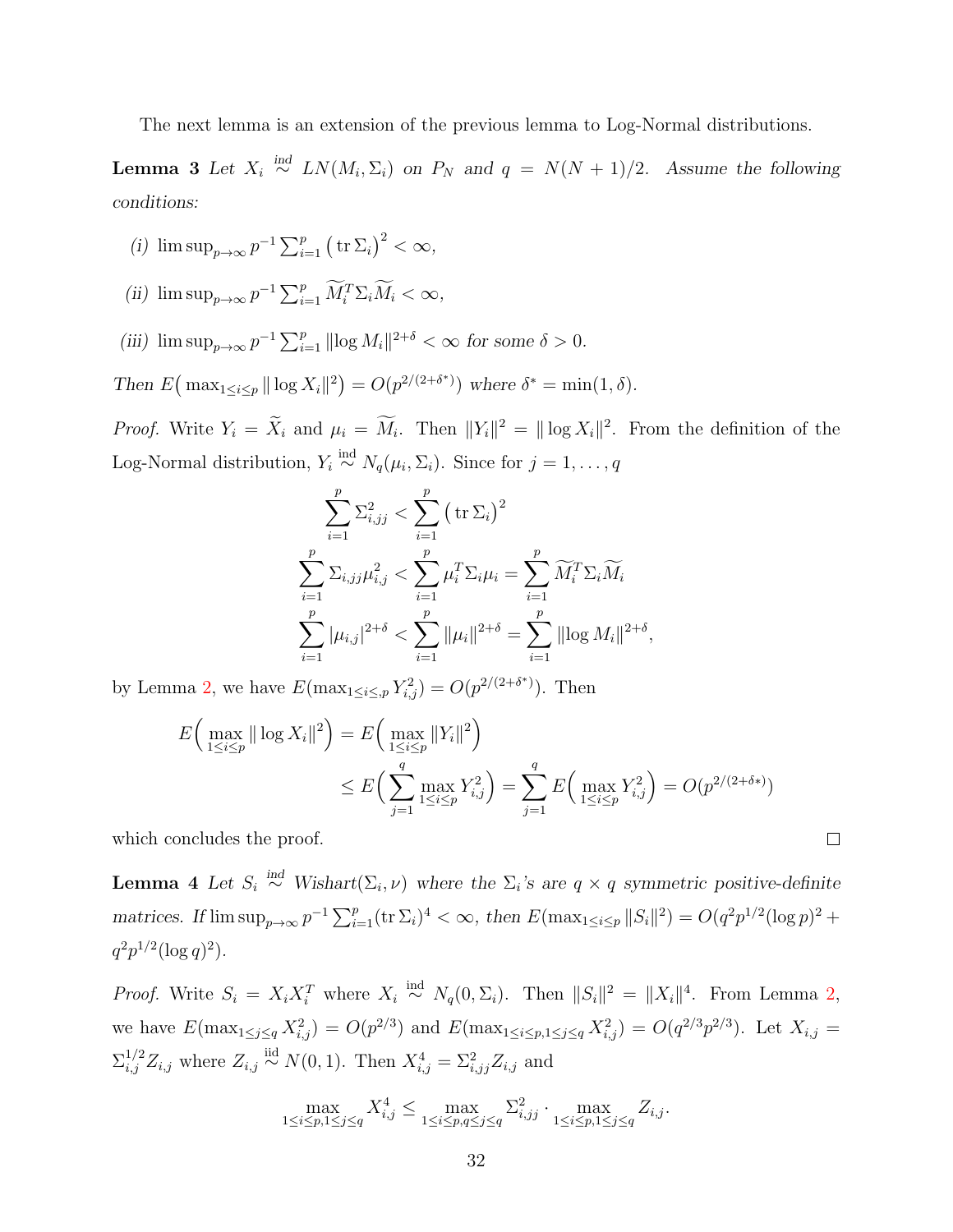Since

$$
\max_{1 \le i \le p, 1 \le j \le q} \sum_{i,j}^{4} < \max_{1 \le i \le p} \text{tr}(\Sigma_i)^4 < \sum_{i=1}^{p} \text{tr}(\Sigma_i)^4 = O(p)
$$

implies  $\max_{1 \leq i \leq p, 1 \leq j \leq q} \sum_{i,j}^{2} = O(p^{1/2})$  and

$$
E\Big(\max_{1 \le i \le p, 1 \le j \le q} Z_{i,j}^4\Big) = O((\log p + \log q)^2),
$$

we have

$$
E\Big(\max_{1 \le i \le p, 1 \le j \le q} X_{i,j}^4\Big) \le \max_{1 \le i \le p,q \le j \le q} \sum_{i,j}^2 E\Big(\max_{1 \le i \le p, 1 \le j \le q} Z_{i,j}\Big) = O(p^{1/2} (\log p + \log q)^2).
$$

Then

$$
E\Big(\max_{1 \le i \le p} ||S_i||^2\Big) = E\Big(\max_{1 \le i \le p} ||X_i||^4\Big) = E\Big[\max_{1 \le i \le p} \Bigg(\sum_{j=1}^q X_{i,j}^2\Bigg)^2\Big]
$$
  
= 
$$
E\Big[\max_{1 \le i \le p} \Bigg(\sum_{j=1}^q X_{i,j}^4 + \sum_{j \ne k} X_{i,j}^2 X_{i,k}^2\Bigg)\Bigg]
$$
  
\$\le qE\Big(\max\_{1 \le i \le p, 1 \le j \le q} X\_{i,j}^4\Big) + q(q-1)E\Big(\max\_{1 \le i \le p, 1 \le j \le q} X\_{i,j}^4\Big)\$  
\$\le q^2O(p^{1/2}(\log p + \log q)^2)\$  
\$= O(q^2p^{1/2}(\log p)^2 + q^2p^{1/2}(\log q)^2)\$

## <span id="page-32-0"></span>Theorem 5 Assume the following conditions:

- (i)  $\limsup_{p\to\infty} p^{-1} \sum_{i=1}^p (\operatorname{tr} \Sigma_i)^4 < \infty$ ,
- (ii)  $\limsup_{p\to\infty} p^{-1} \sum_{i=1}^p \widetilde{M}_i^T \Sigma_i \widetilde{M}_i < \infty$ ,
- (iii)  $\limsup_{p\to\infty} p^{-1} \sum_{i=1}^p ||\log M_i||^{2+\delta} < \infty$  for some  $\delta > 0$ .

### Then

sup  $\lambda > 0, \nu > q+1, \|\Psi\| \leq \max_{1 \leq i \leq p} \|S_i\|,$  $\|\log \mu\| \leq \max_{1 \leq i \leq p} \|\overline{\log X}_i\|$   $\textit{SUBE}(\lambda, \Psi, \nu, \mu) - L\Big( \big( \widehat{\boldsymbol{M}}^{\lambda, \mu}, \widehat{\boldsymbol{\Sigma}}^{\Psi, \nu} \big), \big( \boldsymbol{M}, \boldsymbol{\Sigma} \big) \Big) \Big|$  $\stackrel{\text{prob}}{\longrightarrow} 0 \text{ as } p \to \infty.$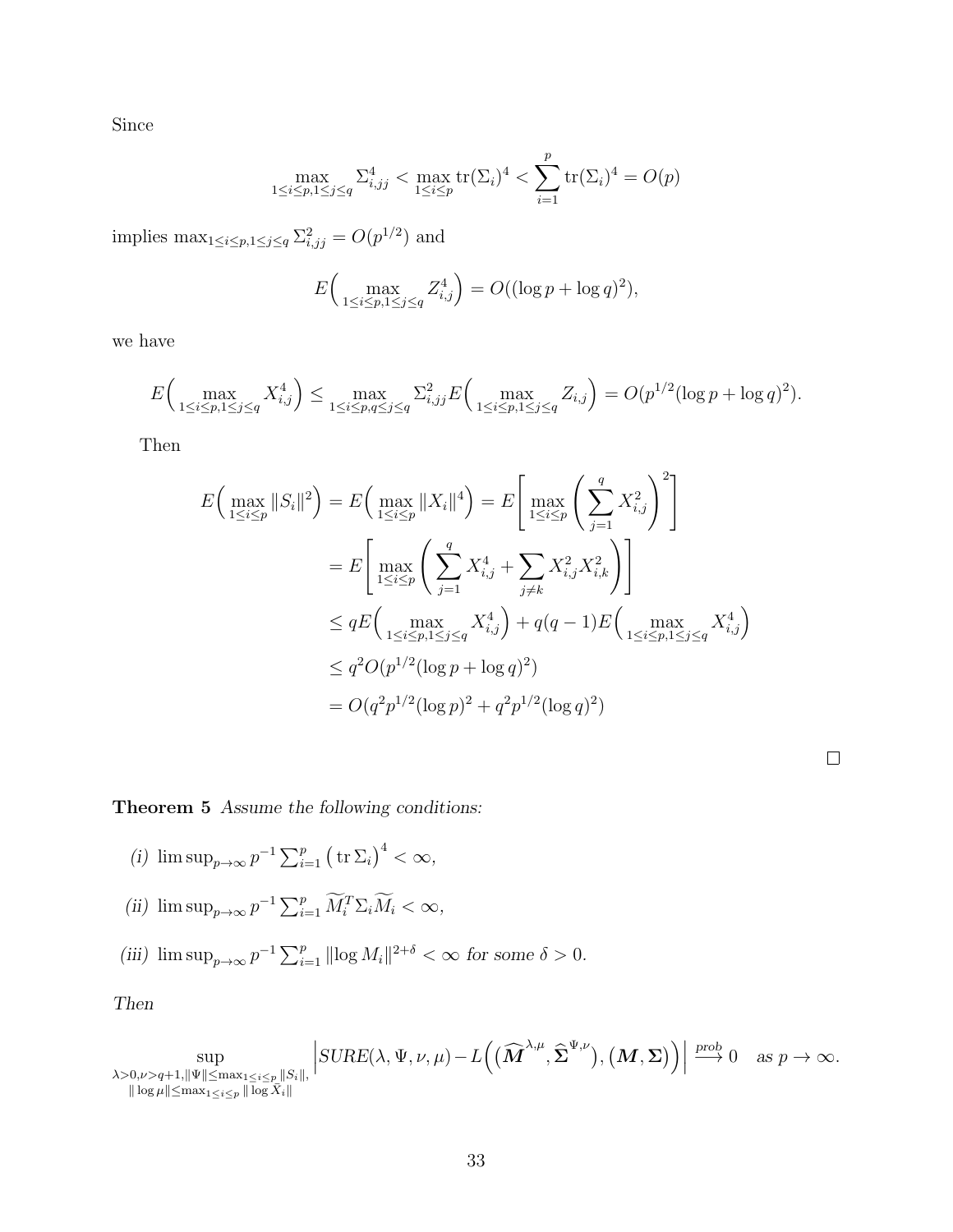${\it Proof.}$  First, we write the loss function  $L$  as

$$
L((\widehat{\boldsymbol{M}}^{\lambda,\mu},\widehat{\boldsymbol{\Sigma}}^{\Psi,\nu}),(\boldsymbol{M},\boldsymbol{\Sigma}))=p^{-1}\sum_{i=1}^{p}d_{\text{LE}}^{2}(\widehat{M}_{i}^{\lambda,\mu},M_{i})+\|\widehat{\Sigma}_{i}^{\Psi,\nu}-\Sigma_{i}\|^{2}
$$

$$
=L_{1}(\widehat{\boldsymbol{M}}^{\lambda,\mu},\boldsymbol{M})+L_{2}(\widehat{\boldsymbol{\Sigma}}^{\Psi,\nu},\boldsymbol{\Sigma}),
$$

where

$$
L_{1}(\widehat{M}^{\lambda,\mu},M) = p^{-1} \sum_{i=1}^{p} \left\| (\lambda+n)^{-1} \left( n \left( \log \bar{X}_{i} - \log M_{i} \right) + \lambda \left( \log \mu - \log M_{i} \right) \right) \right\|^{2}
$$
  
\n
$$
= p^{-1} \sum_{i=1}^{p} (\lambda+n)^{-2} \left[ n^{2} d_{\text{LE}}^{2}(\bar{X}_{i}, M_{i}) + \lambda^{2} d_{\text{LE}}^{2}(\mu, M_{i}) + 2n \lambda \left( \log \bar{X}_{i} - \log M_{i} \right) \right]
$$
  
\n
$$
+ 2n \lambda \left( \log \bar{X}_{i} - \log M_{i}, \log \mu - \log M_{i} \right),
$$
  
\n
$$
L_{2}(\widehat{\Sigma}^{\Psi,\nu},\Sigma) = p^{-1} \sum_{i=1}^{p} (\nu+n-q-2)^{-2} \left\| (\Psi-(\nu-q-1)\Sigma_{i}) + (S_{i}-(n-1)\Sigma_{i}) \right\|^{2}
$$
  
\n
$$
= p^{-1} \sum_{i=1}^{p} (\nu+n-q-2)^{-2} \left[ \text{tr}(\Psi^{2}) - 2(\nu-q-1) \text{tr}(\Psi \Sigma_{i}) + (\nu-q-1)^{2} \text{tr}(\Sigma_{i}^{2}) + \text{tr}(S_{i}^{2}) - 2(n-1) \text{tr}(S_{i}\Sigma_{i}) + (n-1)^{2} \text{tr}(\Sigma_{i}^{2}) + 2(\Psi-(\nu-q-1)\Sigma_{i}, S_{i}-(n-1)\Sigma_{i}) \right].
$$

Write the SURE as

$$
SURE(\lambda, \mu, \Psi, \nu) = SURE_1(\lambda, \mu) + SURE_2(\Psi, \nu),
$$

where

$$
\text{SURE}_{1}(\lambda, \mu) = p^{-1} \sum_{i=1}^{p} (\lambda + n)^{-2} \Big[ \frac{n - \lambda^{2}/n}{n - 1} \operatorname{tr} S_{i} + \lambda^{2} d_{\text{LE}}^{2}(\bar{X}_{i}, \mu) \Big],
$$
  
\n
$$
\text{SURE}_{2}(\Psi, \nu) = p^{-1} \sum_{i=1}^{p} (\nu + n - q - 2)^{-2} \Big[ \frac{n - 3 + (\nu - q - 1)^{2}}{(n + 1)(n - 2)} \operatorname{tr} (S_{i}^{2}) + \frac{(n - 1)^{2} - (\nu - q - 1)^{2}}{(n - 2)(n - 1)(n + 1)} \Big( \operatorname{tr} S_{i} \Big)^{2} - 2 \frac{\nu - q - 1}{n - 1} \operatorname{tr} (\Psi S_{i}) + \operatorname{tr} (\Psi^{2}) \Big].
$$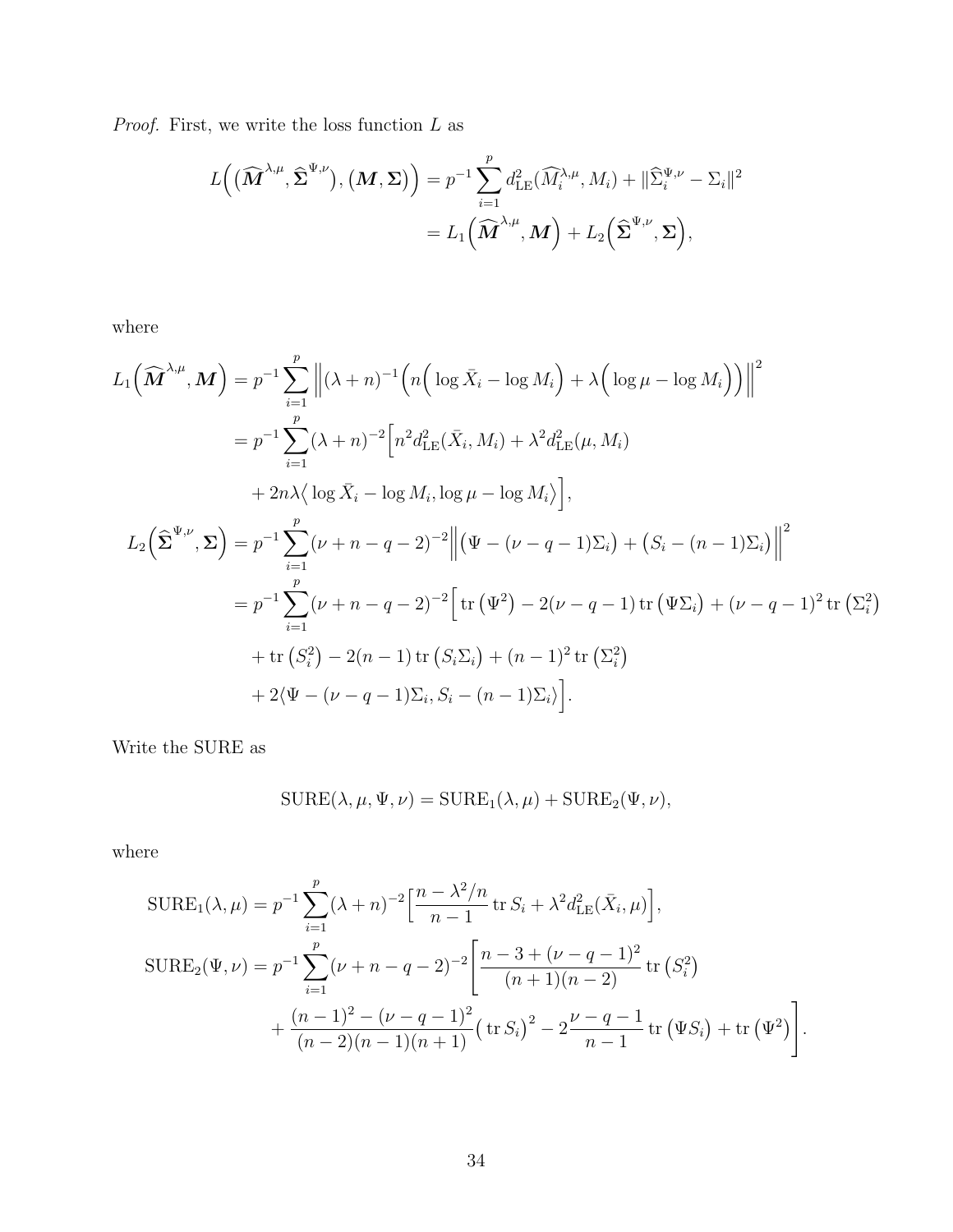Since

$$
\sup_{\substack{\lambda>0,\nu>q+1,\|\Psi\|\leq \max_{1\leq i\leq p}||S_i||,\\ ||\log\mu||\leq \max_{1\leq i\leq p}||\log\bar{X}_i||}}\left|\text{SURE}(\lambda,\Psi,\nu,\mu)-L\Big((\widehat{M}^{\lambda,\mu},\widehat{\Sigma}^{\Psi,\nu}),(\boldsymbol{M},\boldsymbol{\Sigma})\Big)\right|\leq\\ \sup_{\lambda>0,\||\log\mu\|\leq \max_{1\leq i\leq p}||\log\bar{X}_i||}\left|\text{SURE}_1(\lambda,\mu)-L_1(\widehat{\boldsymbol{M}}^{\lambda,\mu},\boldsymbol{M})\right|\\+\sup_{\nu>q+1,\|\Psi\|\leq \max_{1\leq i\leq p}||S_i||}\left|\text{SURE}_2(\Psi,\nu)-L_2(\widehat{\boldsymbol{\Sigma}}^{\Psi,\nu},\boldsymbol{\Sigma})\right|,
$$

it suffices to show the two terms on the right-hand side converge to 0 in probability. For the first term,

<span id="page-34-0"></span>
$$
|\text{SURE}_{1}(\lambda,\mu) - L_{1}(\widehat{\mathbf{M}}^{\lambda,\mu},\mathbf{M})| = \left| p^{-1} \sum_{i=1}^{p} (\lambda + n)^{-2} \left[ \frac{n}{n-1} \operatorname{tr} S_{i} - n^{2} d_{\text{LE}}^{2}(\bar{X}_{i}, M_{i}) + \lambda^{2} \left( \frac{\operatorname{tr} S_{i}}{n(n-1)} + d_{\text{LE}}^{2}(\bar{X}_{i}, \mu) - d_{\text{LE}}^{2}(M_{i}, \mu) \right) + 2n\lambda \left( \log \bar{X}_{i} - \log M_{i}, \log \mu - \log M_{i} \right) \right|
$$
  

$$
\leq \left| p^{-1} \sum_{i=1}^{p} (\lambda + n)^{-2} \left( \frac{n}{n-1} \operatorname{tr} S_{i} - n^{2} d_{\text{LE}}^{2}(\bar{X}_{i}, M_{i}) \right) \right| \qquad (15)
$$

$$
+ \left| p^{-1} \sum_{i=1}^{p} \frac{\lambda^{2}}{(\lambda + n)^{2}} \left( \frac{\operatorname{tr} S_{i}}{n(n-1)} + d_{\text{LE}}^{2}(\bar{X}_{i}, \mu) - d_{\text{LE}}^{2}(M_{i}, \mu) \right) \right| \qquad (16)
$$

$$
+ \left| p^{-1} \sum_{i=1}^{p} \frac{2n\lambda}{(\lambda + n)^{2}} \left( \log \bar{X}_{i} - \log M_{i}, \log \mu - \log M_{i} \right) \right| \qquad (16)
$$

<span id="page-34-2"></span><span id="page-34-1"></span>We will now prove the convergence of each of the three terms individually.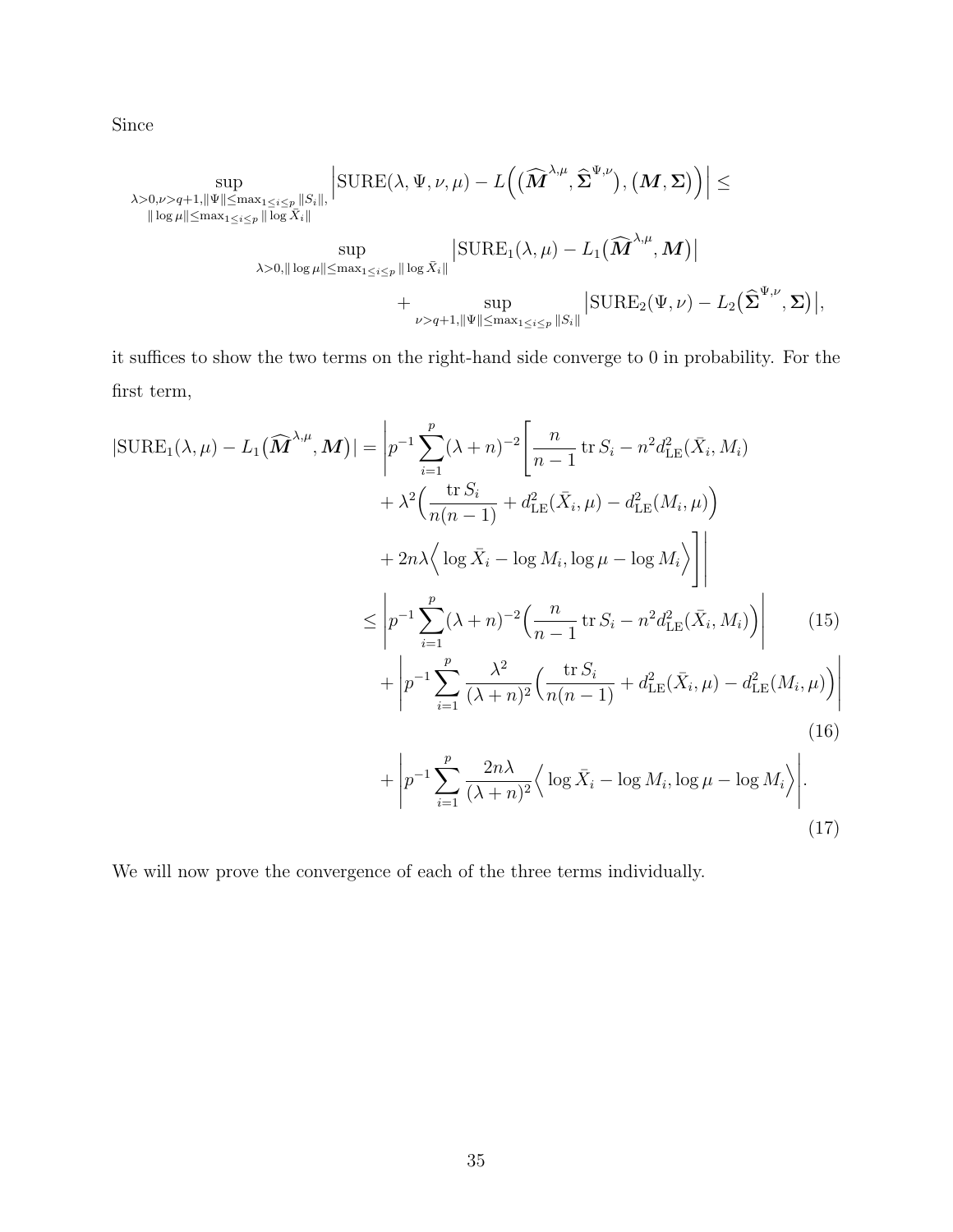For  $(15)$ , from assumption  $(i)$ , we have

$$
\operatorname{Var}\left(p^{-1}\sum_{i=1}^{p}\left(\frac{n}{n-1}\operatorname{tr}S_{i}-n^{2}d_{\text{LE}}^{2}(\bar{X}_{i},M_{i})\right)\right)
$$
\n
$$
=\frac{1}{p}p^{-1}\sum_{i=1}^{p}\operatorname{Var}\left(\frac{n}{n-1}\operatorname{tr}S_{i}-n^{2}d_{\text{LE}}^{2}(\bar{X}_{i},M_{i})\right)
$$
\n
$$
=\frac{1}{p}p^{-1}\sum_{i=1}^{p}E\left(\frac{n}{n-1}\operatorname{tr}S_{i}-n^{2}d_{\text{LE}}^{2}(\bar{X}_{i},M_{i})\right)^{2}
$$
\n
$$
=\frac{n^{2}}{p}p^{-1}\sum_{i=1}^{p}\left[\frac{E(\operatorname{tr}S_{i})^{2}}{(n-1)^{2}}+n^{2}Ed_{\text{LE}}^{4}(\bar{X}_{i},M_{i})-2\frac{n}{n-1}E(\operatorname{tr}S_{i})Ed_{\text{LE}}^{2}(\bar{X}_{i},M_{i})\right]
$$
\n
$$
=\frac{n^{2}}{p}p^{-1}\sum_{i=1}^{p}\left[\frac{n+1}{n-1}(\operatorname{tr}\Sigma_{i})^{2}+4\frac{\operatorname{tr}_{2}\Sigma_{i}}{n-1}+(\operatorname{tr}\Sigma_{i})^{2}+2\operatorname{tr}\left(\Sigma_{i}^{2}\right)-2(\operatorname{tr}\Sigma_{i})^{2}\right]
$$
\n
$$
=\frac{n^{2}}{p}p^{-1}\sum_{i=1}^{p}\left[\frac{2}{n-1}(\operatorname{tr}\Sigma_{i})^{2}+\frac{4}{n-1}\operatorname{tr}_{2}\Sigma_{i}+2\operatorname{tr}\left(\Sigma_{i}^{2}\right)\right]\stackrel{p\to\infty}{\longrightarrow}0.
$$

Then, by Markov's inequality,

$$
\left| p^{-1} \sum_{i=1}^p \left( \frac{n}{n-1} \operatorname{tr} S_i - n^2 d_{\mathrm{LE}}^2(\bar{X}_i, M_i) \right) \right| \stackrel{\text{prob}}{\longrightarrow} 0 \quad \text{as } p \to \infty.
$$

Thus

<span id="page-35-0"></span>
$$
\sup_{\lambda>0} \left| p^{-1} \sum_{i=1}^{p} (\lambda + n)^{-2} \left( \frac{n}{n-1} \operatorname{tr} S_i - n^2 d_{\text{LE}}^2(\bar{X}_i, M_i) \right) \right|
$$
  
=  $\left( \sup_{\lambda>0} (\lambda + n)^{-2} \right) \left| p^{-1} \sum_{i=1}^{p} \left( \frac{n}{n-1} \operatorname{tr} S_i - n^2 d_{\text{LE}}^2(\bar{X}_i, M_i) \right) \right|$   
=  $\frac{1}{n^2} \left| p^{-1} \sum_{i=1}^{p} \left( \frac{n}{n-1} \operatorname{tr} S_i - n^2 d_{\text{LE}}^2(\bar{X}_i, M_i) \right) \right| \xrightarrow{\text{prob}} 0 \text{ as } p \to \infty.$  (18)

**Remark 1** By the identity [\(12\)](#page-28-0), assumption (i) implies  $\limsup_{p\to\infty} p^{-1} \sum_{i=1}^p \text{tr}(\Sigma_i^2) < \infty$ and  $\limsup_{p\to\infty} p^{-1} \sum_{i=1}^p \text{tr}_2 \Sigma_i < \infty$ .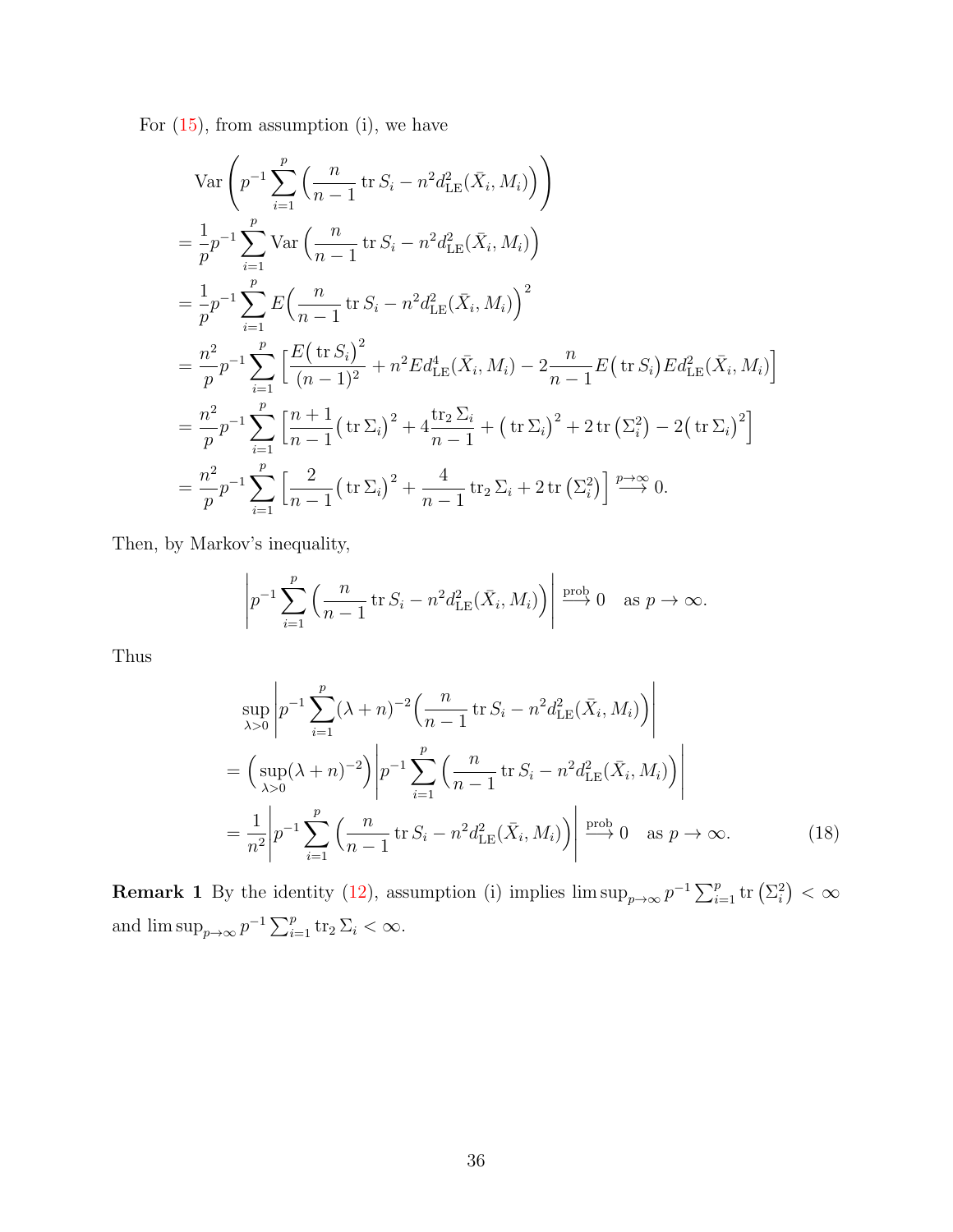For  $(16)$ ,

$$
\sup_{\lambda>0, \|\log \mu\| \le \max_{1 \le i \le p} \|\log \bar{X}_{i}\|} \left| p^{-1} \sum_{i=1}^{p} \frac{\lambda^{2}}{(\lambda+n)^{2}} \Big( \frac{\text{tr} S_{i}}{n(n-1)} + d_{\text{LE}}^{2}(\bar{X}_{i}, \mu) - d_{\text{LE}}^{2}(M_{i}, \mu) \Big) \right|
$$
\n
$$
= \sup_{\lambda>0, \|\log \mu\| \le \max_{1 \le i \le p} \|\log \bar{X}_{i}\|} \left| p^{-1} \sum_{i=1}^{p} \frac{\lambda^{2}}{(\lambda+n)^{2}} \Big( \frac{\text{tr} S_{i}}{n(n-1)} + \|\log \bar{X}_{i}\|^{2} - \|\log M_{i}\|^{2} + 2(\log \bar{X}_{i} - \log M_{i}, \log \mu) \Big) \right|
$$
\n
$$
+ 2(\log \bar{X}_{i} - \log M_{i}, \log \mu) \Bigg|
$$
\n
$$
\le \sup_{\lambda>0} \left| p^{-1} \sum_{i=1}^{p} \frac{\lambda^{2}}{(\lambda+n)^{2}} \Big( \frac{\text{tr} S_{i}}{n(n-1)} + \|\log \bar{X}_{i}\|^{2} - \|\log M_{i}\|^{2} \Big) \right|
$$
\n
$$
+ \sup_{\lambda>0, \|\log \mu\| \le \max_{1 \le i \le p} \|\log \bar{X}_{i}\|} \left| p^{-1} \frac{2\lambda^{2}}{(\lambda+n)^{2}} \Big( \sum_{i=1}^{p} \log \bar{X}_{i} - \log M_{i}, \log \mu \Big) \right|
$$
\n
$$
\le \left( \sup_{\lambda>0} \frac{\lambda^{2}}{(\lambda+n)^{2}} \right) \left| p^{-1} \sum_{i=1}^{p} \Big( \frac{\text{tr} S_{i}}{n(n-1)} + \|\log \bar{X}_{i}\|^{2} - \|\log M_{i}\|^{2} \Big) \right|
$$
\n
$$
+ \sup_{\lambda>0, \|\log \mu\| \le \max_{1 \le i \le p} \|\log \bar{X}_{i}\|} \left| p^{-1} \frac{2\lambda^{2}}{(\lambda+n)^{2}} \|\log \mu\| \left\| \sum_{i=1}^{p} \
$$

(By Cauchy's inequality)

$$
\leq \left| p^{-1} \sum_{i=1}^{p} \left( \frac{\operatorname{tr} S_i}{n(n-1)} + ||\log \bar{X}_i||^2 - ||\log M_i||^2 \right) \right|
$$

$$
+ \left| p^{-1} \max_{1 \leq i \leq p} ||\log \bar{X}_i|| \right| \sum_{i=1}^{p} \left( \log \bar{X}_i - \log M_i \right) \right|
$$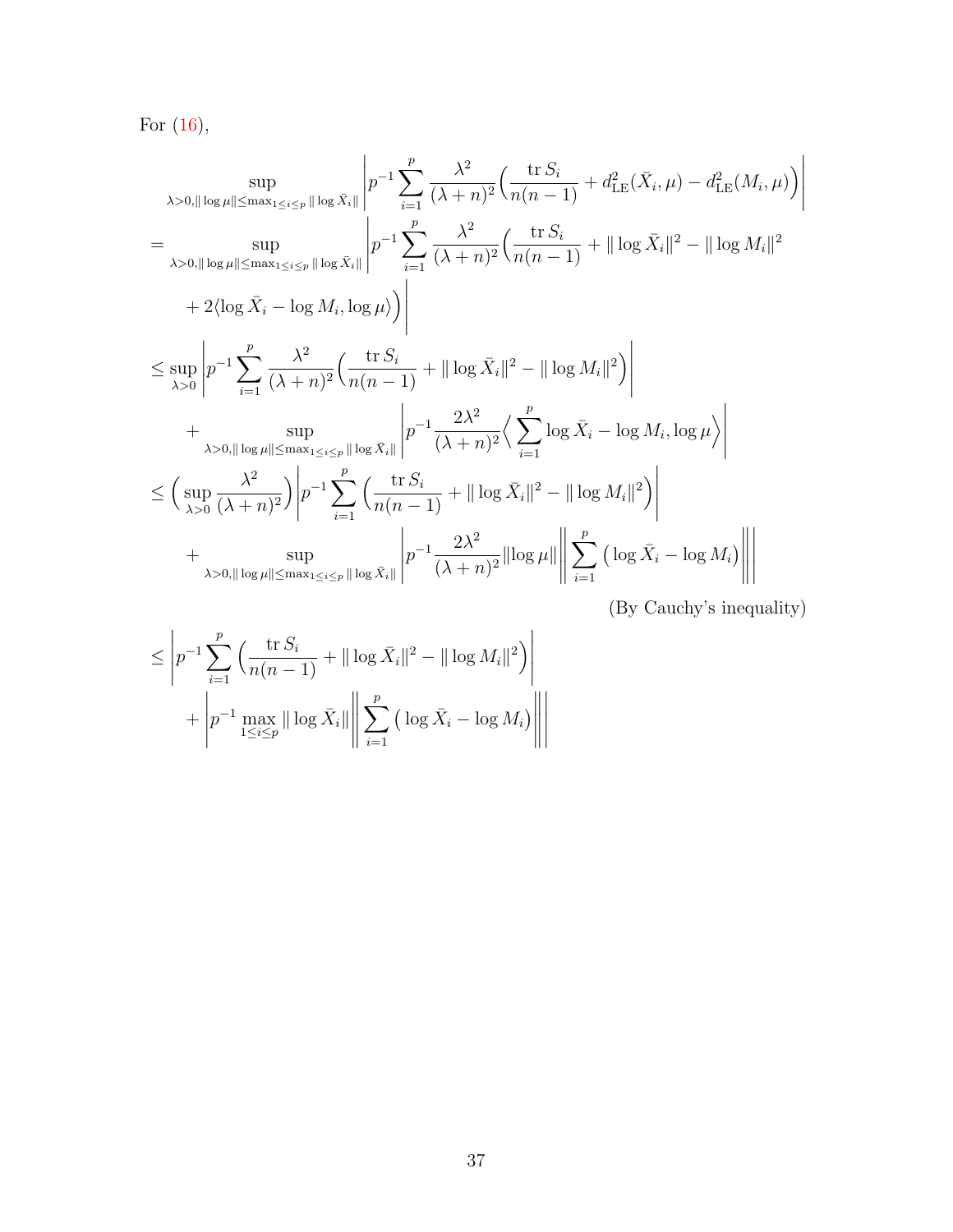Since by assumptions (i) and (ii),

$$
\operatorname{Var}\left(p^{-1}\sum_{i=1}^{p} \left(\frac{\operatorname{tr} S_{i}}{n(n-1)} + ||\log \bar{X}_{i}||^{2} - ||\log M_{i}||^{2}\right)\right)
$$
  
\n
$$
= p^{-2}\sum_{i=1}^{p} \operatorname{Var}\left(\frac{\operatorname{tr} S_{i}}{n(n-1)} + ||\log \bar{X}_{i}||^{2} - ||\log M_{i}||^{2}\right)
$$
  
\n
$$
= p^{-2}\sum_{i=1}^{p} E\left(\frac{\operatorname{tr} S_{i}}{n(n-1)} + ||\log \bar{X}_{i}||^{2} - ||\log M_{i}||^{2}\right)^{2}
$$
  
\n
$$
= p^{-2}\sum_{i=1}^{p} \left[\left(\frac{n+1}{n^{2}(n-1)}\left(\operatorname{tr} \Sigma_{i}\right)^{2} - \frac{4}{n^{2}(n-1)}\operatorname{tr}_{2} \Sigma_{i}\right)\left(\operatorname{tr}\left(\operatorname{tr} \Sigma_{i}\right)^{2} + \frac{2 \operatorname{tr} \left(\Sigma_{i}^{2}\right)}{n^{2}}\right)\right]
$$
  
\n
$$
+ \frac{4}{n} \widetilde{M}_{i}^{T} \Sigma_{i} \widetilde{M}_{i} + \frac{2}{n} ||\log M_{i}||^{2} \operatorname{tr} \Sigma_{i} + ||\log M_{i}||^{4}\right) + ||\log M_{i}||^{4}
$$
  
\n
$$
+ \frac{2}{n} \operatorname{tr} \Sigma_{i} \left(\frac{1}{n} \operatorname{tr} \Sigma_{i} + ||\log M_{i}||^{2}\right) - 2\left(\frac{1}{n} \operatorname{tr} \Sigma_{i} + ||\log M_{i}||^{2}\right) ||\log M_{i}||^{2} - \frac{2}{n} \operatorname{tr} \Sigma_{i} ||\log M_{i}||^{2}\right)
$$
  
\n
$$
= p^{-2} \sum_{i=1}^{p} \left[\frac{4n-2}{n^{2}(n-1)}\left(\operatorname{tr} \Sigma_{i}\right)^{2} - \frac{4}{n^{2}(n-1)}\operatorname{tr}_{2} \Sigma_{i} + \frac{2}{n} \operatorname{tr}\left(\Sigma_{i}^{2}\right) + \frac{4}{n} \widetilde{M}_{i}^{T} \Sigma_{i} \
$$

we have

$$
\left| p^{-1} \sum_{i=1}^p \left( \frac{\operatorname{tr} S_i}{n(n-1)} + ||\log \bar{X}_i||^2 - ||\log M_i||^2 \right) \right| \stackrel{\text{prob}}{\longrightarrow} 0 \quad \text{as } p \to \infty
$$

by Markov's inequality. Since by Lemma [3,](#page-31-0)

<span id="page-37-0"></span>
$$
E\left[\frac{2}{p}\max_{1\leq i\leq p} \|\log \bar{X}_{i}\| \|\sum_{i=1}^{p} \left(\log \bar{X}_{i} - \log M_{i}\right) \|\right]
$$
  
\n
$$
\leq \frac{2}{p} \left[E\left(\max_{1\leq i\leq p} \|\log \bar{X}_{i}\|^{2}\right) E\|\sum_{i=1}^{p} \left(\log \bar{X}_{i} - \log M_{i}\right) \|\right]^{2}\right]^{1/2}
$$
  
\n
$$
= O(p^{-1}) \times O(p^{1/(2+\delta^{*})}) \times O(p^{1/2})
$$
  
\n
$$
= O(p^{-\delta^{*}/(4+2\delta^{*})}),
$$

we have

$$
\sup_{\lambda>0, \|\log\mu\| \le \max_{1\le i \le p} \|\log \bar{X}_i\|} \left| p^{-1} \sum_{i=1}^p \frac{\lambda^2}{(\lambda+n)^2} \left( \frac{\operatorname{tr} S_i}{n(n-1)} + d_{\mathrm{LE}}^2(\bar{X}_i, \mu) - d_{\mathrm{LE}}^2(M_i, \mu) \right) \right| \overset{\text{prob}}{\longrightarrow} 0
$$
  
as  $p \to \infty$ . (19)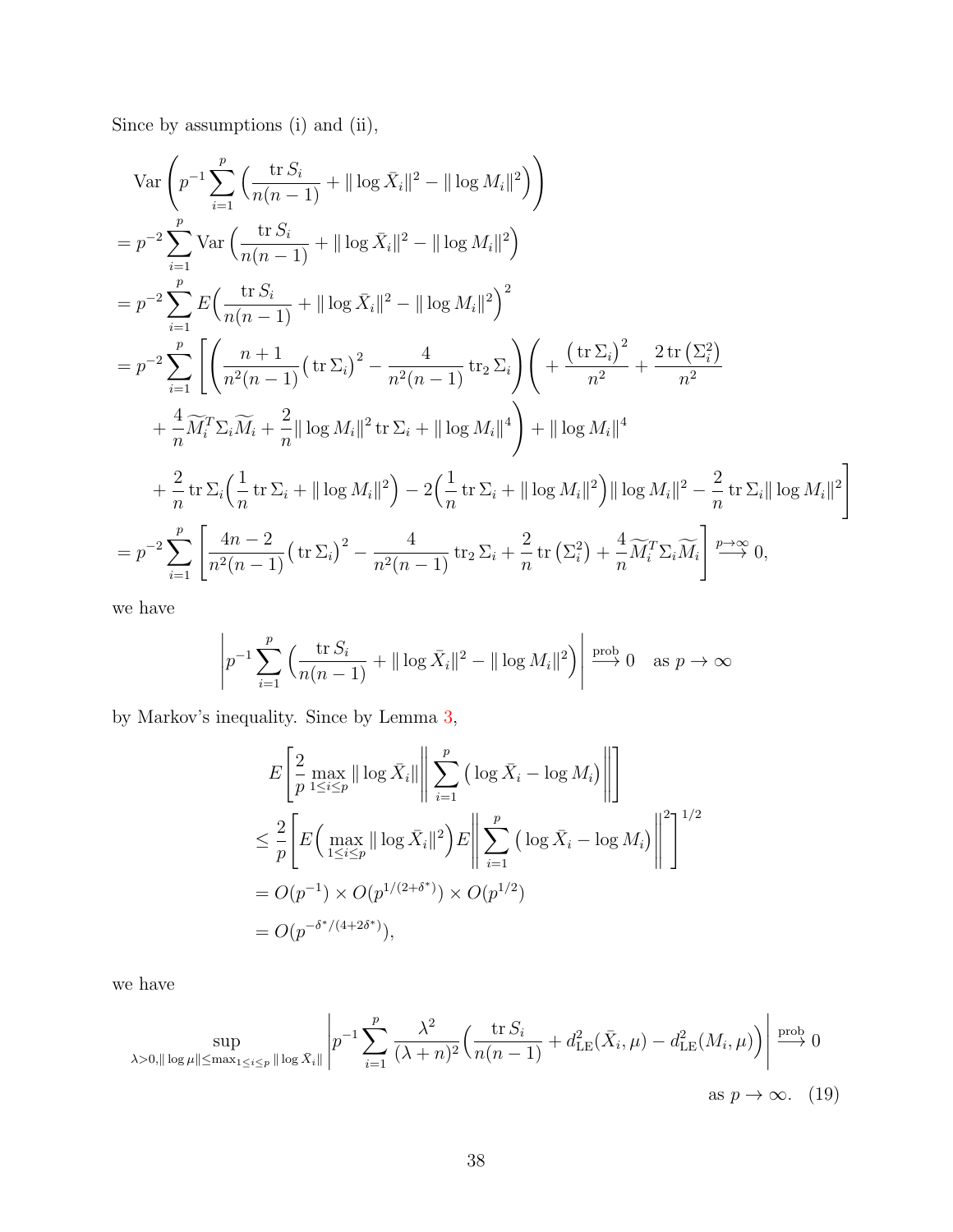For  $(17)$ , we have

$$
\sup_{\lambda>0,\|\log\mu\| \le \max_{1\le i\le p} \|\log \bar{X}_i\|} \left| p^{-1} \sum_{i=1}^p \frac{2n\lambda}{(\lambda+n)^2} \left\langle \log \bar{X}_i - \log M_i, \log \mu - \log M_i \right\rangle \right|
$$
  
\n
$$
\le \sup_{\lambda>0} \left| p^{-1} \frac{2n\lambda}{(\lambda+n)^2} \max_{1\le i\le p} \|\log \bar{X}_i\| \left\| \sum_{i=1}^p \left( \log \bar{X}_i - \log M_i \right) \right\|
$$
  
\n
$$
+ \sup_{\lambda>0} \left| p^{-1} \sum_{i=1}^p \frac{2n\lambda}{(\lambda+n)^2} \left\langle \log \bar{X}_i - \log M_i, \log M_i \right\rangle \right|
$$
  
\n
$$
= \left| \frac{1}{2p} \max_{1\le i\le p} \|\log \bar{X}_i\| \left\| \sum_{i=1}^p \left( \log \bar{X}_i - \log M_i \right) \right\| \right| + \left| \frac{1}{2p} \sum_{i=1}^p \left\langle \log \bar{X}_i - \log M_i, \log M_i \right\rangle \right|
$$

since  $\sup_{\lambda>0} 2n\lambda/(\lambda+n)^2 = 1/2$ . By assumption (ii), we have

$$
\operatorname{Var}\left[p^{-1}\sum_{i=1}^{p} \left\langle \log \bar{X}_{i} - \log M_{i}, \log M_{i} \right\rangle \right]
$$
  
=  $p^{-2}\sum_{i=1}^{p} E \left\langle \log \bar{X}_{i} - \log M_{i}, \log M_{i} \right\rangle^{2}$   
=  $p^{-2}\sum_{i=1}^{p} E\widetilde{M}_{i}^{T} \left[ \left(\widetilde{\bar{X}}_{i} - \widetilde{M}_{i}\right) \left(\widetilde{\bar{X}}_{i} - \widetilde{M}_{i}\right)^{T} \right] \widetilde{M}_{i}$   
=  $p^{-2}\sum_{i=1}^{p} \frac{1}{n} \widetilde{M}_{i}^{T} \Sigma_{i} \widetilde{M}_{i} \stackrel{p \to \infty}{\longrightarrow} 0$ 

and again by Markov's inequality,

<span id="page-38-1"></span><span id="page-38-0"></span>
$$
\left|\frac{1}{2p}\sum_{i=1}^p \left\langle \log \bar{X}_i - \log M_i, \log M_i \right\rangle \right| \stackrel{\text{prob}}{\longrightarrow} 0 \quad \text{as } p \to \infty.
$$

Thus,

$$
\sup_{\lambda>0,\|\log\mu\|\le\max_{1\le i\le p}\|\log\bar{X}_i\|}\left|p^{-1}\sum_{i=1}^p\frac{2n\lambda}{(\lambda+n)^2}\Big\langle\log\bar{X}_i-\log M_i,\log\mu-\log M_i\Big\rangle\right|\xrightarrow{\text{prob}}0\quad\text{as }p\to\infty.
$$
\n(20)

Combining  $(18)$ ,  $(19)$ , and  $(20)$ , we have

$$
\sup_{\lambda>0,\|\log\mu\|\le\max_{1\le i\le p}\|\log\bar{X}_i\|} \left|\text{SURE}_1(\lambda,\mu)-L_1(\widehat{\boldsymbol{M}}^{\lambda,\mu},\boldsymbol{M})\right|\xrightarrow{\text{prob}} 0 \quad \text{as } p\to\infty. \tag{21}
$$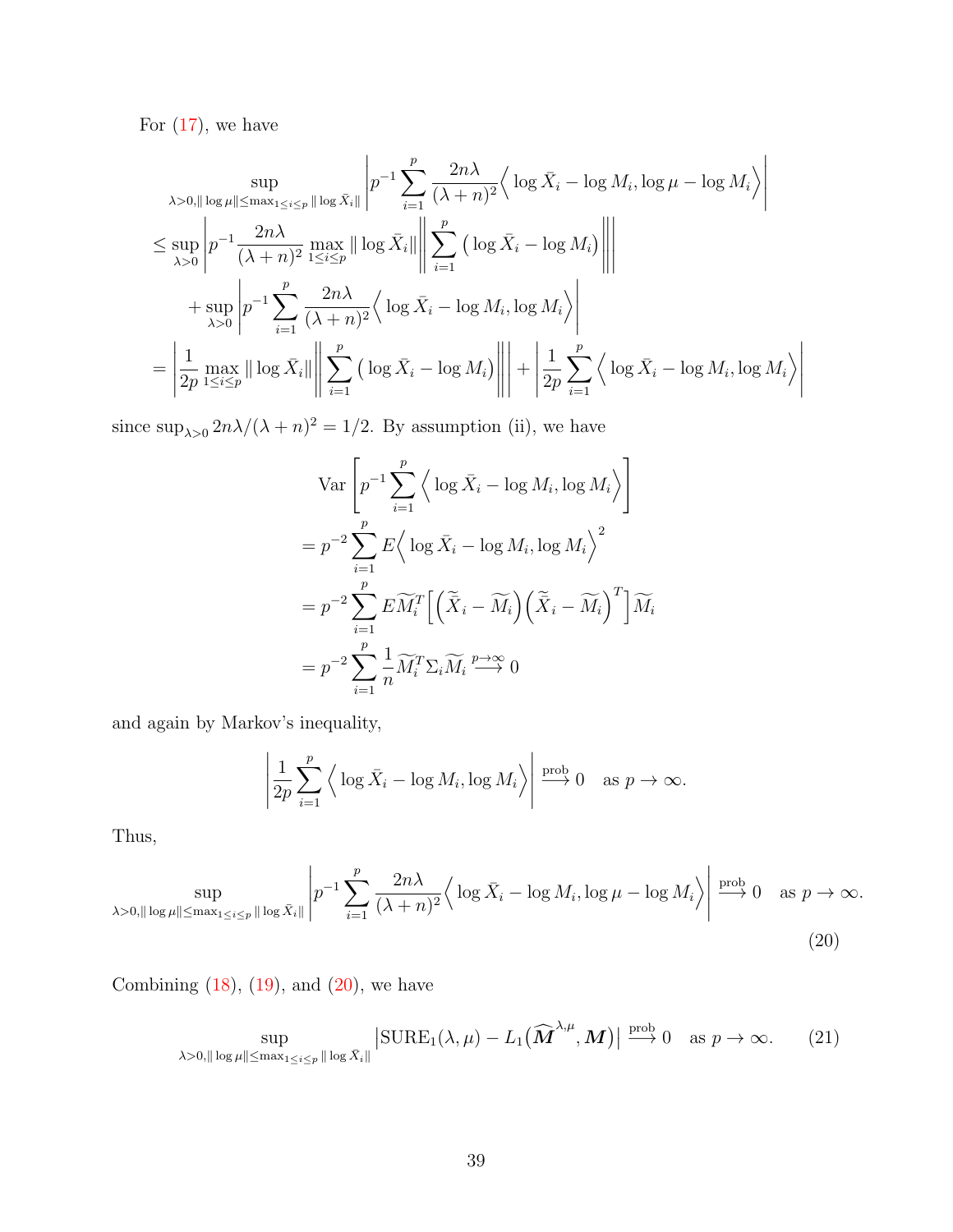For the second term, we have

$$
|\text{SURE}_{2}(\Psi,\nu) - L_{2}(\hat{\Sigma}^{\Psi,\nu},\Sigma)|
$$
\n
$$
= \left| p^{-1} \sum_{i=1}^{p} (\nu + n - q - 2)^{-2} \left[ 2(\nu - q - 1) \left( \frac{\text{tr}(\Psi S_{i})}{n-1} - \text{tr}(\Psi \Sigma_{i}) \right) + \frac{(n-1)^{2} - (\nu - q - 1)^{2}}{(n+1)(n-2)(n-1)} (\text{tr } S_{i})^{2} - \frac{(n-1)^{2} - (\nu - q - 1)^{2}}{(n+1)(n-2)} \text{tr}(S_{i}^{2}) + 2(n-1)\text{tr}(S_{i}\Sigma_{i}) - ((n-1)^{2} + (\nu - q - 1)^{2}) \text{tr}(\Sigma_{i}^{2}) - 2\langle \Psi - (\nu - q - 1)\Sigma_{i}, S_{i} - (n-1)\Sigma_{i} \rangle \right] \right|
$$
\n
$$
\leq \left| p^{-1} \sum_{i=1}^{p} \frac{2(\nu - q - 1)(n-1)}{(\nu + n - q - 2)^{2}} \langle \Psi, S_{i} - (n - 1) \text{tr } \Sigma_{i} \rangle \right|
$$
\n(22)

<span id="page-39-0"></span>
$$
\begin{aligned}\n &\stackrel{\text{def}}{=} \left| \frac{\nu}{i} \frac{(\nu + n - q - 2)^2}{(\nu + n - q - 2)^2} \right| \\
 &\quad + \left| p^{-1} \sum_{i} \frac{C(\nu)}{(\text{tr } S_i)^2 - (n - 1)^2 (\text{tr } \Sigma_i)^2 - 2(n - 1) \text{tr}(\Sigma_i^2)} \right| \n \end{aligned} \tag{23}
$$

<span id="page-39-1"></span>
$$
\begin{vmatrix} P & \sum_{i=1}^{p} C(\nu) \left[ \frac{(n-1)(n-2i)}{2} - 2(n-1) \frac{(n-2i)}{2} \right] & \end{vmatrix} \tag{20}
$$

$$
+\left|p^{-1}\sum_{i=1}^{N}(n-1)C(\nu)\left[\operatorname{tr}(S_i^2)-(n-1)(\operatorname{tr}\Sigma_i)^2-n(n-1)\operatorname{tr}(\Sigma_i^2)\right]\right|\tag{24}
$$

$$
+\left|p^{-1}\sum_{i=1}^{p}2(n-1)\left[\text{tr}(S_i\Sigma_i)-(n-1)\text{tr}(\Sigma_i^2)\right]\right|
$$
\n(25)

$$
+\left|p^{-1}\sum_{i=1}^{p}\frac{2\langle\Psi-(\nu-q-1)\Sigma_i,S_i-(n-1)\Sigma_i\rangle}{(\nu+n-q-2)^2}\right|.\tag{26}
$$

where

<span id="page-39-4"></span><span id="page-39-3"></span><span id="page-39-2"></span>
$$
C(\nu) = (\nu + n - q - 2)^{-2} \frac{(n-1)^2 - (\nu - q - 1)^2}{(n+1)(n-2)(n-1)}.
$$

Note that  $\sup_{\nu>q-1} C(\nu) = [(n+1)(n-2)(n-1)]^{-1}$ .

For  $(22)$ , by Lemma [4,](#page-31-1) we have

$$
\sup_{\nu>q+1, \|\Psi\| \le \max_{1 \le i \le p} \|S_i\|} \left| p^{-1} \sum_{i=1}^p \frac{2(\nu - q - 1)(n-1)}{(\nu + n - q - 2)^2} \langle \Psi, S_i - (n-1)\Sigma_i \rangle \right|
$$
  

$$
\le \sup_{\nu>q+1} \left( \frac{2(\nu - q - 1)(n-1)}{(\nu + n - q - 2)^2} p^{-1} \max_{1 \le i \le p} \|S_i\| \left\| \sum_{i=1}^p S_i - (n-1)\Sigma_i \right\| \right)
$$
  

$$
= \frac{2(n-1)^2}{(n-2)^2} \left( p^{-1} \max_{1 \le i \le p} \|S_i\| \left\| \sum_{i=1}^p S_i - (n-1)\Sigma_i \right\| \right)
$$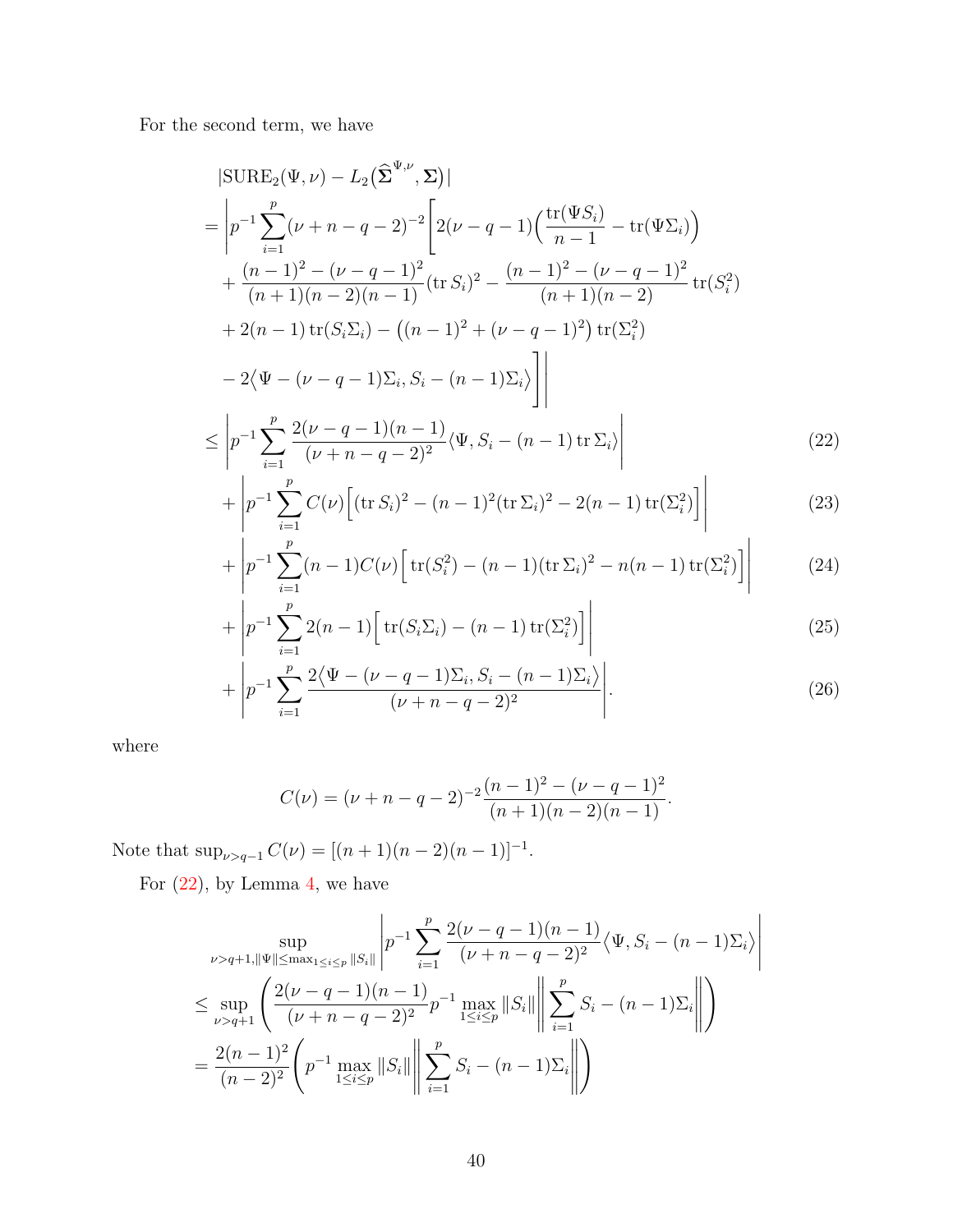and

<span id="page-40-0"></span>
$$
E\left[\frac{1}{p}\max_{1\leq i\leq p}||S_i||\left\|\sum_{i=1}^p S_i - (n-1)\Sigma_i\right\| \right]
$$
  
\n
$$
\leq \frac{1}{p}\left[E\left(\max_{i\leq i\leq p}||S_i||^2\right)E\left\|\sum_{i=1}^p S_i - (n-1)\Sigma_i\right\|^2\right]^{1/2}
$$
  
\n
$$
= O(p^{-1}) \times O(qp^{1/4}\log p + qp^{1/4}\log q) \times O(p^{1/2})
$$
  
\n
$$
= O(p^{-1/4}\log p) = o(1).
$$

Hence, we have

$$
\sup_{\nu > q+1, \|\Psi\| \le \max_{1 \le i \le p} \|S_i\|} \left| p^{-1} \sum_{i=1}^p \frac{2(\nu - q - 1)(n-1)}{(\nu + n - q - 2)^2} \langle \Psi, S_i - (n-1) \Sigma_i \rangle \right| \xrightarrow{\text{prob}} 0 \quad \text{as } p \to \infty.
$$
\n(27)

For  $(23)$ , we have

$$
\sup_{\nu > q+1} \left| p^{-1} \sum_{i=1}^{p} C(\nu) \left[ (\text{tr } S_i)^2 - (n-1)^2 (\text{tr } \Sigma_i)^2 - 2(n-1) \text{ tr}(\Sigma_i^2) \right] \right|
$$
  
= 
$$
\frac{1}{(n+1)(n-2)(n-1)} \left| p^{-1} \sum_{i=1}^{p} \left[ (\text{tr } S_i)^2 - (n-1)^2 (\text{tr } \Sigma_i)^2 - 2(n-1) \text{ tr}(\Sigma_i^2) \right] \right|
$$

and

$$
\operatorname{Var}\left[p^{-1}\sum_{i=1}^{p}\left[ (\operatorname{tr} S_{i})^{2} - (n-1)^{2} (\operatorname{tr} \Sigma_{i})^{2} - 2(n-1) \operatorname{tr}(\Sigma_{i}^{2}) \right] \right]
$$
\n
$$
= p^{-2} \sum_{i=1}^{p} \operatorname{Var}\left( (\operatorname{tr} S_{i})^{2} - (n-1)^{2} (\operatorname{tr} \Sigma_{i})^{2} - 2(n-1) \operatorname{tr}(\Sigma_{i}^{2}) \right)
$$
\n
$$
= p^{-2} \sum_{i=1}^{p} E\left( (\operatorname{tr} S_{i})^{2} - (n-1)^{2} (\operatorname{tr} \Sigma_{i})^{2} - 2(n-1) \operatorname{tr}(\Sigma_{i}^{2}) \right)^{2}
$$
\n
$$
= p^{-2} \sum_{i=1}^{p} \left[ E(\operatorname{tr} S_{i})^{4} - \left( (n-1)^{2} (\operatorname{tr} \Sigma_{i})^{2} + 2(n-1) \operatorname{tr}(\Sigma_{i}^{2}) \right)^{2} \right]
$$
\n
$$
= p^{-2} \sum_{i=1}^{p} \left[ 2^{4} \sum_{\kappa} \left( \frac{n-1}{2} \right)_{\kappa} C_{\kappa}(\Sigma_{i}) - (n-1)^{4} (\operatorname{tr} \Sigma_{i})^{4} - 4(n-1)^{3} (\operatorname{tr} \Sigma_{i})^{2} \operatorname{tr}(\Sigma_{i}^{2}) - 4(n-1)^{2} \left( \operatorname{tr}(\Sigma_{i}^{2}) \right)^{2} \right] \stackrel{p \to \infty}{\longrightarrow} 0 \quad \text{(by (13))}.
$$

By Markov's inequality, we have

<span id="page-40-1"></span>
$$
\left| p^{-1} \sum_{i=1}^p \left[ (\operatorname{tr} S_i)^2 - (n-1)^2 (\operatorname{tr} \Sigma_i)^2 - 2(n-1) \operatorname{tr} (\Sigma_i^2) \right] \right| \stackrel{\text{prob}}{\longrightarrow} 0 \quad \text{as } p \to \infty. \tag{28}
$$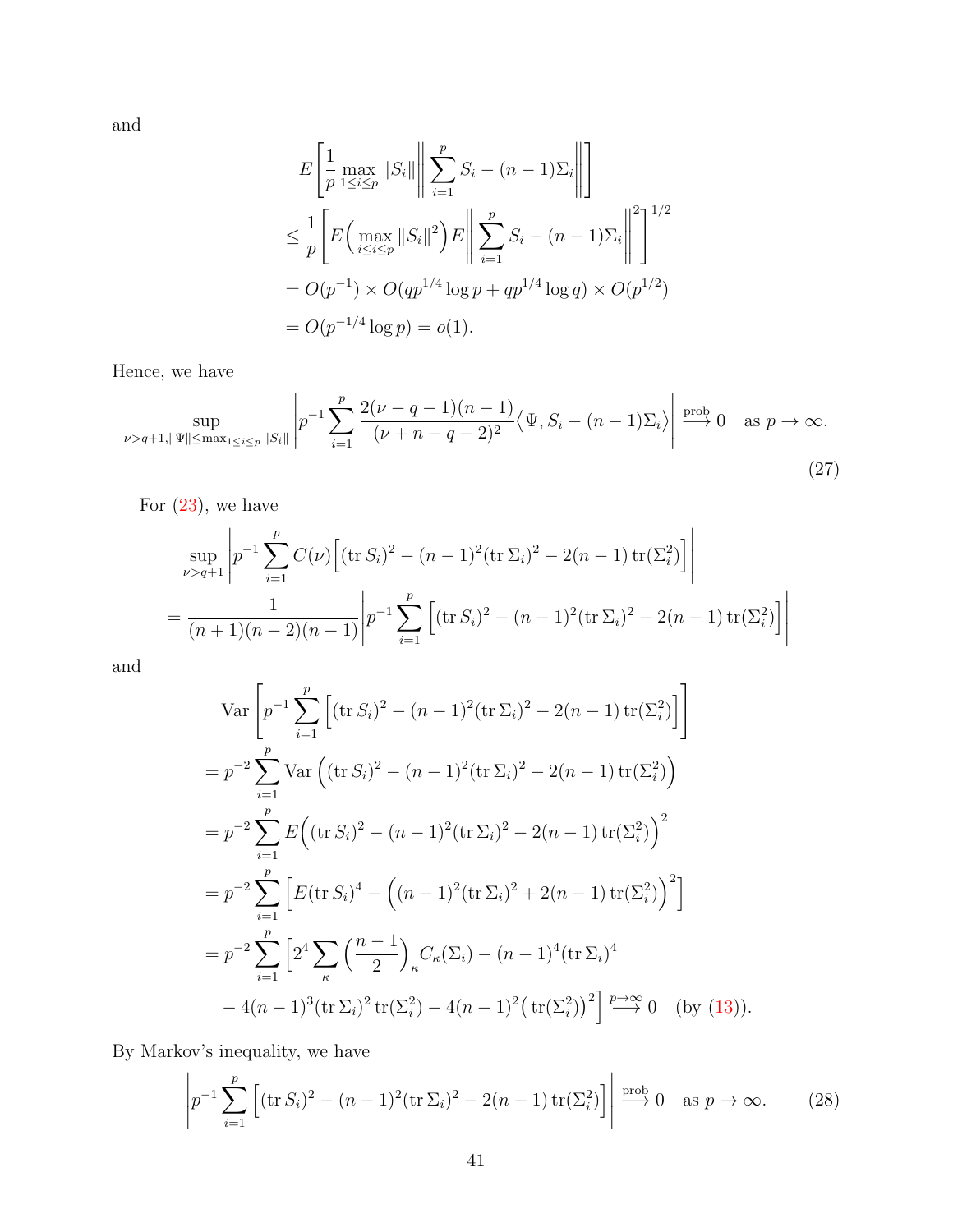**Remark 2** By Lemma [1,](#page-28-2) assumption (i) implies  $\limsup_{p\to\infty} p^{-1} \sum_{i=1}^p C_{\kappa}(\Sigma_i) < \infty$  for all partitions  $\kappa = (k_1, \ldots, k_q)$  with  $\sum_{j=1}^q k_j \leq 4$ .

For  $(24)$ , we have

$$
\sup_{\nu>q+1} \left| p^{-1} \sum_{i=1}^p (n-1) C(\nu) \left[ \text{tr}(S_i^2) - (n-1) (\text{tr} \Sigma_i)^2 - n(n-1) \text{tr}(\Sigma_i^2) \right] \right|
$$
  
= 
$$
\frac{1}{(n+1)(n-2)} \left| p^{-1} \sum_{i=1}^p \left[ \text{tr}(S_i^2) - (n-1) (\text{tr} \Sigma_i)^2 - n(n-1) \text{tr}(\Sigma_i^2) \right] \right|
$$

and

$$
\operatorname{Var}\left[p^{-1}\sum_{i=1}^{p} \left[\operatorname{tr}(S_{i}^{2}) - (n-1)(\operatorname{tr}\Sigma_{i})^{2} - n(n-1)\operatorname{tr}(\Sigma_{i}^{2})\right]\right]
$$
\n
$$
= p^{-2}\sum_{i=1}^{p} \operatorname{Var}\left(\operatorname{tr}(S_{i}^{2}) - (n-1)(\operatorname{tr}\Sigma_{i})^{2} - n(n-1)\operatorname{tr}(\Sigma_{i}^{2})\right)
$$
\n
$$
= p^{-2}\sum_{i=1}^{p} E\left(\operatorname{tr}(S_{i}^{2}) - (n-1)(\operatorname{tr}\Sigma_{i})^{2} - n(n-1)\operatorname{tr}(\Sigma_{i}^{2})\right)^{2}
$$
\n
$$
= p^{-2}\sum_{i=1}^{p} \left[E(\operatorname{tr}(S_{i}^{2}))^{2} - \left((n-1)(\operatorname{tr}\Sigma_{i})^{2} + n(n-1)\operatorname{tr}(\Sigma_{i}^{2})\right)^{2}\right]
$$
\n
$$
\leq p^{-2}\sum_{i=1}^{p} \left[E(\operatorname{tr}(S_{i})^{4} - (n-1)^{2}(\operatorname{tr}\Sigma_{i})^{4} - 2n(n-1)^{2}(\operatorname{tr}\Sigma_{i})^{2}\operatorname{tr}(\Sigma_{i}^{2}) - n^{2}(n-1)^{2}(\operatorname{tr}(\Sigma_{i}^{2}))^{2}\right] \xrightarrow{p \to \infty} 0 \quad \text{(by (13))}.
$$

By Markov's inequality, we have

<span id="page-41-0"></span>
$$
\left| p^{-1} \sum_{i=1}^p \left[ \text{tr}(S_i^2) - (n-1)(\text{tr}\,\Sigma_i)^2 - n(n-1)\,\text{tr}(\Sigma_i^2) \right] \right| \stackrel{\text{prob}}{\longrightarrow} 0 \quad \text{as } p \to \infty. \tag{29}
$$

For  $(25)$ , by Cauchy's inequality, we have

$$
\left| p^{-1} \sum_{i=1}^{p} 2(n-1) \left[ \text{tr}(S_i \Sigma_i) - (n-1) \text{tr}(\Sigma_i^2) \right] \right| = \left| p^{-1} \sum_{i=1}^{p} 2(n-1) \langle \Sigma_i, S_i - (n-1) \Sigma_i \rangle \right|
$$
  

$$
\leq 2(n-1)p^{-1} \sum_{i=1}^{p} |\langle \Sigma_i, S_i - (n-1) \Sigma_i \rangle|
$$
  

$$
\leq 2(n-1)p^{-1} \sum_{i=1}^{p} ||\Sigma_i|| ||S_i - (n-1) \Sigma_i||.
$$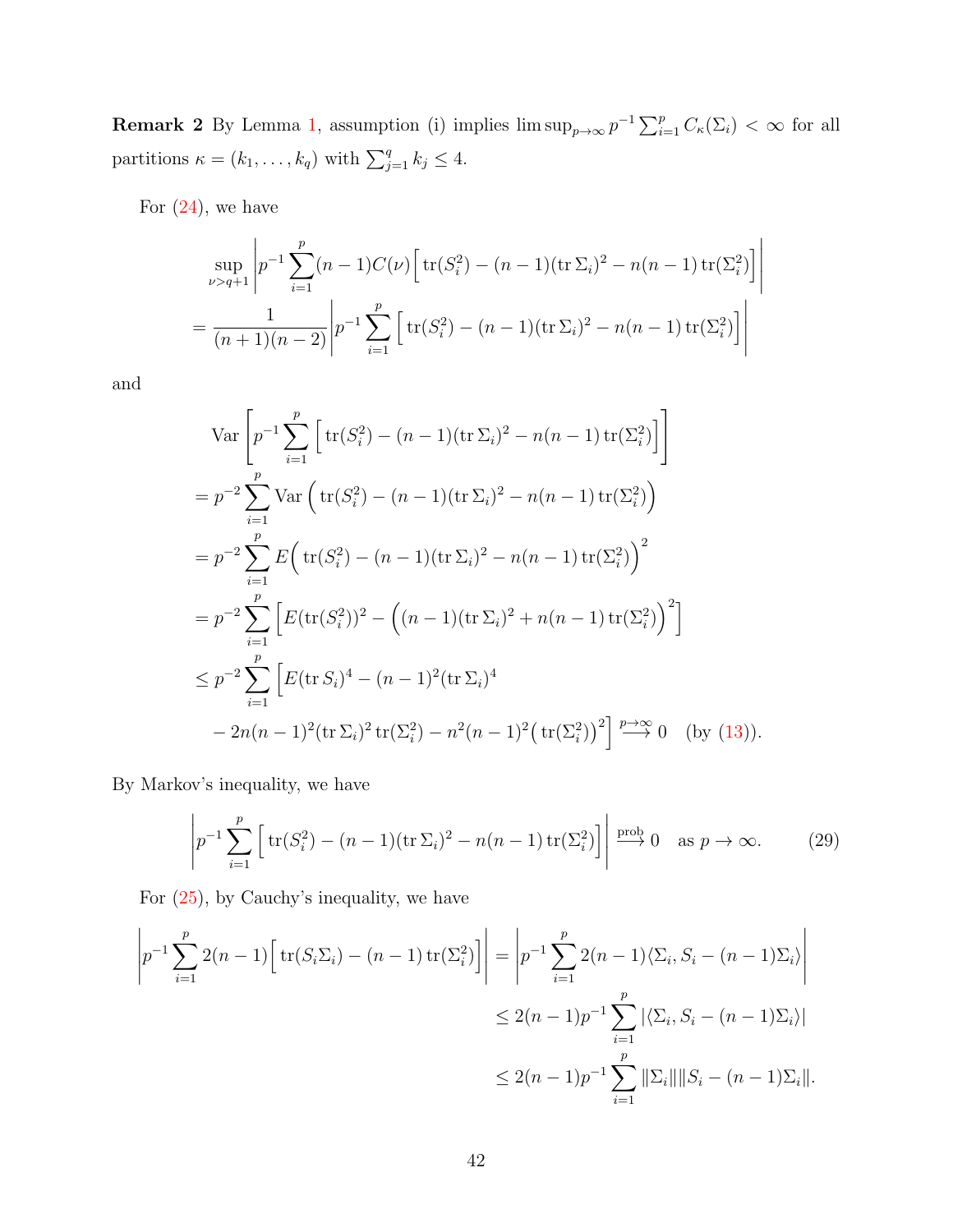Then

$$
\operatorname{Var}\left(2(n-1)p^{-1}\sum_{i=1}^{p} ||\Sigma_{i}|| ||S_{i} - (n-1)\Sigma_{i}||\right)
$$
\n
$$
= \frac{4(n-1)^{2}}{p}p^{-1}\sum_{i=1}^{p} \operatorname{Var}\left(||\Sigma_{i}|| ||S_{i} - (n-1)\Sigma_{i}||\right)
$$
\n
$$
\leq \frac{4(n-1)^{2}}{p}p^{-1}\sum_{i=1}^{p} E\left(||\Sigma_{i}||^{2}||S_{i} - (n-1)\Sigma_{i}||^{2}\right)
$$
\n
$$
= \frac{4(n-1)^{2}}{p}p^{-1}\sum_{i=1}^{p} \operatorname{tr}(\Sigma_{i}^{2})\left[E \operatorname{tr}(S_{i}^{2}) - 2(n-1)E \operatorname{tr}(S_{i}\Sigma_{i}) + (n-1)^{2} \operatorname{tr}(\Sigma_{i}^{2})\right]
$$
\n
$$
= \frac{4(n-1)^{2}}{p}p^{-1}\sum_{i=1}^{p} \operatorname{tr}(\Sigma_{i}^{2})\left[n(n-1)\operatorname{tr}(\Sigma_{i}^{2}) + (n-1)(\operatorname{tr}\Sigma_{i})^{2} - 2(n-1)^{2} \operatorname{tr}(\Sigma_{i}^{2}) + (n-1)^{2} \operatorname{tr}(\Sigma_{i}^{2})\right]
$$
\n
$$
= \frac{4(n-1)^{3}}{p}p^{-1}\sum_{i=1}^{p} \left(\operatorname{tr}(\Sigma_{i}^{2})\right)^{2} + \operatorname{tr}(\Sigma_{i}^{2})(\operatorname{tr}\Sigma_{i})^{2} \stackrel{p \to \infty}{\longrightarrow} 0.
$$

By Markov's inequality, we have

<span id="page-42-0"></span>
$$
\left| p^{-1} \sum_{i=1}^p 2(n-1) \left[ \text{tr}(S_i \Sigma_i) - (n-1) \text{tr}(\Sigma_i^2) \right] \right| \stackrel{\text{prob}}{\longrightarrow} 0 \quad \text{as } p \to \infty. \tag{30}
$$

For  $(26)$ , we have

$$
\sup_{\nu>q+1, \|\Psi\| \leq \max_{1 \leq i \leq p} \|S_i\|} \left| p^{-1} \sum_{i=1}^p \frac{2\langle \Psi - (\nu - q - 1)\Sigma_i, S_i - (n - 1)\Sigma_i \rangle}{(\nu + n - q - 2)^2} \right|
$$
\n
$$
\leq \sup_{\nu>q+1, \|\Psi\| \leq \max_{1 \leq i \leq p} \|S_i\|} \left| p^{-1} \sum_{i=1}^p \frac{2\langle \Psi, S_i - (n - 1)\Sigma_i \rangle}{(\nu + n - q - 2)^2} \right|
$$
\n
$$
+ \sup_{\nu>q+1} \left| p^{-1} \sum_{i=1}^p \frac{2(\nu - q - 1)\langle \Sigma_i, S_i - (n - 1)\Sigma_i \rangle}{(\nu + n - q - 2)^2} \right|
$$
\n
$$
\leq \sup_{\|\Psi\| \leq \max_{1 \leq i \leq p} \|S_i\|} \left| p^{-1} \sum_{i=1}^p 2\langle \Psi, S_i - (n - 1)\Sigma_i \rangle \right| + \left| p^{-1} \sum_{i=1}^p 2\langle \Sigma_i, S_i - (n - 1)\Sigma_i \rangle \right|.
$$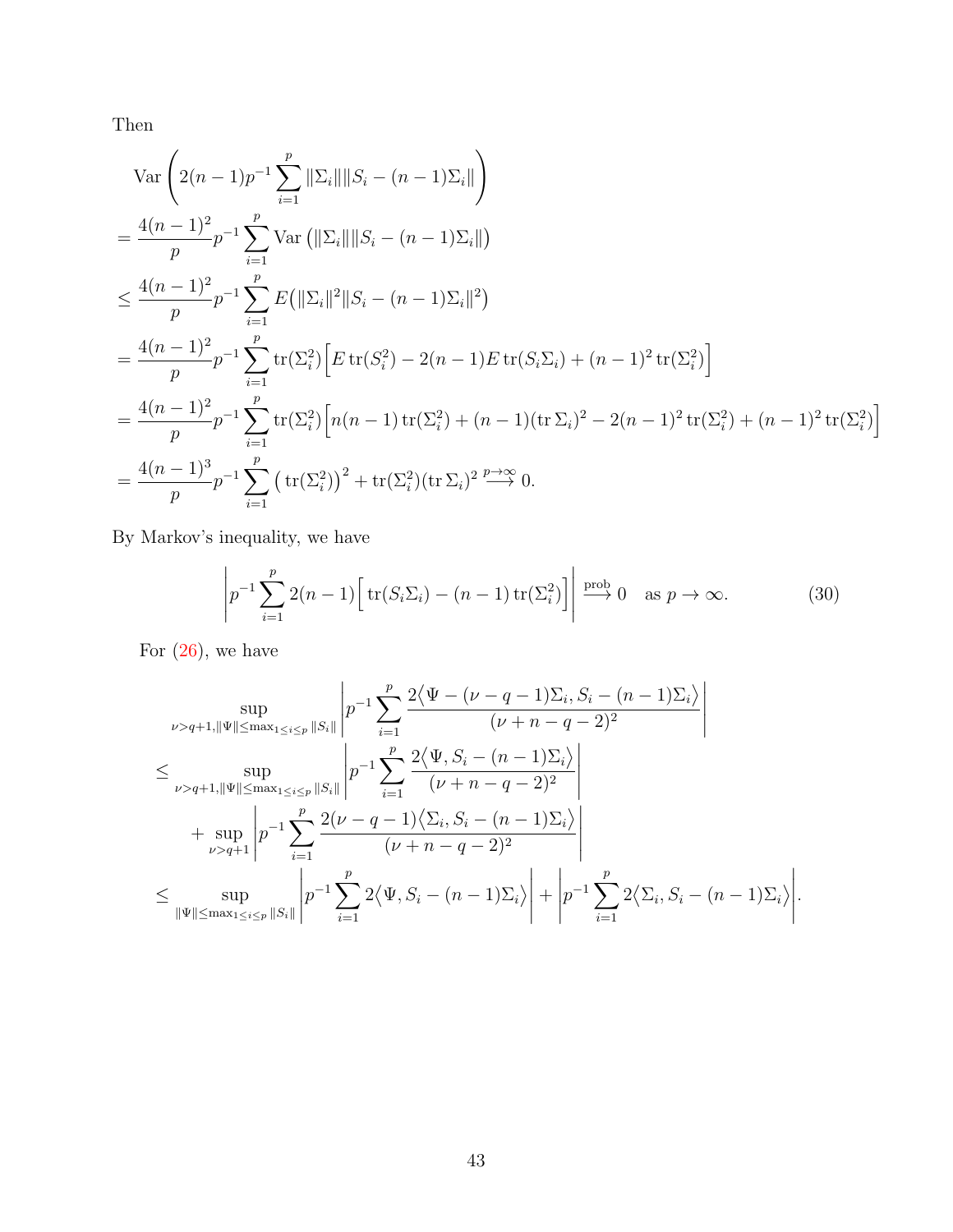Since by assumption (i)

$$
\operatorname{Var}\left(p^{-1}\sum_{i=1}^{p} 2\langle \Sigma_{i}, S_{i} - (n-1)\Sigma_{i} \rangle\right)
$$
\n
$$
= \frac{1}{p^{2}} \sum_{i=1}^{p} E\left[\langle \Sigma_{i}, S_{i} - (n-1)\Sigma_{i} \rangle^{2}\right]
$$
\n
$$
\leq \frac{1}{p^{2}} \sum_{i=1}^{p} E\left[\|\Sigma_{i}\|^{2}\|S_{i} - (n-1)\Sigma_{i}\|^{2}\right]
$$
\n
$$
= \frac{1}{p^{2}} \sum_{i=1}^{p} \|\Sigma_{i}\|^{2} E\left[\operatorname{tr}(S_{i}^{2}) - 2(n-1)\operatorname{tr}(S_{i}\Sigma_{i}) + (n-1)^{2}\operatorname{tr}(\Sigma_{i}^{2})\right]
$$
\n
$$
= \frac{1}{p^{2}} \sum_{i=1}^{p} \operatorname{tr}(\Sigma_{i}^{2})\left[(n-1)\operatorname{tr}(\Sigma_{i}^{2}) + (n-1)(\operatorname{tr}\Sigma_{i})^{2}\right]
$$
\n
$$
\leq \frac{n-1}{p^{2}} \sum_{i=1}^{p} (\operatorname{tr}\Sigma_{i})^{4} \stackrel{p \to \infty}{\longrightarrow} 0,
$$

by Markov's inequality, we have

$$
\left| p^{-1} \sum_{i=1}^p 2\langle \Sigma_i, S_i - (n-1)\Sigma_i \rangle \right| \stackrel{\text{prob}}{\longrightarrow} 0 \quad \text{as } p \to \infty.
$$

Similarly, we have

$$
\sup_{\|\Psi\| \le \max_{1 \le i \le p} \|S_i\|} \left| p^{-1} \sum_{i=1}^p 2\langle \Psi, S_i - (n-1)\Sigma_i \rangle \right| \le \frac{2}{p} \max_{1 \le i \le p} \|S_i\| \left\| \sum_{i=1}^p S_i - (n-1)\Sigma_i \right\|
$$

and

$$
E\left[\frac{2}{p}\max_{1\leq i\leq p}||S_i||\middle\|\sum_{i=1}^p S_i - (n-1)\Sigma_i\middle\|\right] = o(1).
$$

Hence, we have

$$
\sup_{\nu > q+1, \|\Psi\| \le \max_{1 \le i \le p} \|S_i\|} \left| p^{-1} \sum_{i=1}^p \frac{2\langle \Psi - (\nu - q - 1)\Sigma_i, S_i - (n - 1)\Sigma_i \rangle}{(\nu + n - q - 2)^2} \right| \xrightarrow{\text{prob}} 0 \text{ as } p \to \infty.
$$
\n(31)

Combining  $(27)$ ,  $(28)$ ,  $(29)$ ,  $(30)$ , and  $(31)$ , we have

$$
\sup_{\nu > q+1, \|\Psi\| \le \max_{1 \le i \le p} \|S_i\|} \left| \text{SUBE}_2(\nu, \Psi) - L_2(\hat{\Sigma}^{\nu, \Psi}, \Sigma) \right| \xrightarrow{\text{prob}} 0 \quad \text{as } p \to \infty. \tag{32}
$$

<span id="page-43-1"></span><span id="page-43-0"></span> $\Box$ 

The proof is concluded by [\(21\)](#page-38-1) and [\(32\)](#page-43-1).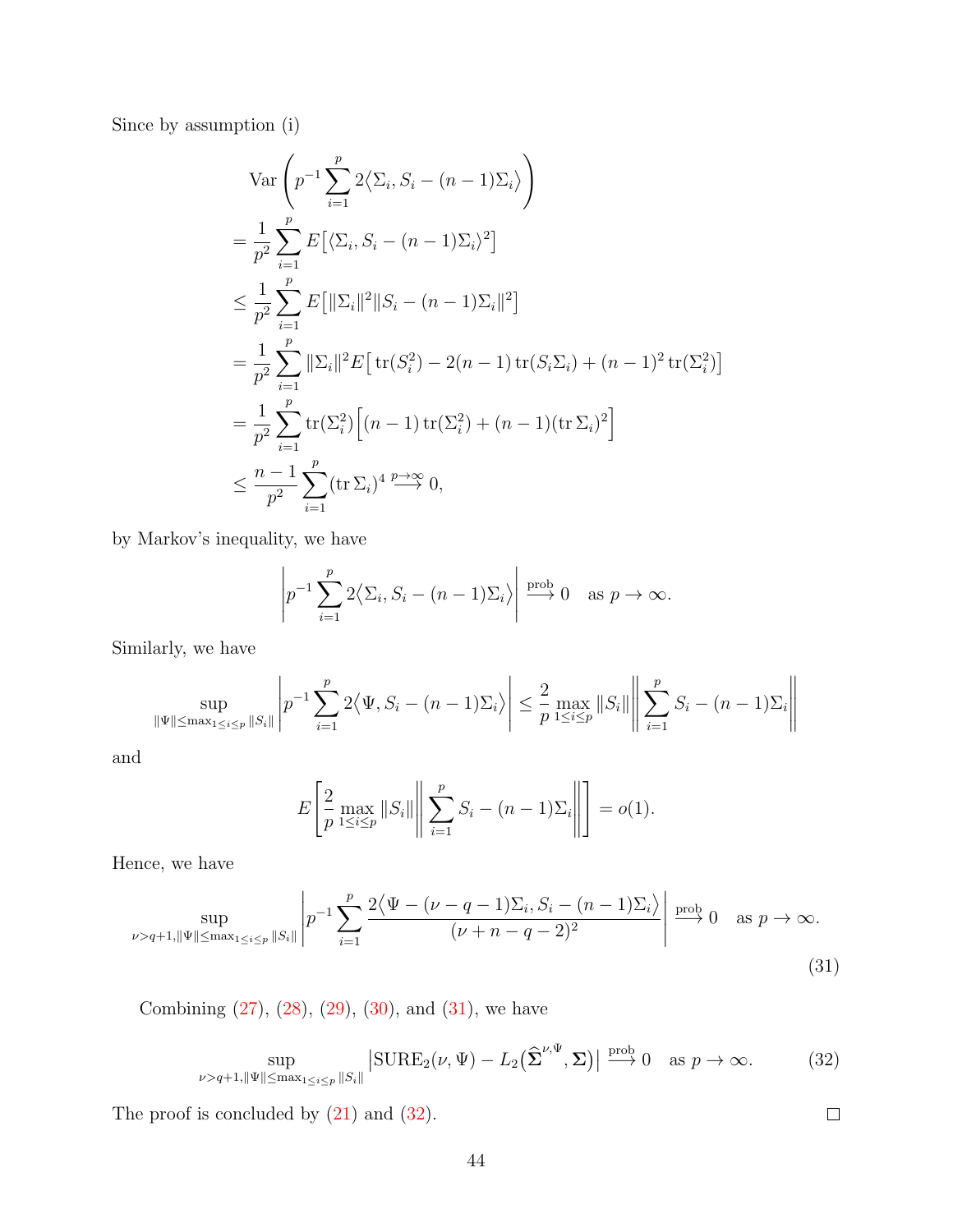<span id="page-44-0"></span>Theorem 6 If assumptions (i), (ii), and (iii) in Theorem [5](#page-32-0) hold, then

$$
\lim_{p\to\infty}\left[R\Big(\big(\widehat{\boldsymbol{M}}^{SURE},\widehat{\boldsymbol{\Sigma}}^{SURE}\big),\big(\boldsymbol{M},\boldsymbol{\Sigma}\big)\Big)-R\Big(\big(\widehat{\boldsymbol{M}}^{\lambda,\mu},\widehat{\boldsymbol{\Sigma}}^{\Psi,\nu}\big),\big(\boldsymbol{M},\boldsymbol{\Sigma}\big)\Big)\right]\leq 0.
$$

Proof. Since

$$
L((\widehat{M}^{\text{SURE}},\widehat{\Sigma}^{\text{SURE}}),(M,\Sigma))-L((\widehat{M}^{\lambda,\mu},\widehat{\Sigma}^{\Psi,\nu}),(M,\Sigma))
$$
\n
$$
=L((\widehat{M}^{\text{SURE}},\widehat{\Sigma}^{\text{SURE}}),(M,\Sigma))-{\text{SURE}}(\widehat{\lambda}^{\text{SURE}},\widehat{\mu}^{\text{SURE}},\widehat{\Psi}^{\text{SURE}},\widehat{\Psi}^{\text{SURE}},\widehat{\psi}^{\text{SURE}},\widehat{\psi}^{\text{SURE}},\widehat{\psi}^{\text{SURE}})
$$
\n
$$
+{\text{SURE}}(\widehat{\lambda}^{\text{SURE}},\widehat{\mu}^{\text{SURE}},\widehat{\psi}^{\text{SURE}})-{\text{SURE}}(\lambda,\mu,\Psi,\nu)
$$
\n
$$
+{\text{SURE}}(\lambda,\mu,\Psi,\nu)-L((\widehat{M}^{\lambda,\mu},\widehat{\Sigma}^{\Psi,\nu}),(M,\Sigma))
$$
\n
$$
\leq \sup_{\lambda,\mu,\Psi,\nu}|L((\widehat{M}^{\lambda,\mu},\widehat{\Sigma}^{\Psi,\nu}),(M,\Sigma))-{\text{SURE}}(\lambda,\mu,\Psi,\nu)|
$$
\n
$$
+0
$$
\n
$$
+ \sup_{\lambda,\mu,\Psi,\nu}|L((\widehat{M}^{\lambda,\mu},\widehat{\Sigma}^{\Psi,\nu}),(M,\Sigma))-{\text{SURE}}(\lambda,\mu,\Psi,\nu)|
$$
\n
$$
=2 \sup_{\lambda,\mu,\Psi,\nu}|L((\widehat{M}^{\lambda,\mu},\widehat{\Sigma}^{\Psi,\nu}),(M,\Sigma))-{\text{SURE}}(\lambda,\mu,\Psi,\nu)|,
$$

from Theorem [5,](#page-32-0) we have

$$
\lim_{p\to\infty}\Big[L\Big(\big(\widehat{\boldsymbol{M}}^{\text{SURE}},\widehat{\boldsymbol{\Sigma}}^{\text{SURE}}\big),\big(\boldsymbol{M},\boldsymbol{\Sigma}\big)\Big)-L\Big(\big(\widehat{\boldsymbol{M}}^{\lambda,\mu},\widehat{\boldsymbol{\Sigma}}^{\Psi,\nu}\big),\big(\boldsymbol{M},\boldsymbol{\Sigma}\big)\Big)\Big]\leq 0.
$$

Hence, by dominated convergence, we have

$$
\lim_{p \to \infty} \left[ R\left( (\widehat{\boldsymbol{M}}^{\text{SURE}}, \widehat{\boldsymbol{\Sigma}}^{\text{SURE}}), (\boldsymbol{M}, \boldsymbol{\Sigma}) \right) - R\left( (\widehat{\boldsymbol{M}}^{\lambda, \mu}, \widehat{\boldsymbol{\Sigma}}^{\Psi, \nu}), (\boldsymbol{M}, \boldsymbol{\Sigma}) \right) \right]
$$
\n
$$
= \lim_{p \to \infty} E \Big[ L\Big( (\widehat{\boldsymbol{M}}^{\text{SURE}}, \widehat{\boldsymbol{\Sigma}}^{\text{SURE}}), (\boldsymbol{M}, \boldsymbol{\Sigma}) \Big) - L\Big( (\widehat{\boldsymbol{M}}^{\lambda, \mu}, \widehat{\boldsymbol{\Sigma}}^{\Psi, \nu}), (\boldsymbol{M}, \boldsymbol{\Sigma}) \Big) \Big]
$$
\n
$$
= E \Big\{ \lim_{p \to \infty} \Big[ L\Big( (\widehat{\boldsymbol{M}}^{\text{SURE}}, \widehat{\boldsymbol{\Sigma}}^{\text{SURE}}), (\boldsymbol{M}, \boldsymbol{\Sigma}) \Big) - L\Big( (\widehat{\boldsymbol{M}}^{\lambda, \mu}, \widehat{\boldsymbol{\Sigma}}^{\Psi, \nu}), (\boldsymbol{M}, \boldsymbol{\Sigma}) \Big) \Big] \Big\}
$$
\n
$$
\leq 0.
$$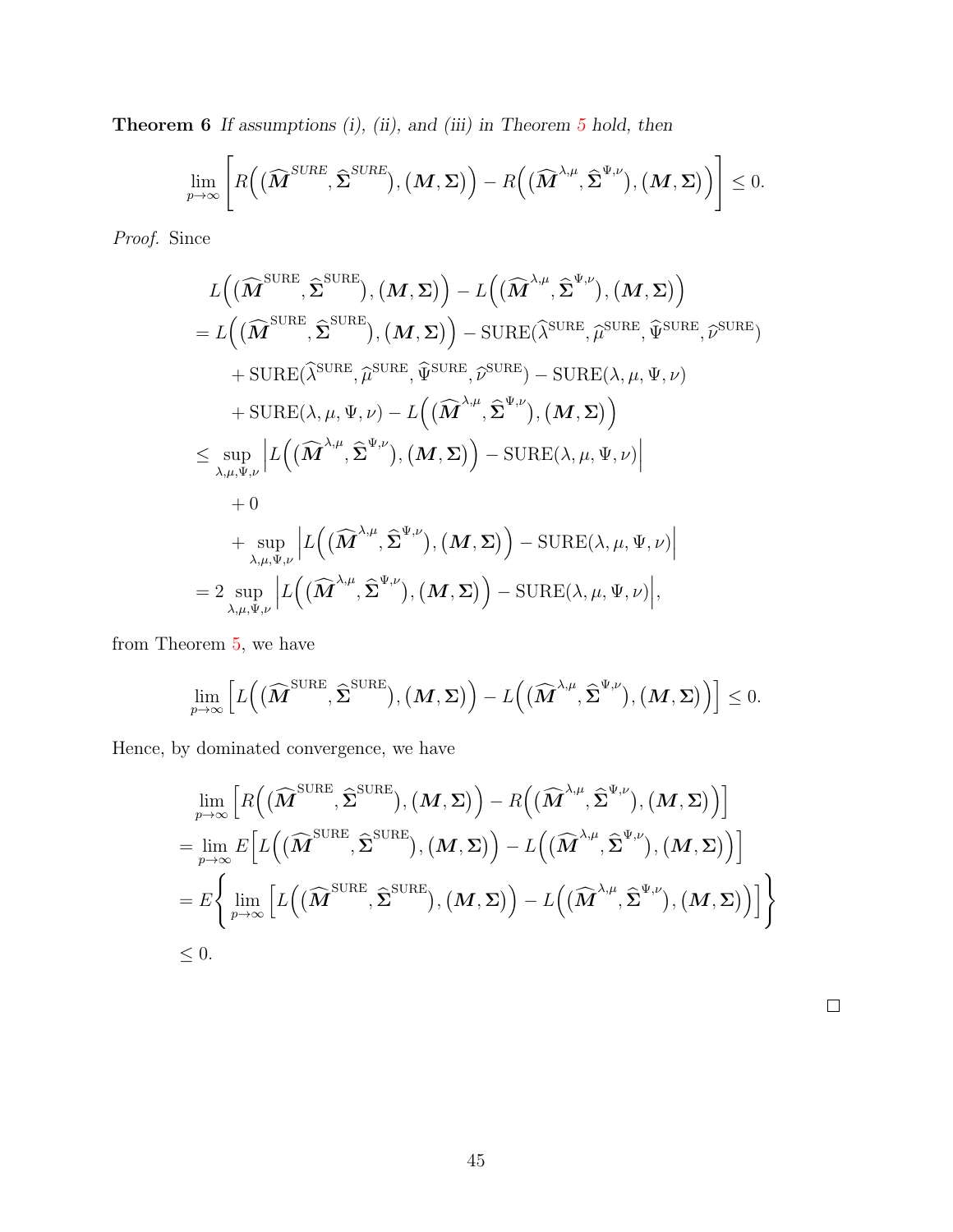# 4 Implementation Details

Note that to find the shrinkage estimators  $(\widehat{M}^{\lambda,\mu},\widehat{\Sigma}^{\Psi,\nu})$ , we need to solve the optimization problem

<span id="page-45-1"></span><span id="page-45-0"></span>
$$
\min_{\lambda,\mu,\Psi,\nu} \text{SURE}(\lambda,\mu,\Psi,\nu)
$$

which is a non-convex optimization problem. Hence the solution depends heavily on the initialization of the minimization algorithm. In this section, we provide a way to choose the initialization so that, in our experiments, the algorithm converges successfully in less than 10 iterations. We can compute the marginal expectations

$$
E^{\text{LE}}\left(\bar{X}_i^{\text{LE}}\right) = E_{M_i}^{\text{LE}}\left[E_X^{\text{LE}}\left(\bar{X}_i^{\text{LE}}|M_i\right)\right] = E_{M_i}^{\text{LE}}[M_i] = \mu\tag{33}
$$

$$
Ed_{LE}^2(\bar{X}_i^{LE}, \mu) = E_{\Sigma_i} \{ E_{M_i} \left[ E_X \left( d_{LE}^2(\bar{X}_i^{LE}, \mu) | M_i, \Sigma_i \right) | \Sigma_i \right] \}
$$
  

$$
= E_{\Sigma_i} \left[ \left( 1/n + 1/\lambda \right) \text{tr } \Sigma_i \right] = \left( \frac{1}{n} + \frac{1}{\lambda} \right) \frac{\text{tr } \Psi}{\nu - q - 1}
$$
 (34)

<span id="page-45-2"></span>
$$
E(S_i) = E_{\Sigma_i}[E_{S_i}(S_i|\Sigma_i)] = E_{\Sigma_i}[(n-1)\Sigma_i] = \frac{n-1}{\nu - q - 1}\Psi
$$
\n(35)

$$
E(S_i^{-1}) = E_{\Sigma_i}[E_{S_i}(S_i^{-1}|\Sigma_i)] = E_{\Sigma_i}\left[\frac{\Sigma_i^{-1}}{n-q-2}\right] = \frac{\nu}{n-q-2}\Psi^{-1}
$$
(36)

where  $E^{\text{LE}}(\cdot)$  denotes the Fréchet expectation with respect to the Log-Euclidean metric, i.e.  $E^{\text{LE}}(X) = \exp(E(\log X)).$  Thus the hyperparameters can be written as

$$
\mu = E^{LE}(\bar{X}_{i}^{LE})
$$
\n
$$
\lambda = \frac{nEd_{LE}^{2}(\bar{X}_{i}^{LE}, \mu)}{\frac{n}{n-1}E(\text{tr } S_{i}) - Ed_{LE}^{2}(\bar{X}_{i}^{LE}, \mu)} \quad \text{(by (34) and (35))}
$$
\n
$$
\nu = \frac{q+1}{\frac{n-q-2}{q(n-1)}}\text{tr}(E(S_{i})E(S_{i}^{-1})) - 1 + q + 1 \quad \text{(by (35) and (36))}
$$
\n
$$
\Psi = \frac{\nu - q - 1}{n - 1}E(S_{i}) \quad \text{(by (35))}
$$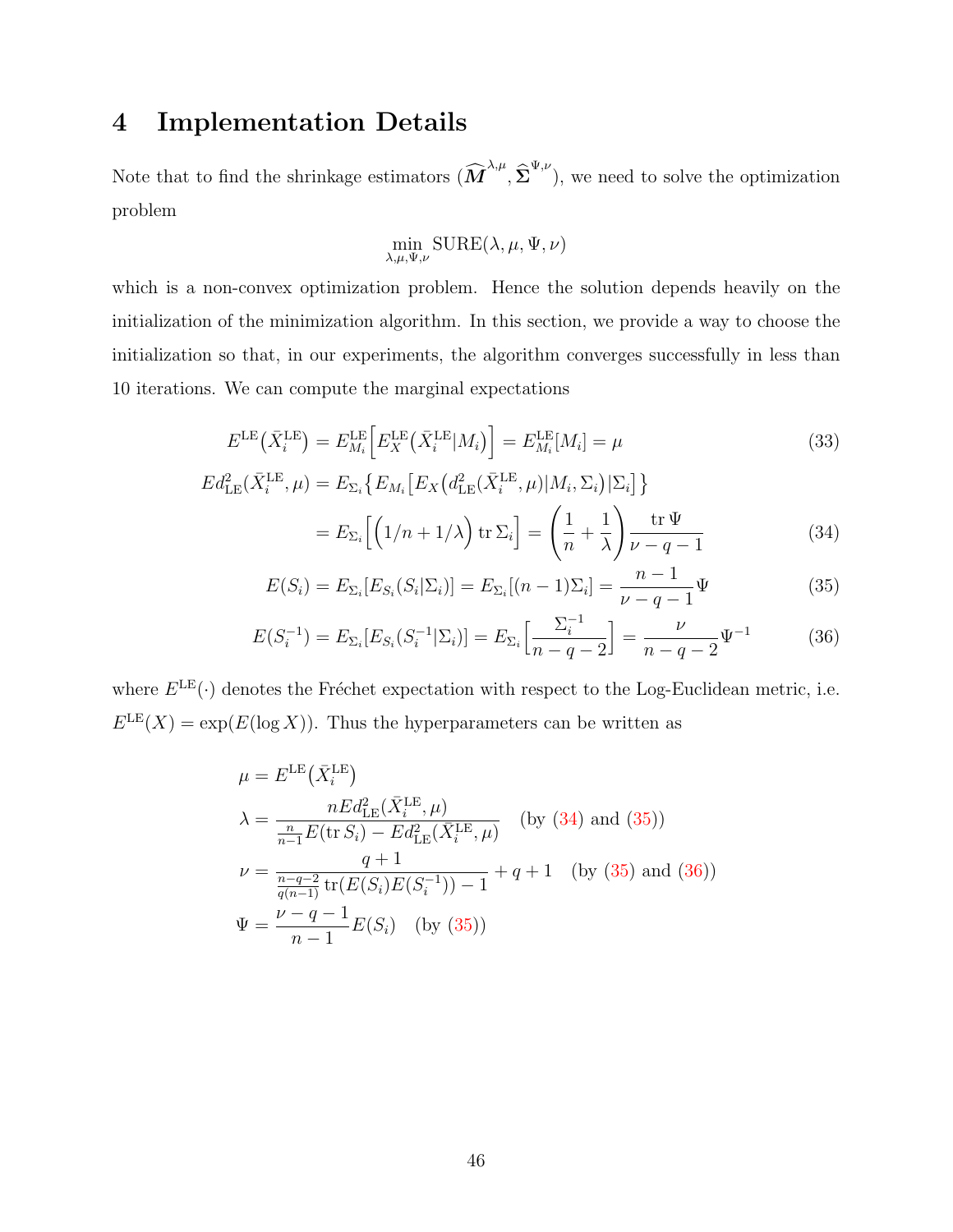and an initialization of the hyperparameters can be obtained by replacing the (Fréchet) expectations with the corresponding sample (Fréchet) means, i.e.

$$
\mu_0 = \exp\left(p^{-1} \sum_{i=1}^p \log \bar{X}_i^{\text{LE}}\right)
$$
  
\n
$$
\lambda_0 = \frac{np^{-1} \sum_{i=1}^p d_{\text{LE}}^2(\bar{X}_i^{\text{LE}}, \mu_0)}{\frac{n}{p(n-1)} \sum_{i=1}^p \text{tr } S_i - p^{-1} \sum_{i=1}^p d_{\text{LE}}^2(\bar{X}_i^{\text{LE}}, \mu_0)}
$$
  
\n
$$
\nu_0 = \frac{q+1}{\frac{n-q-2}{p^2q(n-1)} \text{tr } \left[(\sum_{i=1}^p S_i)(\sum_{i=1}^p S_i^{-1})\right] - 1} + q + 1
$$
  
\n
$$
\Psi_0 = \frac{\nu_0 - q - 1}{p(n-1)} \sum_{i=1}^p S_i.
$$

Note that these initial values can also be viewed as empirical Bayes estimates for  $\mu$ ,  $\lambda$ ,  $\nu$ , and  $\Psi$  obtained by matching moments. However these estimates do not possess the asymptotic optimality as stated in Theorem  $5$  and Theorem  $6$  since they are not obtained by minimizing an estimate of the risk function.

# References

- <span id="page-46-1"></span>Afsari, B. (2011), 'Riemannian  $L^p$  center of mass: Existence, uniqueness, and convexity', Proceedings of the American Mathematical Society 139(02), 655–655. URL: http://www.ams.org/jourcgi/jour-getitem?pii=S0002-9939-2010-10541-5
- <span id="page-46-3"></span>Alexander, D. C. (2005), 'Multiple-fiber reconstruction algorithms for diffusion MRI', White Matter in Cognitive Neuroscience: Advances in Diffusion Tensor Imaging and Its Applications 1064, 113–133.
- <span id="page-46-2"></span>Arsigny, V., Fillard, P., Pennec, X. & Ayache, N. (2007), 'Geometric means in a novel vector space structure on symmetric positive-definite matrices', SIAM Journal on Matrix Analysis and Applications 29(1), 328–347.
- <span id="page-46-0"></span>Basser, P. J., Mattiello, J. & LeBihan, D. (1994), 'MR diffusion tensor spectroscopy and imaging', *Biophysical Journal*  $66(1)$ , 259–267.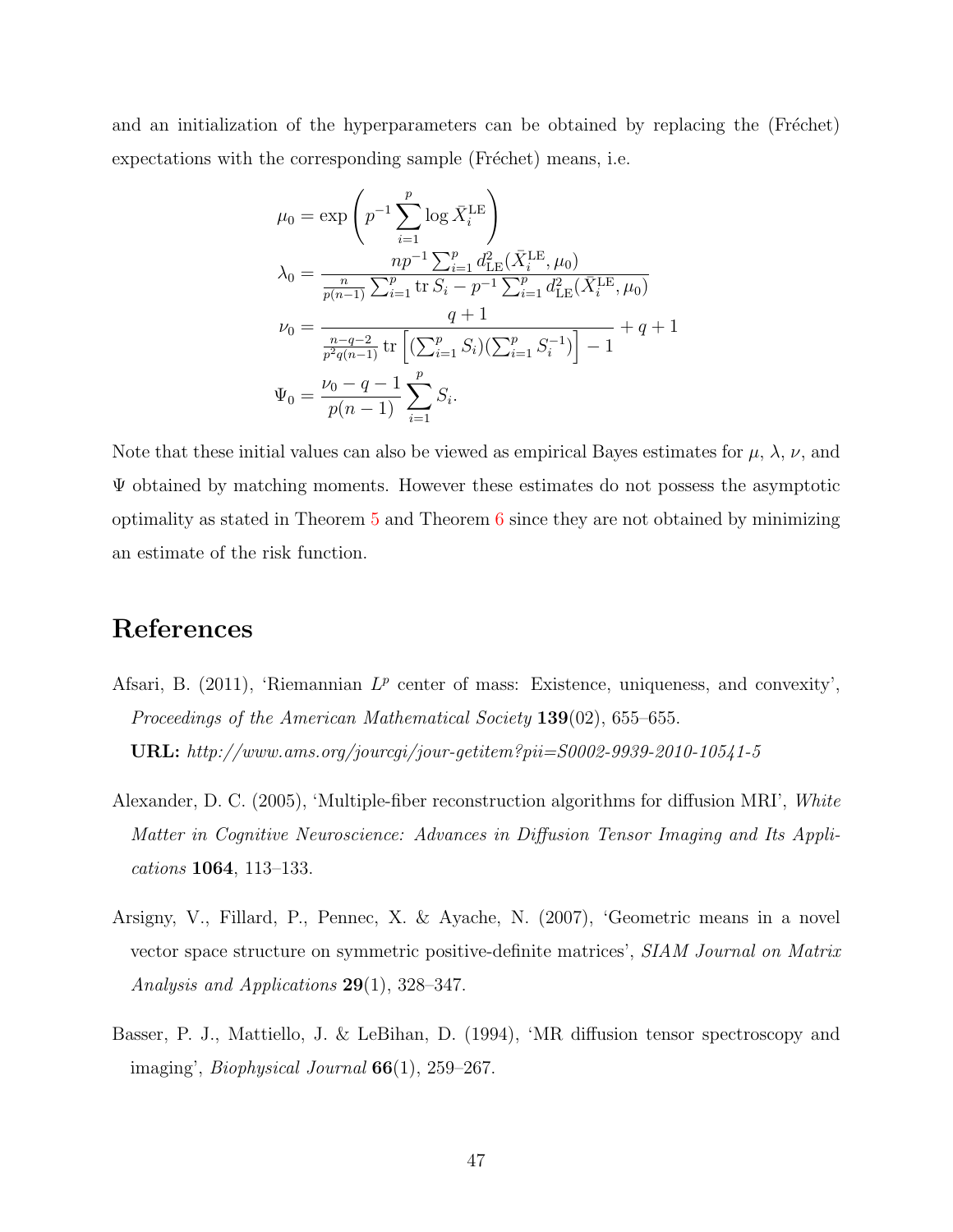- <span id="page-47-10"></span>Behrens, T. E., Berg, H. J., Jbabdi, S., Rushworth, M. F. & Woolrich, M. W. (2007), 'Probabilistic diffusion tractography with multiple fibre orientations: What can we gain?', Neuroimage 34(1), 144–155.
- <span id="page-47-3"></span>Brandwein, A. C. & Strawderman, W. E. (1990), 'Stein estimation: The spherically symmetric case', *Statistical Science* 5(3), 356–369.
- <span id="page-47-4"></span>Brandwein, A. C. & Strawderman, W. E. (1991), 'Generalizations of James-Stein estimators under spherical symmetry', The Annals of Statistics  $19(3)$ , 1639–1650.
- <span id="page-47-5"></span>Brown, L. D. (1966), 'On the admissibility of invariant estimators of one or more location parameters', The Annals of Mathematical Statistics 37(5), 1087–1136.
- <span id="page-47-6"></span>Brown, L. D. & Zhao, L. H. (2012), 'A geometrical explanation of Stein shrinkage', Statistical Science  $27(1)$ , 24-30.
- <span id="page-47-7"></span>Byrd, R. H., Lu, P., Nocedal, J. & Zhu, C. (1995), 'A limited memory algorithm for bound constrained optimization', SIAM Journal on Scientific Computing 16(5), 1190–1208.
- <span id="page-47-8"></span>Callaghan, P. T. (1993), Principles of Nuclear Magnetic Resonance Microscopy, Oxford University Press.
- <span id="page-47-1"></span>Chakraborty, R. & Vemuri, B. C.  $(2015)$ , Recursive Fréchet mean computation on the Grassmannian and its applications to computer vision, in 'Proceedings of the IEEE International Conference on Computer Vision', pp. 4229–4237.
- <span id="page-47-2"></span>Chakraborty, R. & Vemuri, B. C. (2019), 'Statistics on the Stiefel manifold: Theory and applications', The Annals of Statistics 47(1), 415–438.
- <span id="page-47-9"></span>Chefd'Hotel, C., Tschumperlé, D., Deriche, R. & Faugeras, O. (2004), 'Regularizing flows for constrained matrix-valued images', *Journal of Mathematical Imaging and Vision* 20(1-2), 147–162.
- <span id="page-47-0"></span>Cherian, A. & Sra, S. (2016), Positive definite matrices: data representation and applications to computer vision, in 'Algorithmic Advances in Riemannian Geometry and Applications', Springer, pp. 93–114.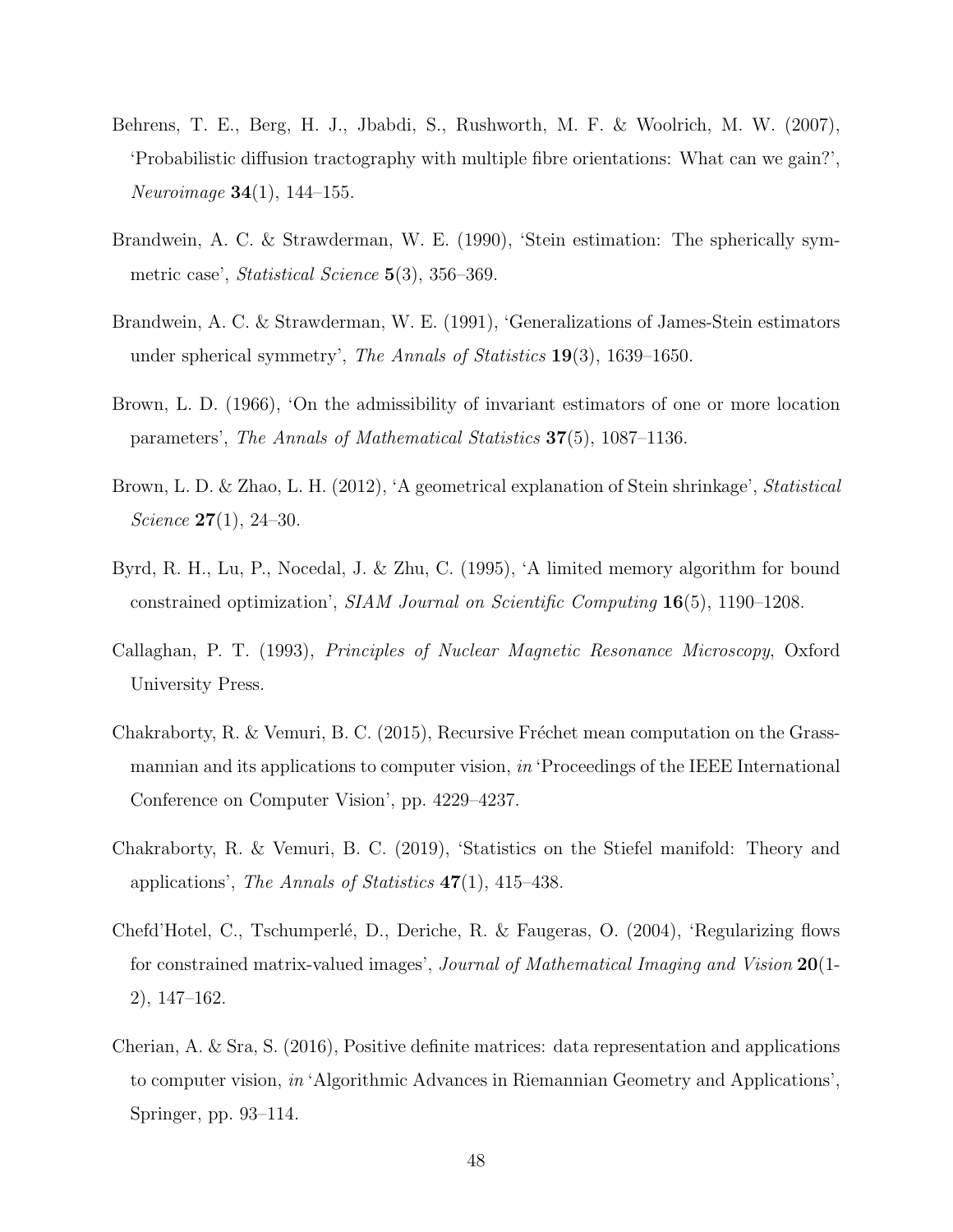- <span id="page-48-0"></span>Clevenson, M. L. & Zidek, J. V. (1975), 'Simultaneous estimation of the means of independent Poisson laws', Journal of the American Statistical Association 70(351a), 698–705.
- <span id="page-48-1"></span>Daniels, M. J. & Kass, R. E. (2001), 'Shrinkage estimators for covariance matrices', *Biomet* $rics$  57(4), 1173–1184.
- <span id="page-48-7"></span>Dawid, A. P. (1994), 'Selection paradoxes of Bayesian inference', *Multivariate Analysis and* Its Applications (Hong Kong, 1992). IMS Lecture Notes Monograph Series. 24, 211–220.
- <span id="page-48-2"></span>Donoho, D. L., Gavish, M. & Johnstone, I. M. (2018), 'Optimal shrinkage of eigenvalues in the spiked covariance model', The Annals of Statistics 46(4), 1742–1778.
- <span id="page-48-10"></span>Dryden, I. L., Koloydenko, A. & Zhou, D. (2009), 'Non-Euclidean statistics for covariance matrices, with applications to diffusion tensor imaging', The Annals of Applied Statistics 3(3), 1102–1123.
- <span id="page-48-9"></span>Du, L. & Hu, I. (2020), 'An empirical bayes method for chi-squared data', *Journal of the* American Statistical Association  $\mathbf{0}(0)$ , 1–14. URL: https://doi.org/10.1080/01621459.2020.1777137
- <span id="page-48-8"></span>Efron, B. (2011), 'Tweedie's formula and selection bias', Journal of the American Statistical Association 106(496), 1602–1614.
- <span id="page-48-3"></span>Efron, B. & Morris, C. (1971), 'Limiting the risk of Bayes and empirical Bayes estimators, part I: The Bayes case', Journal of the American Statistical Association 66(336), 807–815.
- <span id="page-48-5"></span>Efron, B. & Morris, C. (1972a), 'Empirical Bayes on vector observations: An extension of Stein's method', *Biometrika*  $59(2)$ , 335–347.
- <span id="page-48-4"></span>Efron, B. & Morris, C.  $(1972b)$ , 'Limiting the risk of Bayes and empirical Bayes estimators, part II: The empirical Bayes case', Journal of the American Statistical Association 67(337), 130–139.
- <span id="page-48-6"></span>Efron, B. & Morris, C. (1973a), 'Combining possibly related estimation problems', Journal of the Royal Statistical Society: Series B 35(3), 379–402.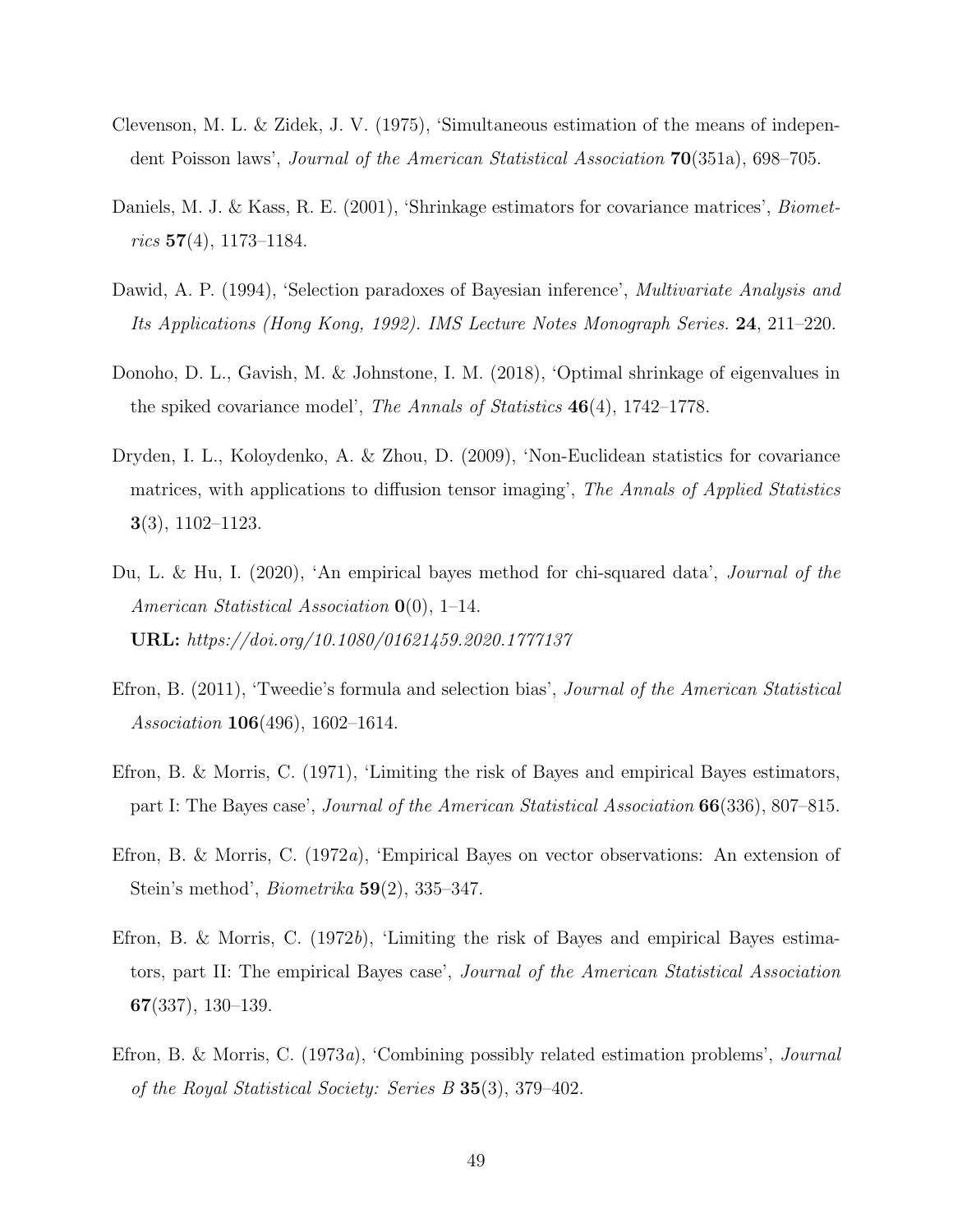- <span id="page-49-7"></span>Efron, B. & Morris, C. (1973b), 'Stein's estimation rule and its competitors: An empirical Bayes approach', Journal of the American Statistical Association 68(341), 117–130.
- <span id="page-49-9"></span>Efron, B. & Tibshirani, R. (1996), 'Using specially designed exponential families for density estimation', The Annals of Statistics  $24(6)$ ,  $2431-2461$ .
- <span id="page-49-5"></span>Feldman, S., Gupta, M. R. & Frigyik, B. A. (2014), 'Revisiting Stein's paradox: multi-task averaging', The Journal of Machine Learning Research 15(1), 3441–3482.
- <span id="page-49-8"></span>Feragen, A. & Fuster, A. (2017), Geometries and interpolations for symmetric positive definite matrices, in 'Modeling, Analysis, and Visualization of Anisotropy', Springer, pp. 85– 113.
- <span id="page-49-4"></span>Fienberg, S. E. & Holland, P. W. (1973), 'Simultaneous estimation of multinomial cell probabilities', Journal of the American Statistical Association 68(343), 683–691.
- <span id="page-49-10"></span>Fletcher, P. T. & Joshi, S. (2004), Principal geodesic analysis on symmetric spaces: Statistics of diffusion tensors, in 'Computer Vision and Mathematical Methods in Medical and Biomedical Image Analysis', Springer, pp. 87–98.
- <span id="page-49-2"></span>Fletcher, P. T., Joshi, S., Lu, C. & Pizer, S. M. (2003), Gaussian distributions on Lie groups and their application to statistical shape analysis, in 'Biennial International Conference on Information Processing in Medical Imaging', Springer, pp. 450–462.
- <span id="page-49-0"></span>Frackowiak, R. S. J., Friston, K. J., Frith, C. D., Dolan, R. J., Price, C. J., Zeki, S., Ashburner, J. T. & Penn, W. D. (2004), Human Brain Function, Elsevier.
- <span id="page-49-1"></span>Fréchet, M. (1948), 'Les éléments aléatoires de nature quelconque dans un espace distancié', Annales de l'Institut Henri Poincaré  $10(4)$ , 215–310.
- <span id="page-49-3"></span>Groisser, D. (2004), 'Newton's method, zeroes of vector fields, and the Riemannian center of mass', Advances in Applied Mathematics 33(1), 95–135.
- <span id="page-49-11"></span>Gupta, A. K. & Nagar, D. K. (2000), Matrix Variate Distributions, Chapman and Hall/CRC.
- <span id="page-49-6"></span>Haff, L. R. (1991), 'The variational form of certain Bayes estimators', The Annals of Statistics  $19(3)$ , 1163–1190.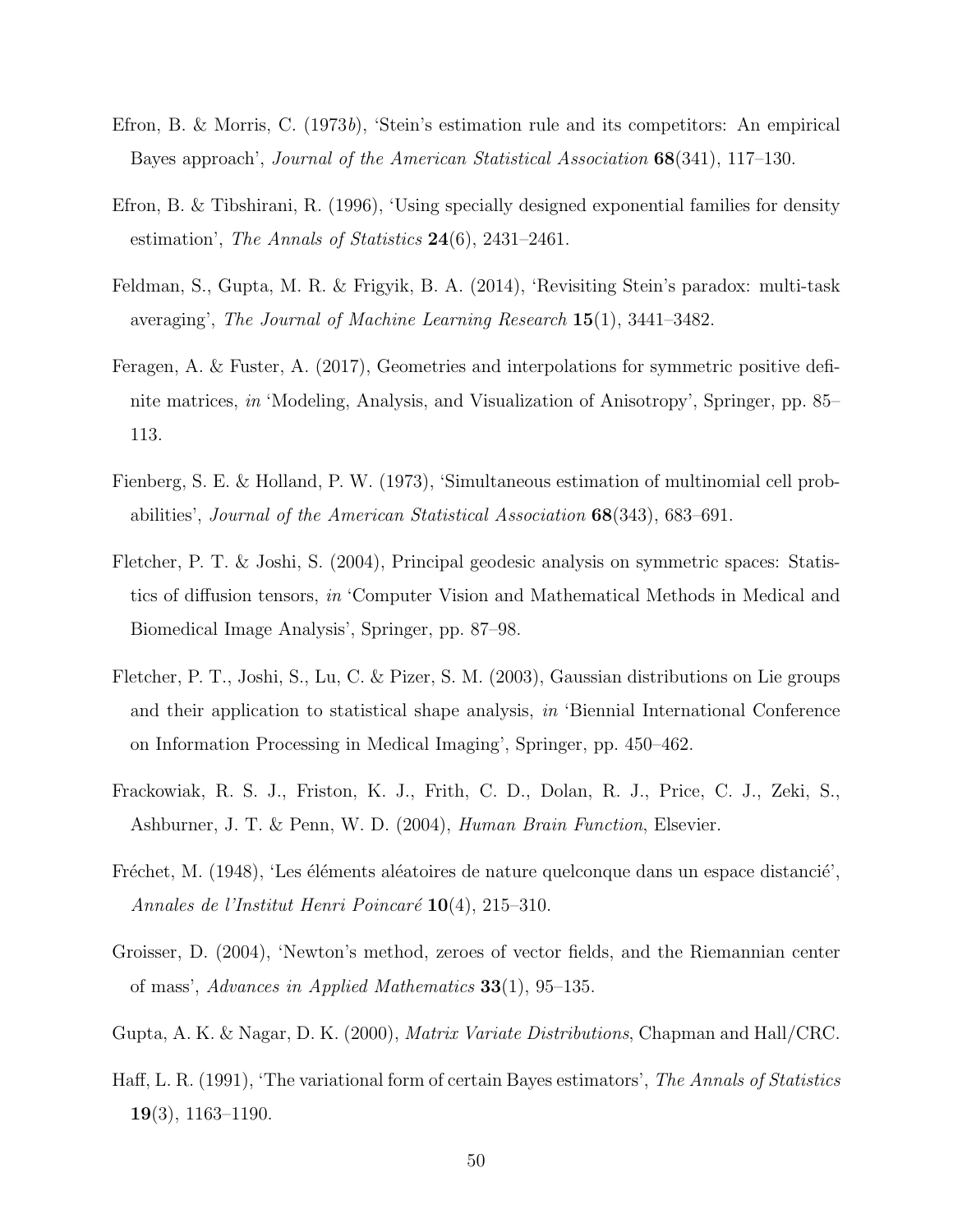- <span id="page-50-5"></span>Hansen, B. E. (2016), 'Efficient shrinkage in parametric models', *Journal of Econometrics* 190(1), 115–132.
- <span id="page-50-0"></span>Ho, J., Cheng, G., Salehian, H. & Vemuri, B. (2013), Recursive Karcher expectation estimators and geometric law of large numbers, in 'Artificial Intelligence and Statistics', PMLR, pp. 325–332.
- <span id="page-50-1"></span>James, W. & Stein, C. (1962), Estimation with quadratic loss, in 'Proceedings of the Fourth Berkeley Symposium on Mathematical Statistics and Probability', Vol. 1, University of California Press, pp. 361–379.
- <span id="page-50-3"></span>Jing, B.-Y., Li, Z., Pan, G. & Zhou, W. (2016), 'On SURE-type double shrinkage estimation', Journal of the American Statistical Association 111(516), 1696–1704.
- <span id="page-50-2"></span>Johnson, B. M. (1971), 'On the admissible estimators for certain fixed sample binomial problems', The Annals of Mathematical Statistics 42(5), 1579–1587.
- <span id="page-50-4"></span>Kong, X., Liu, Z., Zhao, P. & Zhou, W. (2017), 'SURE estimates under dependence and heteroscedasticity', Journal of Multivariate Analysis 161, 1–11.
- <span id="page-50-9"></span>Kubokawa, T., Robert, C. P. & Saleh, A. K. M. E. (1993), 'Estimation of noncentrality parameters', The Canadian Journal of Statistics/La Revue Canadienne de Statistique  $21(1), 45-57.$
- <span id="page-50-6"></span>Ledoit, O. & Wolf, M. (2003), 'Improved estimation of the covariance matrix of stock returns with an application to portfolio selection', *Journal of Empirical Finance*  $10(5)$ , 603–621.
- <span id="page-50-7"></span>Ledoit, O. & Wolf, M. (2012), 'Nonlinear shrinkage estimation of large-dimensional covariance matrices', The Annals of Statistics 40(2), 1024–1060.
- <span id="page-50-10"></span>Lenglet, C., Rousson, M. & Deriche, R. (2006), 'DTI segmentation by statistical surface evolution', IEEE Transactions on Medical Imaging 25(6), 685–700.
- <span id="page-50-8"></span>Lenglet, C., Rousson, M., Deriche, R. & Faugeras, O. (2006), 'Statistics on the manifold of multivariate normal distributions: Theory and application to diffusion tensor MRI processing', Journal of Mathematical Imaging and Vision 25(3), 423–444.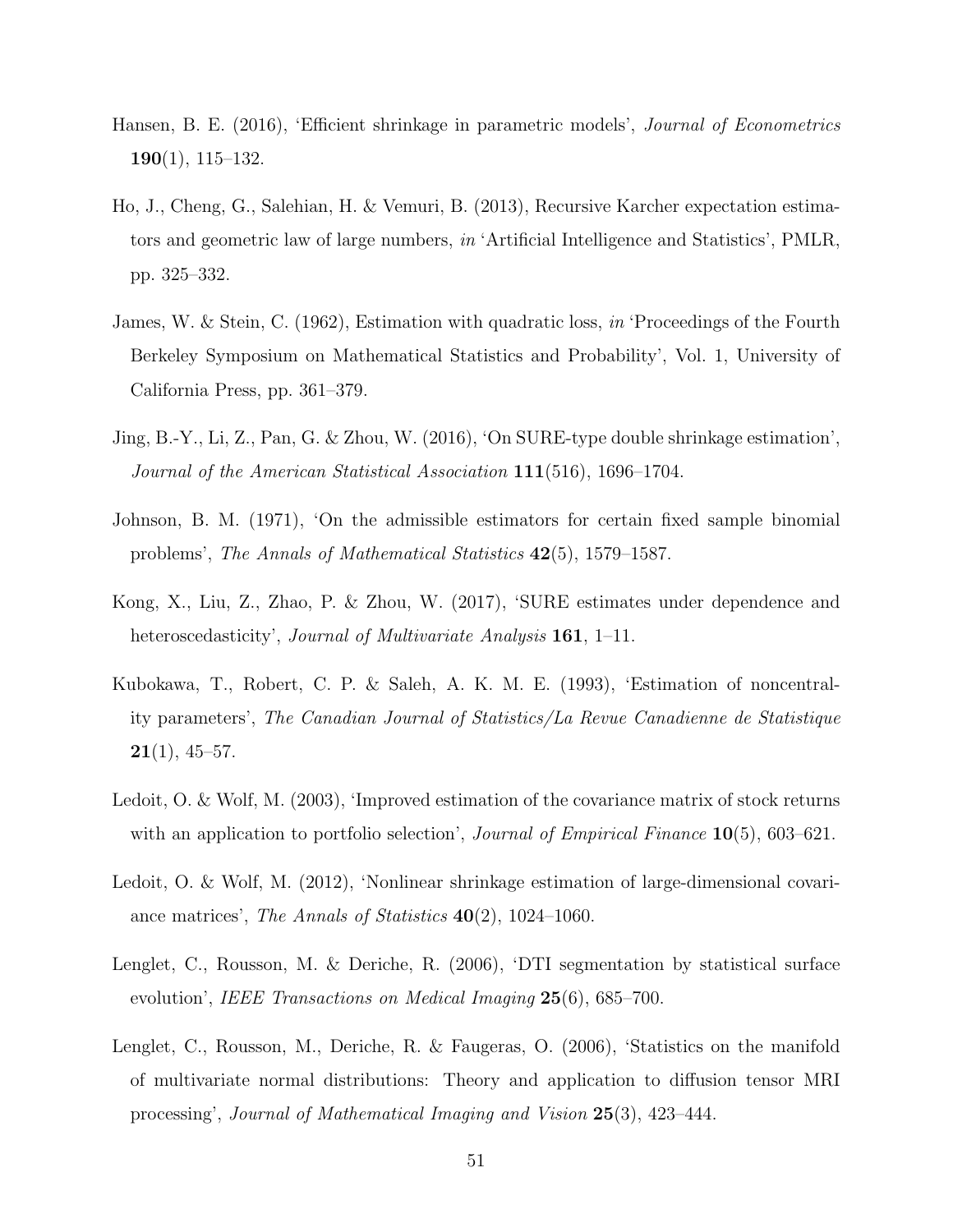- <span id="page-51-3"></span>Lim, Y. & Pálfia, M. (2014), 'Weighted inductive means', *Linear Algebra and its Applications* 453, 59–83.
- <span id="page-51-1"></span>Moakher, M. (2005), 'A differential geometric approach to the geometric mean of symmetric positive-definite matrices', SIAM Journal on Matrix Analysis and Applications 26(3), 735– 747.
- <span id="page-51-4"></span>Muandet, K., Sriperumbudur, B., Fukumizu, K., Gretton, A. & Schölkopf, B. (2016), 'Kernel mean shrinkage estimators', The Journal of Machine Learning Research 17(1), 1656–1696.
- <span id="page-51-9"></span>Muirhead, R. J. (1982), Aspects of Multivariate Statistical Theory, John Wiley & Sons.
- <span id="page-51-0"></span>Pennec, X. (2006), 'Intrinsic statistics on riemannian manifolds: Basic tools for geometric measurements', Journal of Mathematical Imaging and Vision 25(1), 127.
- <span id="page-51-8"></span>Prodoehl, J., Li, H., Planetta, P. J., Goetz, C. G., Shannon, K. M., Tangonan, R., Comella, C. L., Simuni, T., Zhou, X. J., Leurgans, S., Corcos, D. M. & Vaillancourt, D. E. (2013), 'Diffusion tensor imaging of Parkinson's disease, atypical Parkinsonism, and essential tremor', Movement Disorders  $28(13)$ , 1816–1822.
- <span id="page-51-6"></span>Robbins, H. (1956), An empirical Bayes approach to statistics, in 'Proceedings of the Third Berkeley Symposium on Mathematical Statistics and Probability, Volume 1: Contributions to the Theory of Statistics', University of California Press, Berkeley, Calif., pp. 157–163. URL: https://projecteuclid.org/euclid.bsmsp/1200501653
- <span id="page-51-2"></span>Salehian, H., Chakraborty, R., Ofori, E., Vaillancourt, D. & Vemuri, B. C. (2015), 'An efficient recursive estimator of the Fréchet mean on a hypersphere with applications to medical image analysis', Mathematical Foundations of Computational Anatomy 3, 143– 154.
- <span id="page-51-7"></span>Sasaki, H., Noh, Y.-K., Niu, G. & Sugiyama, M. (2016), 'Direct density derivative estimation', *Neural Computation*  $28(6)$ , 1101–1140.
- <span id="page-51-5"></span>Schwartzman, A. (2006), Random Ellipsoids and False Discovery Rates: Statistics for Diffusion Tensor Imaging Data, PhD thesis, Stanford University.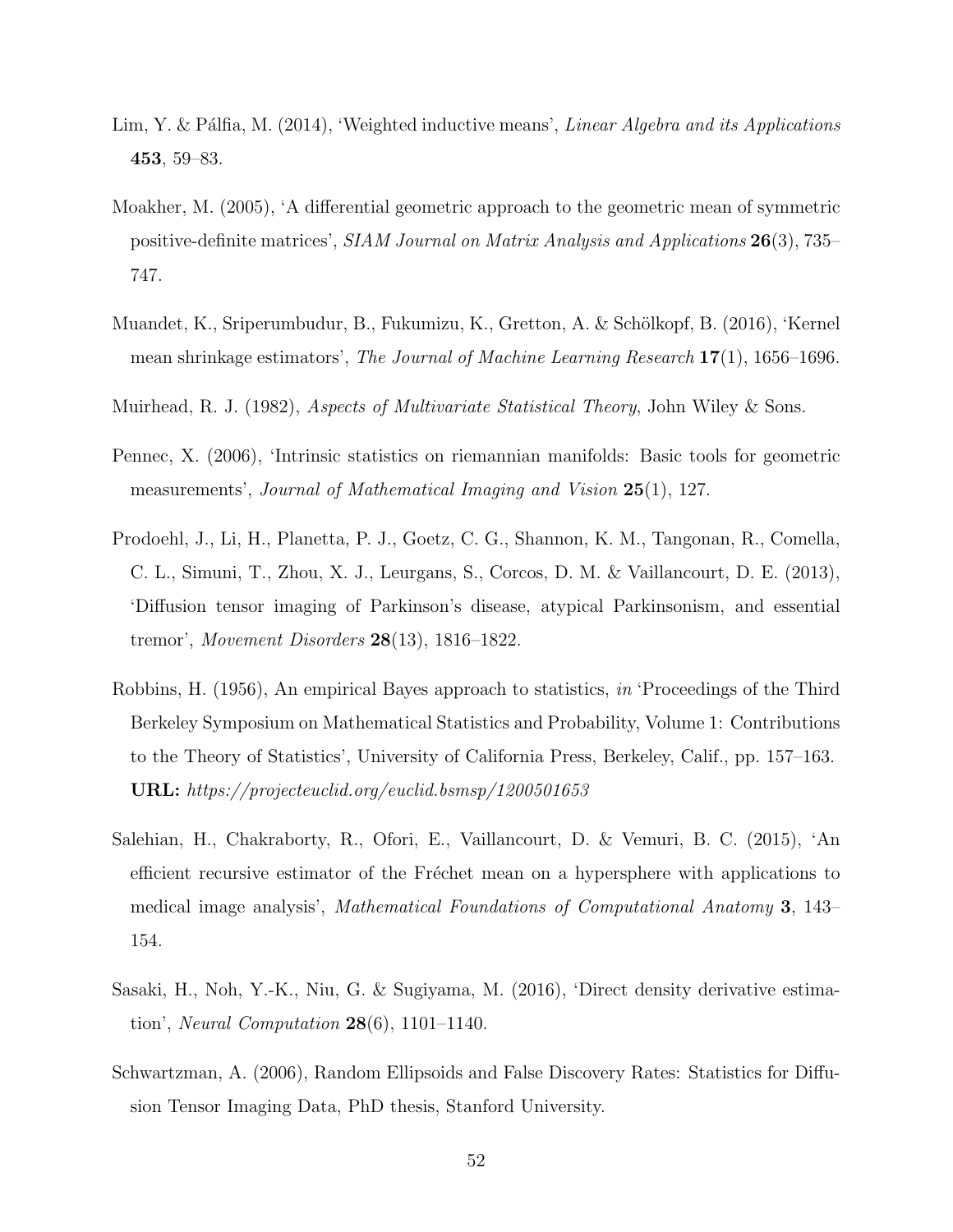- <span id="page-52-10"></span>Schwartzman, A. (2008), 'Empirical null and false discovery rate inference for exponential families', The Annals of Applied Statistics  $2(4)$ , 1332–1359.
- <span id="page-52-4"></span>Schwartzman, A. (2016), 'Lognormal distributions and geometric averages of symmetric positive definite matrices', International Statistical Review 84(3), 456–486.
- <span id="page-52-9"></span>Schwartzman, A., Dougherty, R. F. & Taylor, J. E. (2008), 'False discovery rate analysis of brain diffusion direction maps', The Annals of Applied Statistics 2(1), 153–175.
- <span id="page-52-6"></span>Schwartzman, A., Dougherty, R. F. & Taylor, J. E. (2010), 'Group comparison of eigenvalues and eigenvectors of diffusion tensors', Journal of the American Statistical Association  $105(490), 588-599.$
- <span id="page-52-8"></span>Shen, W. & Ghosal, S. (2017), 'Posterior contraction rates of density derivative estimation', Sankhya A 79(2), 336–354.
- <span id="page-52-7"></span>Silverman, B. W. (1986), Density Estimation for Statistics and Data Analysis, Chapman and Hall.
- <span id="page-52-1"></span>Stein, C. (1956), Inadmissibility of the usual estimator for the mean of a multivariate normal distribution, in 'Proceedings of the Third Berkeley Symposium on Mathematical Statistics and Probability, 1954–1955, vol. I', University of California Press, Berkeley and Los Angeles, pp. 197–206.
- <span id="page-52-2"></span>Stein, C. (1959), 'The admissibility of Pitman's estimator of a single location parameter', The Annals of Mathematical Statistics 30(4), 970–979.
- <span id="page-52-3"></span>Stein, C. (1975), Estimation of a covariance matrix, in 'Reitz Lecture, 39th Annual Meeting IMS. Atlanta, Georgia'.
- <span id="page-52-5"></span>Stein, C. (1981), 'Estimation of the mean of a multivariate normal distribution', The Annals of Statistics 9(6), 1135–1151.
- <span id="page-52-0"></span>Sturm, K.-T. (2003), 'Probability measures on metric spaces of nonpositive curvature', Heat Kernels and Analysis on Manifolds, Graphs, and Metric Spaces: Lecture Notes from a Quarter Program on Heat Kernels, Random Walks, and Analysis on Manifolds and